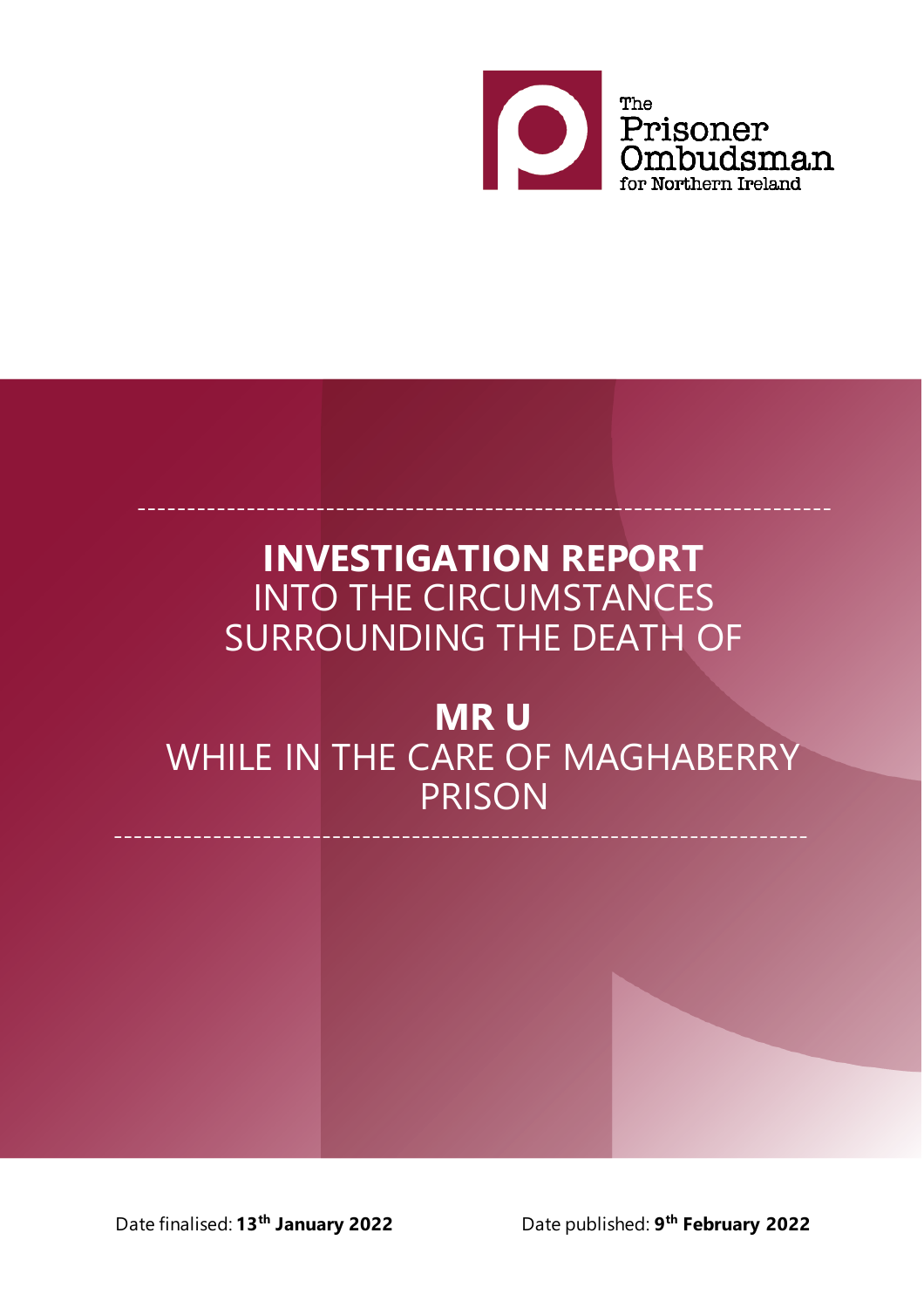# **The role of the Prisoner Ombudsman**

The Prisoner Ombudsman for Northern Ireland is responsible for providing an independent and impartial investigation of deaths in prison custody in Northern Ireland. This includes the deaths of people shortly after their release from prison and incidents of serious self-harm.

The purpose of the Prisoner Ombudsman's investigation is to find out, as far as possible, what happened and why, establish whether there are any lessons to be learned and make recommendations to the Northern Ireland Prison Service (the Prison Service) and the South Eastern Health and Social Care Trust (the Trust) for improvement, where appropriate.

By highlighting learning to the Prison Service, the Trust and others who provide services in prisons, the Ombudsman aims to promote best practice in the care of prisoners.

Investigation objectives are set out in the Ombudsman's Terms of Reference and are to:

- establish the circumstances and events surrounding the death, including the care provided by the Prison Service;
- examine any relevant healthcare issues and assess the clinical care provided by the Trust;
- examine whether any changes in Prison Service or Trust operational methods, policy, practice or management arrangements could help prevent a similar death in future;
- ensure that the prisoner's family have an opportunity to raise any concerns they may have, and take these into account in the investigation; and
- assist the Coroner's investigative obligation under Article 2 of the European Convention on Human Rights, by ensuring as far as possible that the full facts are brought to light and any relevant failing is exposed, any commendable practice is identified, and any lessons from the death are learned.

Within the above objectives, the Ombudsman will identify specific matters to be investigated in line with the circumstances of an individual case.

In order that learning from investigations is spread as widely as possible, and in the interests of transparency, investigation reports are published on the Prisoner Ombudsman's website following consultation with the next of kin. Reports are also disseminated to those who provide services in prisons.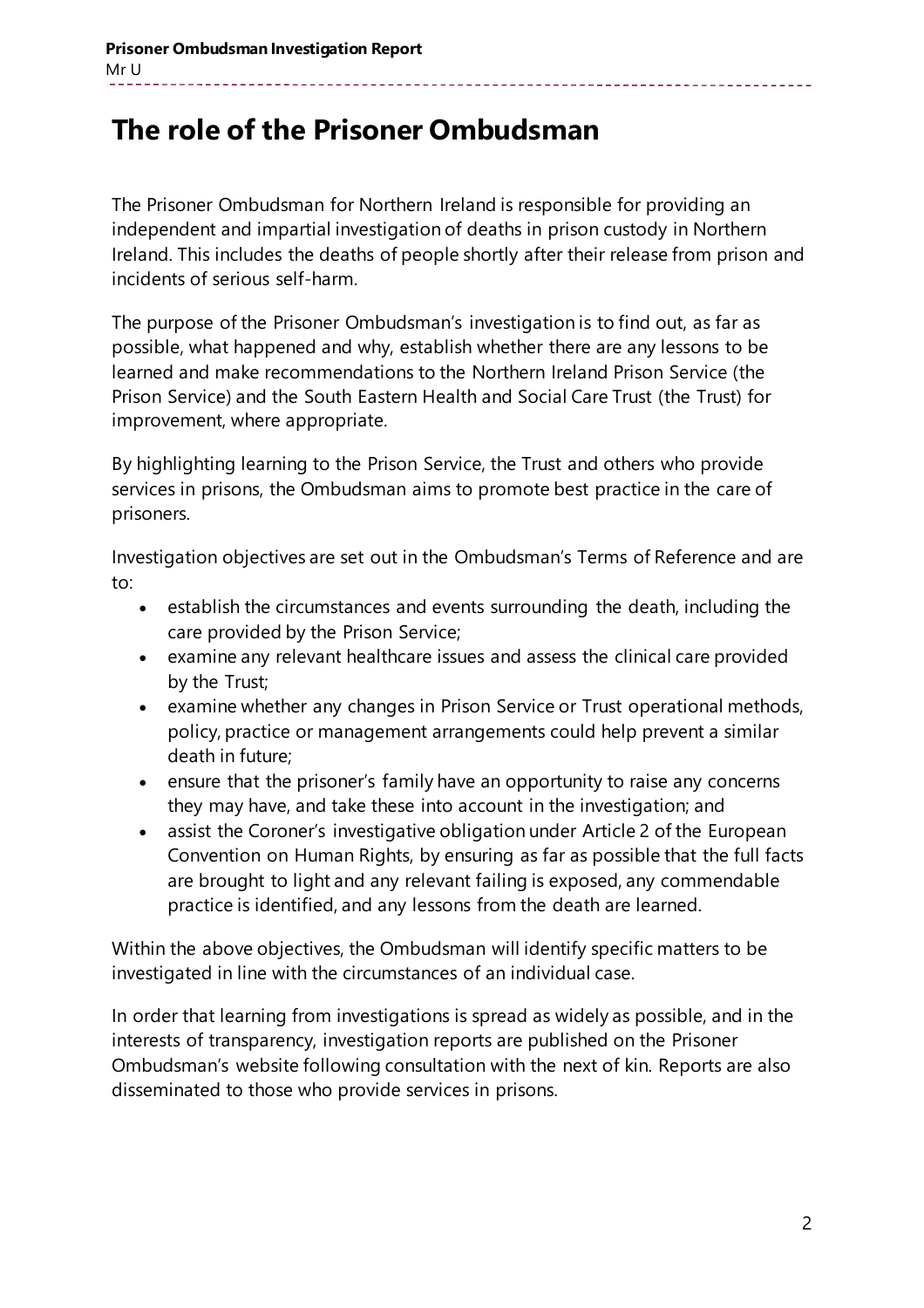# **Table of contents**

|                | <b>Section   Contents</b>                  | Page   |
|----------------|--------------------------------------------|--------|
|                |                                            | number |
|                | Glossary                                   | 4      |
|                | Foreword from the Ombudsman                | 5      |
| $\mathbf{1}$   | Background information - Maghaberry Prison | 9      |
| $\overline{2}$ | Framework for this investigation           | 12     |
| $\overline{3}$ | Description of key events                  | 15     |
| $\overline{4}$ | Findings                                   | 22     |
| 5              | Conclusions                                | 38     |
| 6              | Recommendations                            | 41     |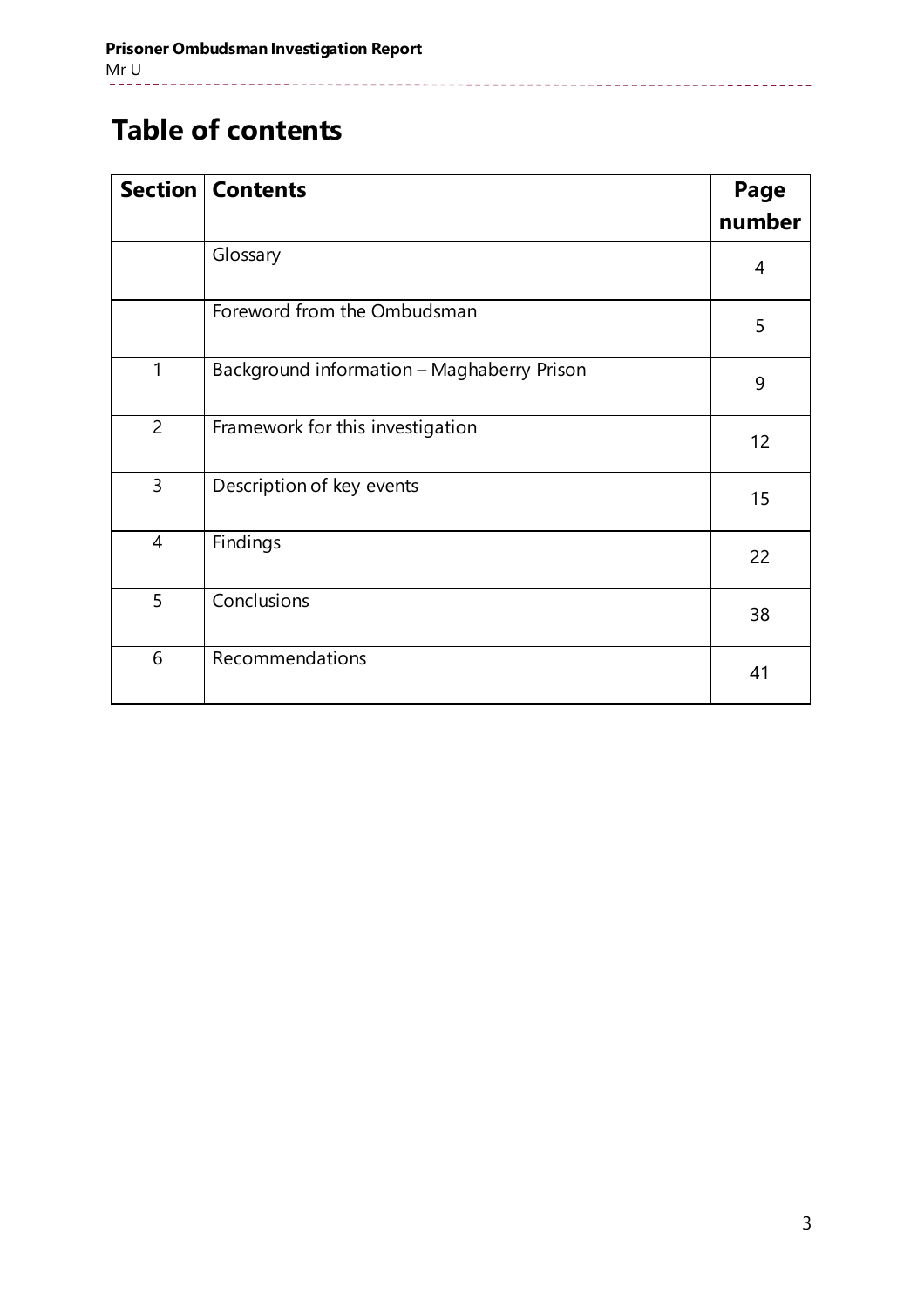# **Glossary**

| <b>BSO</b>            | <b>Business Service Organisation</b>              |
|-----------------------|---------------------------------------------------|
| <b>CCTV</b>           | Close Circuit Television                          |
| <b>CJINI</b>          | The Criminal Justice Inspection Northern Ireland  |
| <b>CPO</b>            | <b>Custody Prison Officer</b>                     |
| <b>CPR</b>            | Cardiopulmonary Resuscitation                     |
| <b>CT</b>             | Computerised Tomography                           |
| <b>ECR</b>            | <b>Emergency Control Room</b>                     |
| <b>EMIS</b>           | <b>Egton Medical Information System</b>           |
| <b>FMO</b>            | <b>Forensic Medical Officer</b>                   |
| <b>GP</b>             | <b>General Practitioner</b>                       |
| ICU                   | Intensive Square Unit                             |
| <b>IMB</b>            | Independent Monitoring Board                      |
| <b>NCO</b>            | Night Custody Officer                             |
| <b>NFA</b>            | No Fixed Abode                                    |
| <b>NICE</b>           | National Institute for Health and Care Excellence |
| <b>PACE</b>           | Police and Criminal Evidence (Order) NI           |
| <b>PCO</b>            | Prisoner Custody Officer                          |
| <b>PDU</b>            | Prisoner Development Unit                         |
| <b>PECCS</b>          | Prisoner Escorting and Court Custody Service      |
| <b>POST</b>           | Progressive Short Term Sentenced Team             |
| <b>PRISON SERVICE</b> | Northern Ireland Prison Service                   |
| <b>PSNI</b>           | Police Service of Northern Ireland                |
| <b>PSST</b>           | Prisoner Safety and Support                       |
| <b>PRISM</b>          | Prisoner Record and Inmate System Management      |
| <b>SPAR</b>           | Supporting Prisoners at Risk (Procedure)          |
| <b>SPAR EVO</b>       | Supporting Prisoner at Risk (Procedure) Evolution |
| <b>TRUST</b>          | South Eastern Health and Social Care Trust        |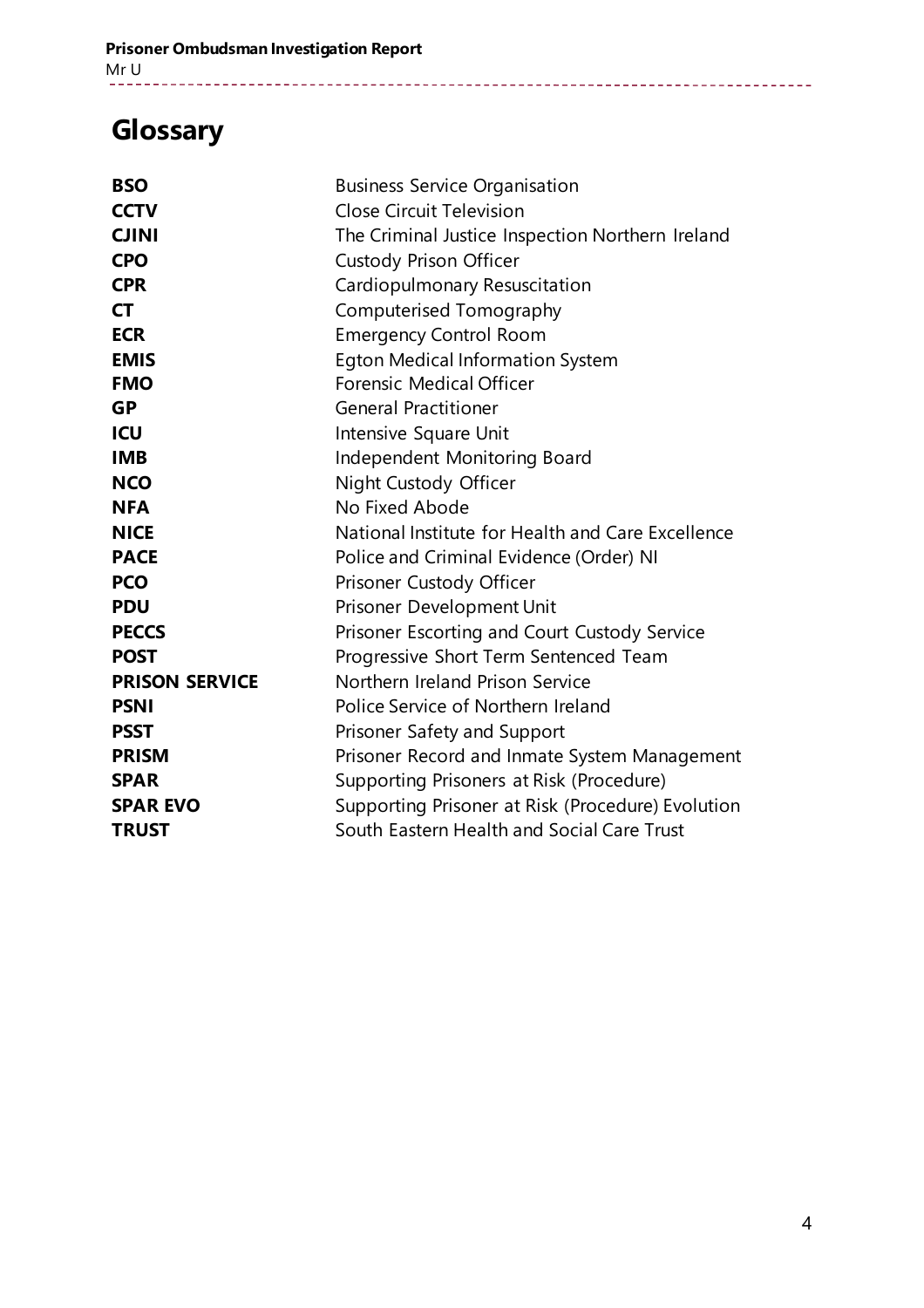# **Foreword from the Ombudsman**

The death of a loved one is always difficult. The fact that a death occurs while someone is in prison custody has particular difficulties given the loss families experience when a loved one is taken into custody and the trust they must place in the Prison Service, the Trust, and others, to ensure the safety and wellbeing of their loved one.

All those in custody should expect to be treated decently and with respect, receiving the best care possible for their wellbeing and rehabilitation.

This report will address and inform several interested parties, all of whom will learn from the findings. Where appropriate, recommendations will be made directly to the Prison Service and the Trust. Both organisations will then provide my office with a response indicating if they accept my recommendations and what steps they are going to take, or have taken, to address them.

While these interested parties are important to ensure change to care in custody, this report is written with Mr U's family primarily in mind. It is critical that, as far as I can, I provide explanations and insight to bereaved relatives. I am grateful to them for their contribution to this investigation and I appreciate their patience. I offer my sincere condolences to them on their sad loss and hope this report provides information to address some of the questions they raised and explains events leading up to Mr U's death. The learning, expressed in recommendations, will, I hope, bring some comfort to those who are grieving and bring confidence to those who have family members in custody.

### **Mr U's custody history**

Mr U was committed to Maghaberry Prison in June 2018 on remand. He was found hanging in his cell four days after he was committed. Prison Service and Trust staff successfully resuscitated him at the scene and he was transferred to hospital but he sadly died six days later.

The post mortem report examination found that the cause of death was pneumonia due to cerebral hypoxia due to hanging. An inquest is pending.

Mr U had been in custody 45 times over a 16 year period, mostly for relatively short periods. The longest time he spent out of prison was just over a year and a half. He had been in prison five times in the year before his death and had just been released from Magilligan Prison approximately one month before he returned to Maghaberry Prison.

Following his committal Mr U underwent the normal reception and committal procedures including an initial assessment of his health care needs. A number of issues arose due to Mr U's behaviour, but Dr Grounds, one of the independent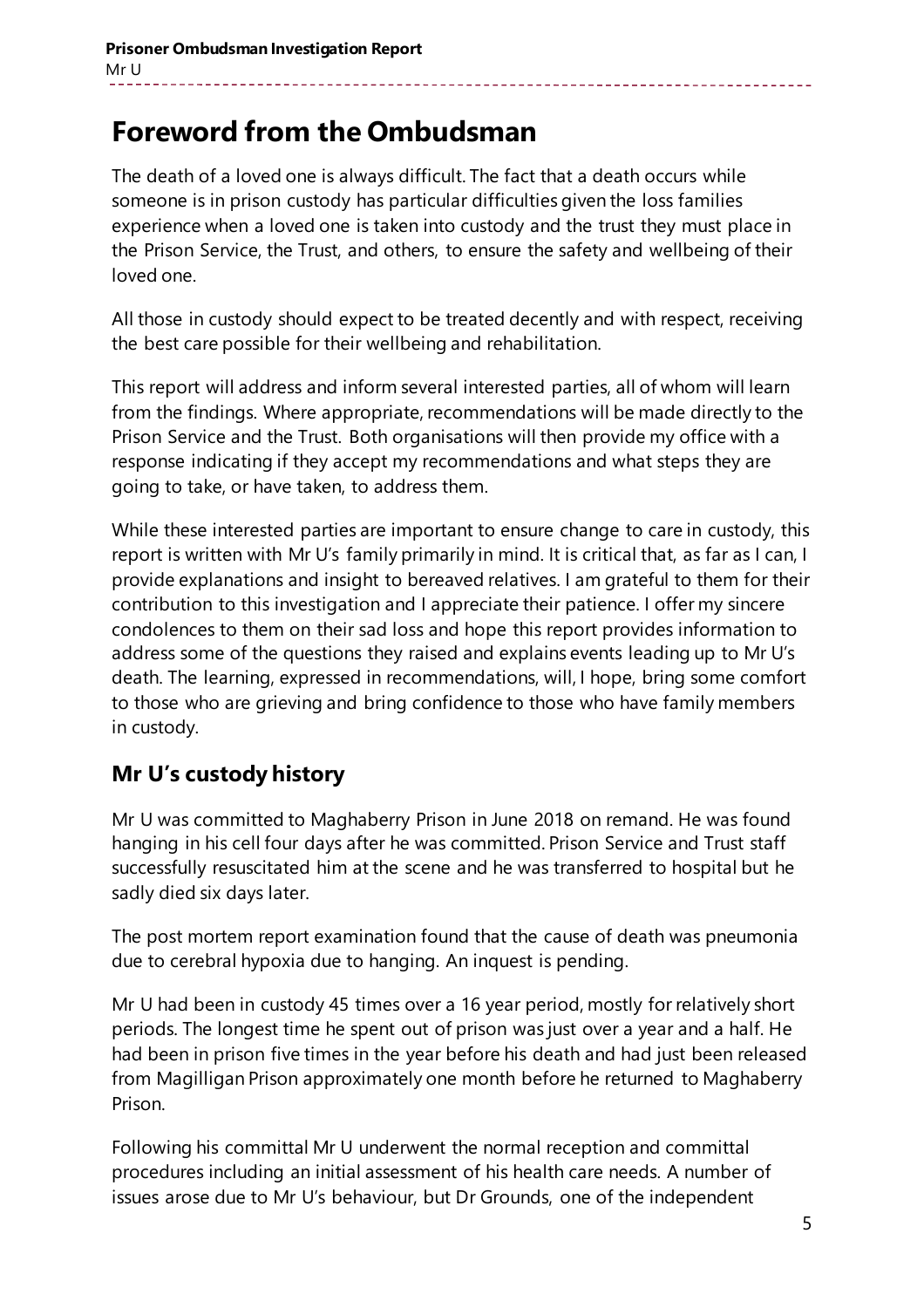clinical reviewers, was satisfied that Mr U was managed in accordance with procedures and the actions taken in response to his behaviour were reasonable.

On the morning that Mr U was found there had been significant interaction between him and Prison Service staff particularly in the period from 04:30 to 06:00. During this time he was carefully monitored. It appears that all Prison Service staff involved in caring for Mr U that morning did so in his best interests. However, they were unable to provide a clinical assessment of his behaviour and demeanour during this period, as they were not clinically qualified, nor is it a requirement of their role to do so. Only clinically qualified staff would be suitable to do this and a Trust nurse was not asked to see him at that time.

The responses to Mr U's behaviour by Prison Service staff in the hours before he was found were examined in detail. It is not possible to say with certainty that any different course of action could have altered the sad outcome in this case.

Dr Grounds, who examined the records gave his opinion that Mr U probably needed an immediate out-of-hours mental health assessment and potentially medication to make him feel more settled.

There are therefore several learning points which I highlight in the report that may have a bearing on the management of other prisoners in similar circumstances. One relates to the processes in place to ensure that any mental health needs are effectively addressed outside normal working hours. Another is that arrangements are in place at night to facilitate prisoners in crisis to speak to an appropriate person where this may offer a significant protection to them. A third recommendation is made to improve the sharing of clinical information between the healthcare teams in the prison and the receiving hospital in the case of transferred prisoners.

I note that the Prison Service moved quickly to address a number of operational matters identified early in this investigation. This related to making an additional Night Custody Officer (NCO) belt available to facilitate quicker access to keys at night and addressing access to the committal phone over a weekend period.

# **Wider learning**

Mr U's case and others, raise questions about how we might better address the needs of those who are neither in prison or the community long enough to help those caring for them better assess their needs and develop long term care plans with them. This was a question that Mr U's family raised following his death. A striking feature of Mr U's case was how little could be gleaned from the available records to assist those involved in his care. With the benefit of hindsight it could be argued that Mr U's frequent admissions into custody should have informed and alerted those caring for him of the need to delve further into the underlying causes of this.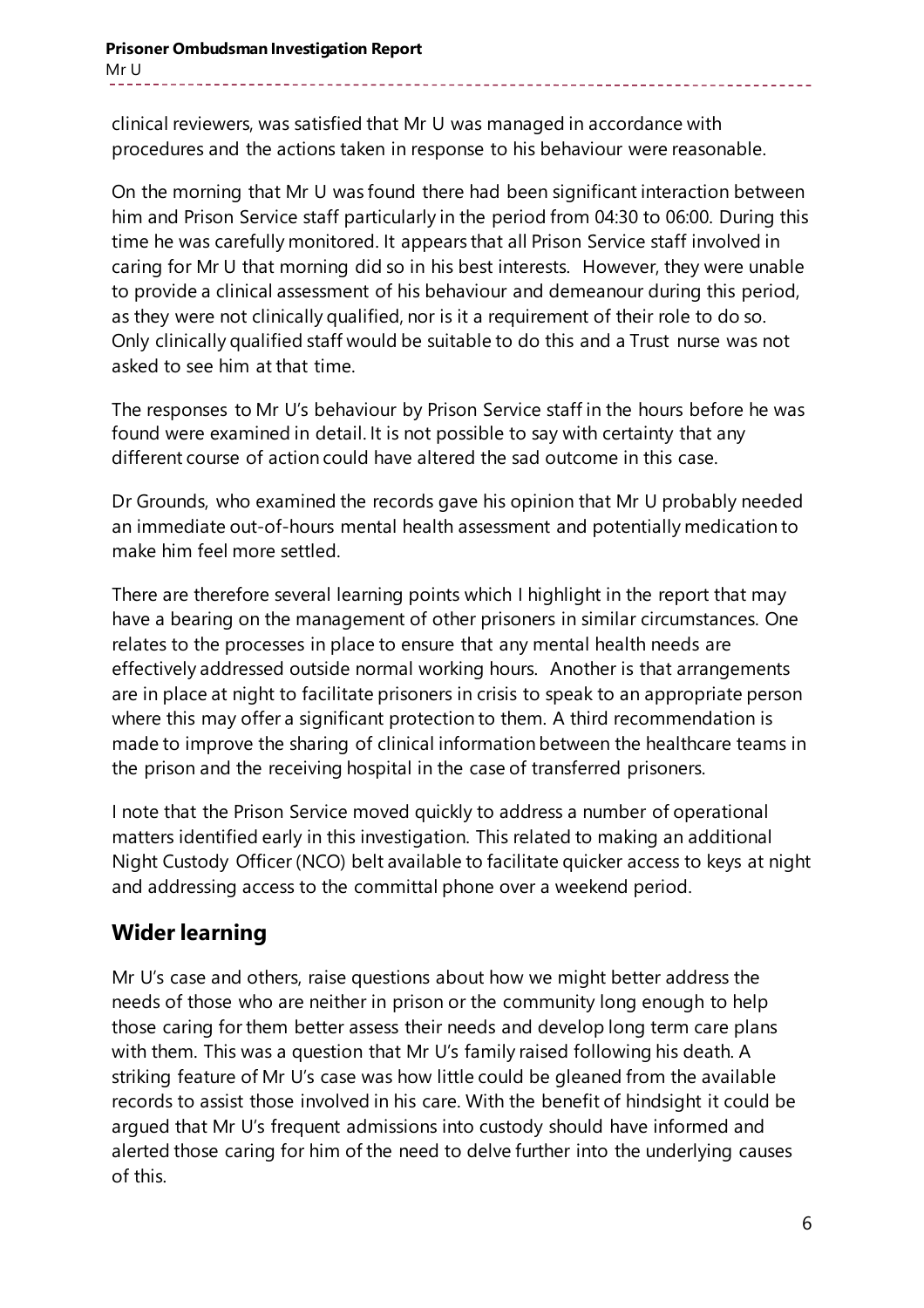**Prisoner Ombudsman Investigation Report** Mr U

I discussed Mr U's case with the Prison Service and the Trust and while there are many individuals who like Mr U frequently find themselves within the prison system, there was a strong interest and willingness to reflect on the issues of this report and those raised by Dr Grounds. I appreciate that this work is complex and will require collaboration with others across the justice and health systems. For this reason I had an early meeting, May 2019, with the Director, Reducing Reoffending, Department of Justice and with the Director of Prison Healthcare from the Trust. I then set out my concerns in a letter of August 2020, asking for my concerns to be considered by the joint Departmental Health and Justice Improving Health within Criminal Justice Implementation Group. It is important to note that not all of these issues are the sole responsibility of the Prison Service or the Trust to action. It would require collaboration with a wide range of agencies and organisations involved in providing care and support to people engaging with the criminal justice system and community services.

I would like to see some innovative thinking and proposals developed and tested on how we might engage with people such as Mr U differently to improve their lives, keep them safe and reduce the risk of them reoffending. This is not a matter of failure or apportioning blame in the cases that have raised similar concerns. It is, rather, a matter of doing better for the sake of those in custody with particular sets of needs. A particular aspect of this is connecting custody and community services for those with multiple problems who spend relatively short periods in prison and the community. I look forward to the outcome of this work.

### **Regulation and Quality Improvement Authority (RQIA)**

In October 2021 RQIA published a report of a review it had completed into the service for vulnerable persons detained in prisons.<sup>[1](#page-6-0)</sup> RQIA have brought forward a number of recommendations which should assist in improving the system for individuals like Mr U, in particular recommendations in relation to what information is available to inform how an individual's needs are responded to. One recommendation addresses how an individual's needs are assessed and where information about that individual can be gathered from.<sup>[2](#page-6-1)</sup> This is important as is illustrated by the lack of information available about Mr U. The review recognises that it will take some time to develop a new approach to needs assessment. What is not clear to me is how information about custody history will inform that assessment. In Mr U's case, as referenced above, he was in custody 45 times within 16 years, the

-

<span id="page-6-0"></span><sup>1</sup> https://www.rqia.org.uk/reviews/review-reports/2021-2022

<span id="page-6-1"></span><sup>2</sup> **Recommendation 2 (Priority 2**): Commissioners (currently the HSCB) and its provider (SEHSCT) should work together and with the Prison Service to define and agree the metrics needed to inform an ongoing assessment of need. A robust system for regular data collection and analysis, utilising all relevant sources of information, should be developed and implemented as an interim measure ahead of the introduction of Encompass. In the absence of a reliable electronic system, consideration should be given to harvesting data manually. (p19)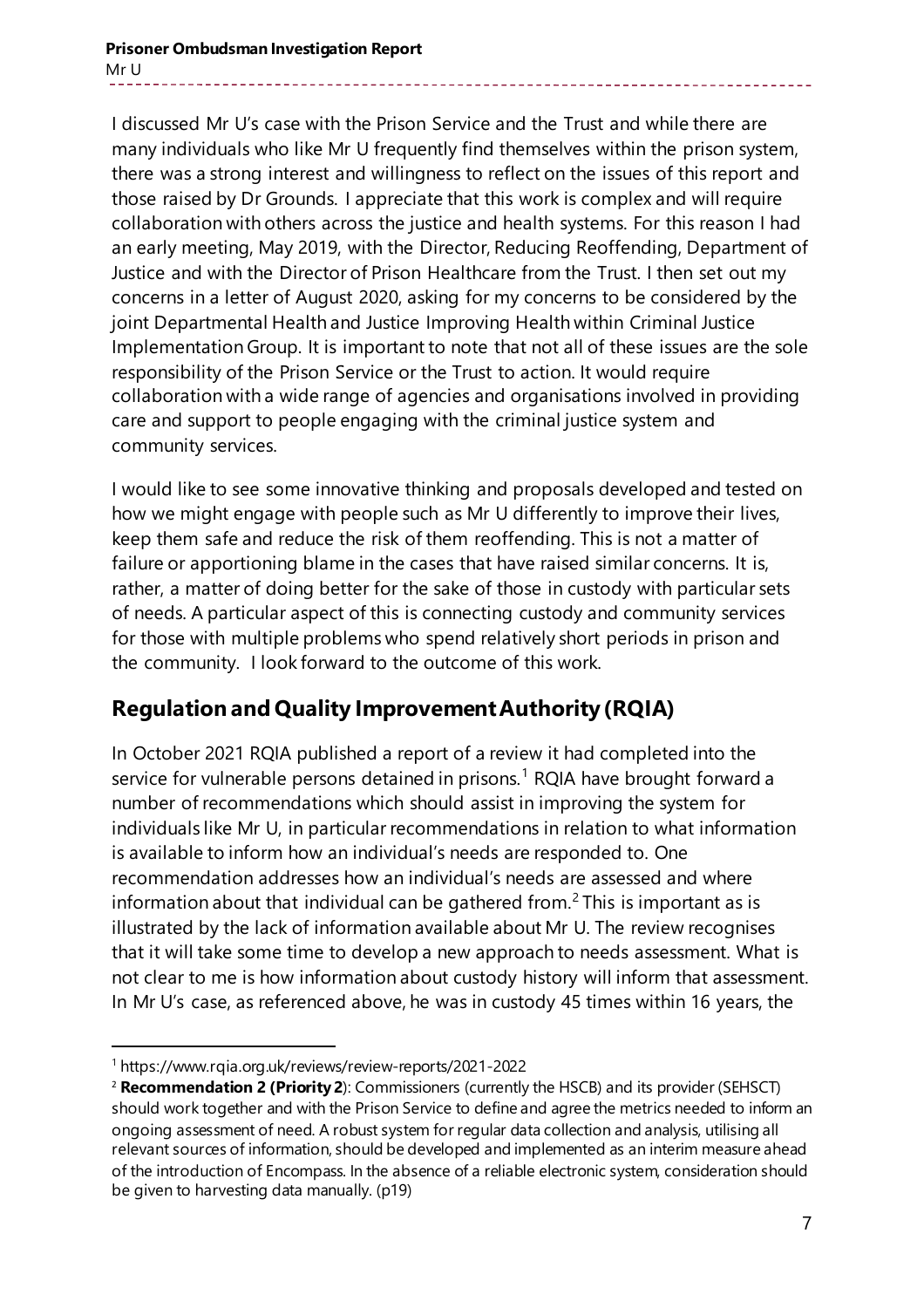#### **Prisoner Ombudsman Investigation Report** Mr U

longest period of release he experienced during that time was just over 18 months and in the last year of his life he was in and out of custody 5 times. Yet there was little information available to the Prison Service to assist them in supporting him. In my view, his custody history itself would be sufficient to merit a red-flag, leading to questions being asked about his situation and care. I would encourage those working on the new needs assessment approach to take this into consideration. The significance of the needs assessment cannot be overstated and is recognised in RQIA's review as, for example, leading to an integrated model of care for mental health provision.<sup>[3](#page-7-0)</sup> I welcome RQIA's review and its recommendations and look forward to contributing to the implementation of those recommendations where I can.

Finally, I want to express my gratitude to the Prison Service, the Trust and the clinical reviewers for their contributions to this investigation. Others have helped in the information gathering process and to them I also extend my gratitude.

Lel amoll

-

**DR LESLEY CARROLL Prisoner Ombudsman for Northern Ireland**

<span id="page-7-0"></span><sup>&</sup>lt;sup>3</sup> **Recommendation 6 (Priority 2):** Commissioners (currently the HSCB) and providers (SEHSCT) should work together to develop a service specification for an integrated model of care for mental health provision within the prison service; this should be informed by a robust needs assessment taking into account the needs of vulnerable people in custody. Underpinned by the right to health, there should be equitable seven-day provision across all prison sites. (p26)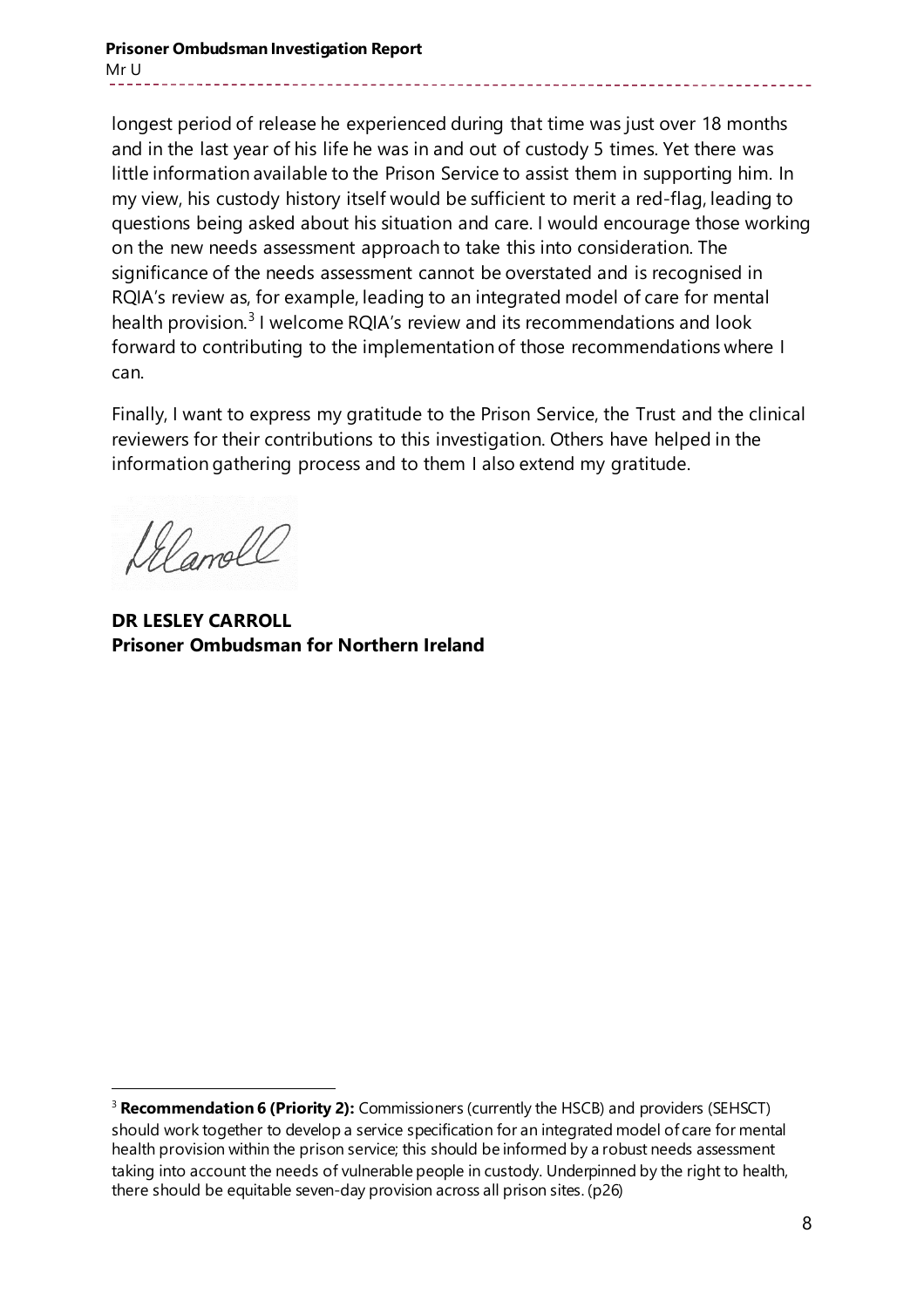# **Section 1: Background information – Maghaberry Prison**

# **1.1 Maghaberry Prison**

Maghaberry Prison is a high security prison, which holds male adult sentenced and remand prisoners. The population in the prison at the time of the incident involving Mr U was 865.

This prison has a Prisoner Safety and Support Team (PSST) whose responsibilities include supporting vulnerable prisoners.

Since 2008, the Trust have provided prison healthcare services. There is a 24 hour primary healthcare service and there are no in-patient beds. At the time of Mr U's death the Mental Health Team was on site Monday to Friday between 08:00 and 17:00. However, from  $30<sup>th</sup>$  October 2020, this service is now available seven days a week between the hours of 08:00 and 17:00. Additionally, all mental health committal triage has been carried out face to face from October 2020.

At the time of Mr U's death, the Prison Service was operating its Supporting Prisoners at Risk (SPAR) procedure. However, a new enhanced SPAR Evolution (SPAR EVO) procedure was later introduced on  $11<sup>th</sup>$  February 2019 and was fully rolled out across Maghaberry Prison by August 2020. The updated procedures aimed to take account of shortcomings identified by the Criminal Justice Inspection Northern Ireland and the Prisoner Ombudsman. SPAR EVO introduced a person centred approach, giving staff much more flexibility in creating a more bespoke plan to suit individual needs.

# **1.2 Criminal Justice Inspection**

The most recent inspection of Maghaberry Prison was in April 2018 and the report was published in November 2018. Inspectors reported that the prison had settled considerably since the last full inspection in May 2015 and was now a much safer prison.

The overall picture of safety had progressed hugely and levels of violence and disorder had reduced. However, Inspectors remained concerned that work to support the most vulnerable men at Maghaberry Prison had not developed to the same level as other aspects of safety.

The Criminal Justice Inspection Northern Ireland (CJINI) Safety of Prisoners Report, published November 2019, highlighted that one of the most difficult issues facing the Prison Service was the identification of those really vulnerable people in the population and that the Prison Service needed to work to create a therapeutic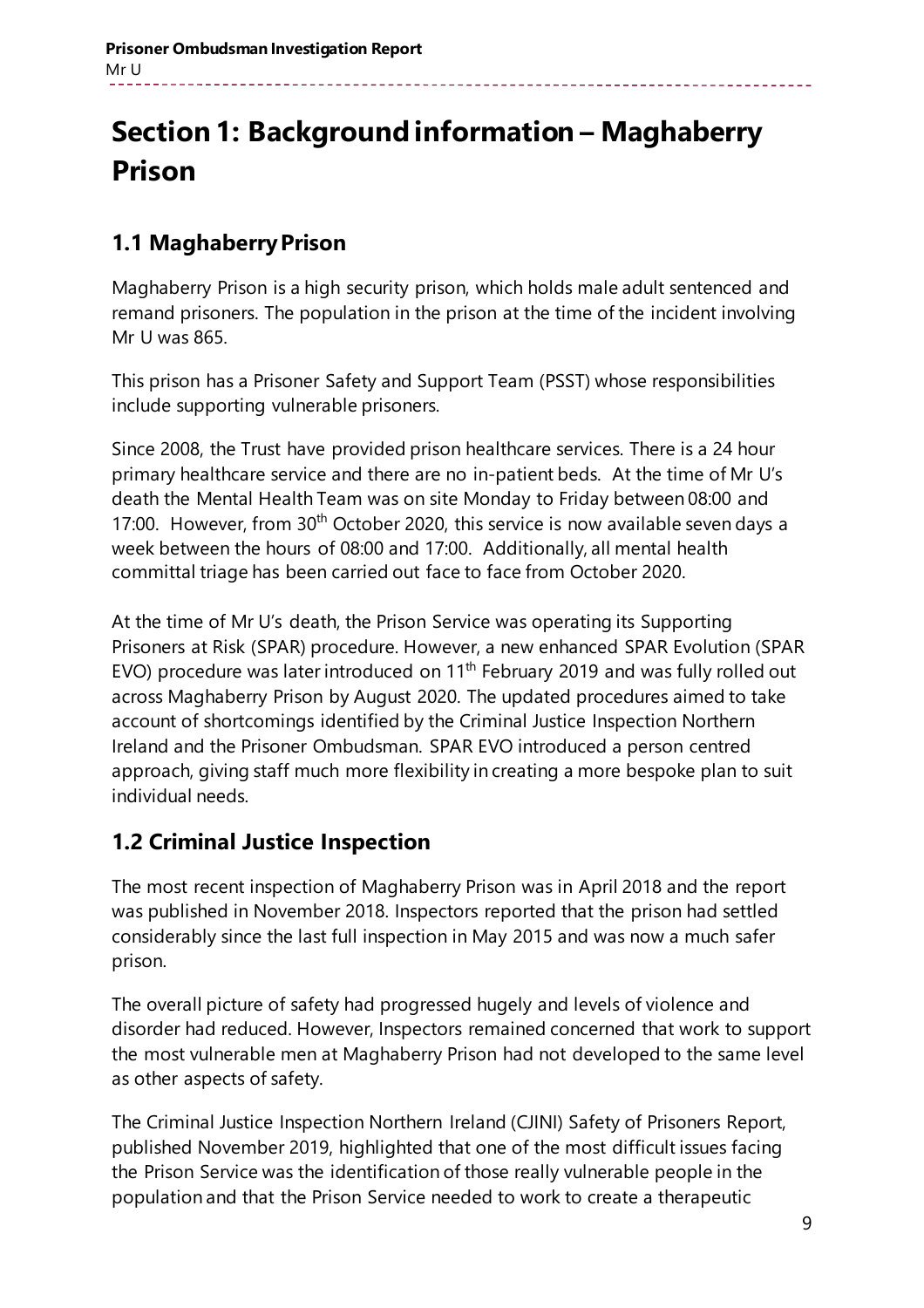environment to help stabilise individuals at risk and manage their imprisonment more safely.

# **1.3 Independent Monitoring Board (IMB)**

Maghaberry Prison has an IMB whose role is to satisfy themselves regarding the treatment of prisoners.

The 2018-19 IMB annual report described continued improvement in the prison and attributed this to the introduction of a core day and a sustained focus on reducing the amount of drugs coming into the prison.

The IMB commented that the prison was now a safer and more stable environment. The board also reported significant changes in the field of safer custody including the introduction of updated operating procedures for supporting prisoners at risk of suicide or self-harm.

# **1.4 Prisoner Escorting and Court Custody Service (PECCS)**

PECCS is the prisoner transport and escorting service. PECCS is responsible for the safe operation of the cell holding areas in each courthouse in Northern Ireland and were responsible for Mr U's care at court and transferring him safely to Maghaberry Prison.

# **1.5 Regional and Quality Improvement Authority (RQIA)**

RQIA is the independent body responsible for regulating, inspecting and reviewing the quality and availability of health and social care services in Northern Ireland. Following events in 2016 when my Office carried out an investigation into a serious adverse incident and a number of suicides in prison, a review was commissioned by the Departments of Health and Justice to consider provision for particularly vulnerable persons in prison. The purpose of RQIA reviews is to identify best practice, highlight gaps or shortfalls in services where improvement is required and to protect the public interest. A long awaited report of the Review of Services for Vulnerable Persons Detained in Northern Ireland Prisons was published on 05 October 2021. All recommendations are to be delivered within 18 months of publication of the report.

# **1.6 Previous incidents at Maghaberry Prison**

Mr U's death was one of three self-inflicted deaths at Maghaberry Prison during 2018. Although the three men who died were located in different residential units and the circumstances of their deaths do not appear to be related, a number of shared learning points have emerged from my investigations of these deaths, which I will comment on in Section 4.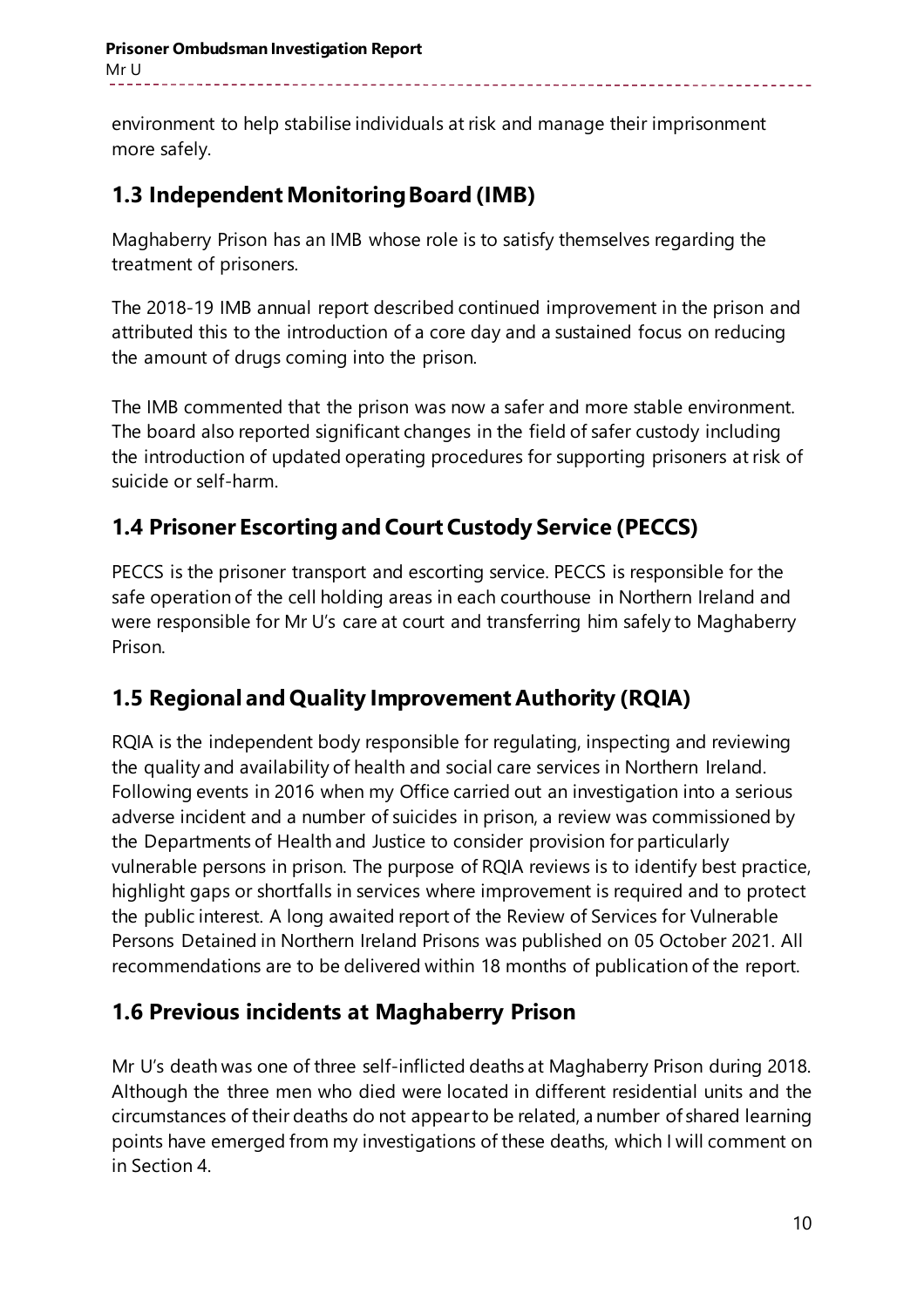# **Section 2: Framework for this investigation**

Mr U died at hospital as a consequence of injuries he sustained when he was found hanging in his cell at Maghaberry Prison. As his death resulted from events which occurred while he was in custody, I am required to investigate and report on the circumstances surrounding his death.

This investigation was conducted in line with the objectives set out on page 2, which include providing explanations, where possible, to Mr U's family.

# **2.1 Questions raised by Mr U's family**

Mr U's family raised a number of questions relevant to my investigation when they met with my predecessor. These are summarised below:

- What was the precise timeline of events leading to Mr U's death?
- How was Mr U's withdrawal from alcohol and drugs managed after he arrived in prison?
- What interaction did staff have with Mr U on the night and hours before he was found?
- Was there a process for escalating concerns about Mr U's behaviour and/or an emergency response for people in crisis?
- Why a telephone call was not facilitated shortly before Mr U was found?
- Why Mr U was located in a single cell which was not close to the staff office?
- How long Mr U was hanging before he was found?
- If Mr U had been prescribed medication and if he received support from mental health services?
- If it was possible that Mr U had pneumonia prior to arriving in prison as he had told a prison chaplain that he was not feeling well?
- What rehabilitation services Mr U was offered in prison?
- Why Mr U's next of kin was not informed of what happened until several hours after the incident?
- If there was any validity of reports given to the family by prisoners that Mr U made calls for help which went unanswered?
- They were concerned that the system did not appear to pick up on people who were repeatedly in and out of prison and were keen that learning from Mr U's case might help others who find themselves in similar circumstances.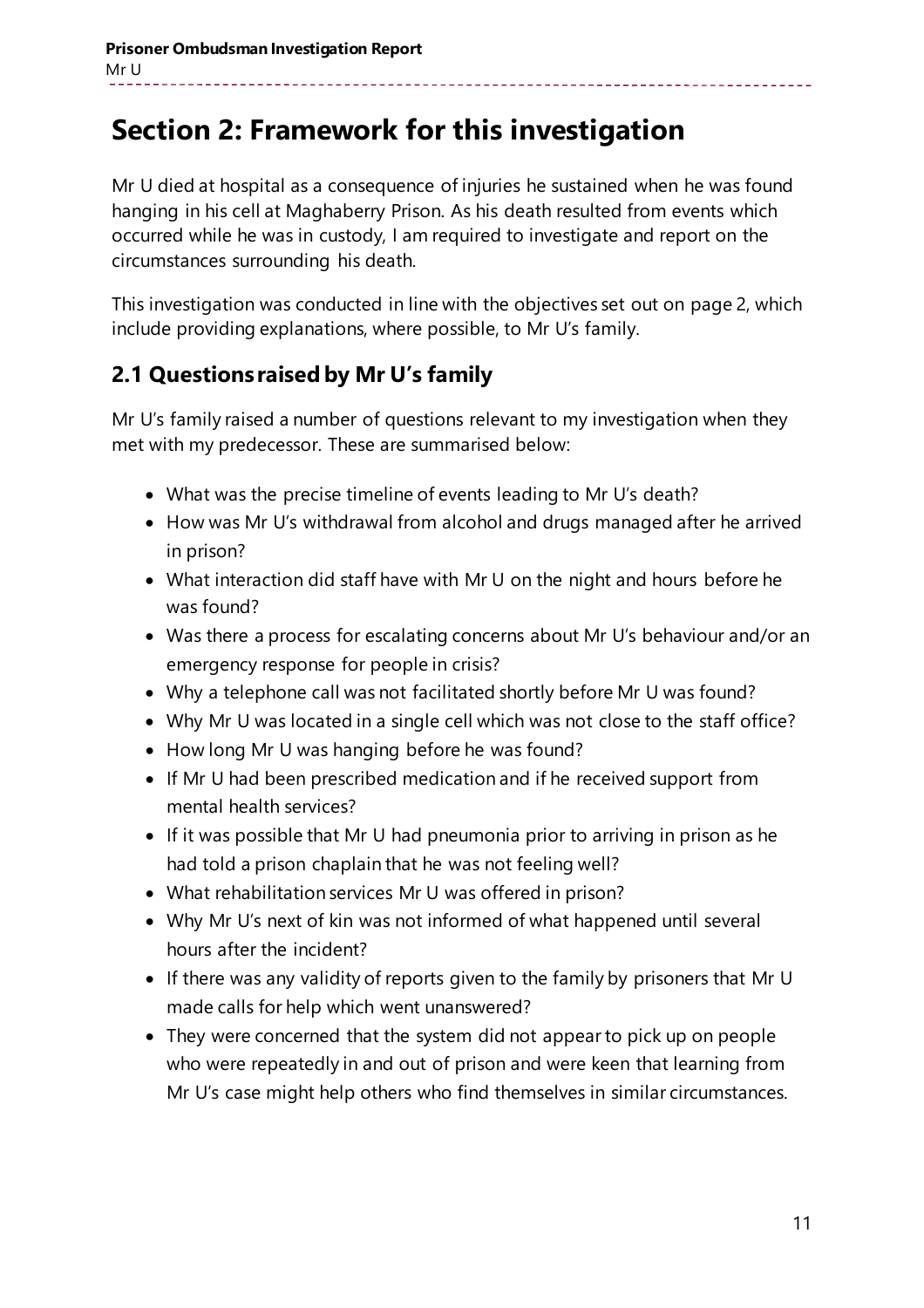# **2.2 Investigation methodology**

My investigation methodology is designed to thoroughly explore and analyse all aspects of each case including any questions raised by bereaved relatives. The following information was gathered and analysed by the Investigating Officer:

- Prison Service records including Closed Circuit Television (CCTV) footage;
- Interviews with relevant staff from the Prison Service and the Trust; and
- Medical records.

All of this information was carefully examined and I have detailed the relevant matters, which underpin my findings, in this report.

# **2.3 Independent advice**

When appropriate, I commission an independent clinical review of specific aspects of healthcare. A clinical reviewer is commissioned from an agreed list, usually to provide peer review of healthcare provision, and they provide a report with recommendations. My office provides relevant documentation and reviewers receive a terms of reference specific to each case. They provide an independent, expert opinion about care provided. A clinical reviewer may, for example, assess delivery of care in relation to current clinically approved guidelines, local and national. They will keep in mind whether or not care has equivalency with that provided in the community and any learning to improve care in the future.

I commissioned two independent clinical reviews of the healthcare provided to Mr U. The first was conducted by Dr Adrian Thomas Grounds, an Honorary Research Fellow at the Institute of Criminology, University of Cambridge. The second reviewer, Dr Jane Rees, reviewed the resuscitation of Mr U. Dr Rees is a registered medical practitioner who has over forty years' experience in primary care including working in prisons since 2004.

The clinical reviewers each provided me with a report setting out their opinion on the matters they were asked to consider. I have included their opinion on relevant matters in my investigation report, particularly Dr Grounds which considered wider learning arising from Mr U's death.

### **2.4 Scope and remit of the investigation**

The specific objectives of this investigation were to:

Arrival and initial assessments

i. assess the provision of primary and secondary healthcare services provided to Mr U, the management of medication and whether those services were at least equivalent to those he might have received in the community;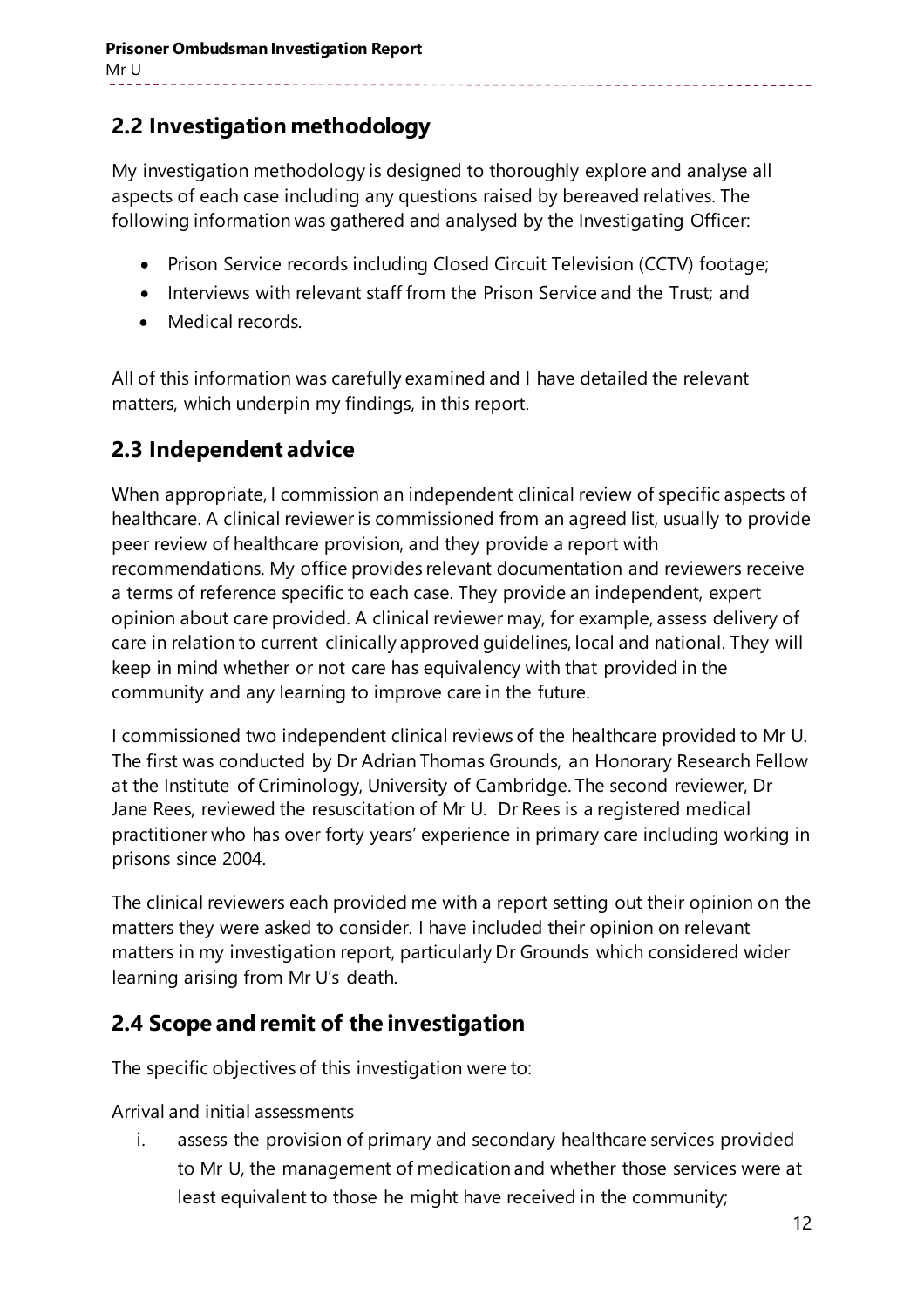- ii. consider the adequacy of the initial committal healthcare assessment and management of Mr U's alcohol withdrawal and the decision not to prescribe Librium or other medication;
- iii. consider the impact, if any, of Mr U being committed at the weekend in terms of his healthcare assessment and treatment;
- iv. establish the reason Mr U did not receive a committal phone call;

Events prior to the evening of the incident

- v. determine the reason Mr U was in a cell on his own which was not close to the staff office;
- vi. assess the possibility that Mr U already had pneumonia when he came into prison;

Events leading up to Mr U being found

- vii. establish the precise circumstances leading up to Mr U's death;
- viii. consider the adequacy of action taken by staff in their interactions with Mr U during the night before, through to the morning of the incident;
	- ix. determine if staff should have managed Mr U under Supporting Prisoners at Risk (SPAR) procedures when they interacted with him during the early hours, before he was found;
	- x. Consider what opportunities Mr U had to engage in rehabilitative services and with Mental Health;

Response to the incident

- xi. establish the time between Mr U last being checked and him being found;
- xii. consider if Prison Service staff were properly equipped to respond to this incident;
- xiii. assess if the attempt to resuscitate Mr U was conducted in line with national guidelines;
- xiv. determine if there were any other issues which impacted on the resuscitation effort, for example space to provide first aid, access by emergency services or with the procedures for taking Mr U from his cell to the ambulance;
- xv. establish whether there is any validity of reports given to the family by prisoners on the landing;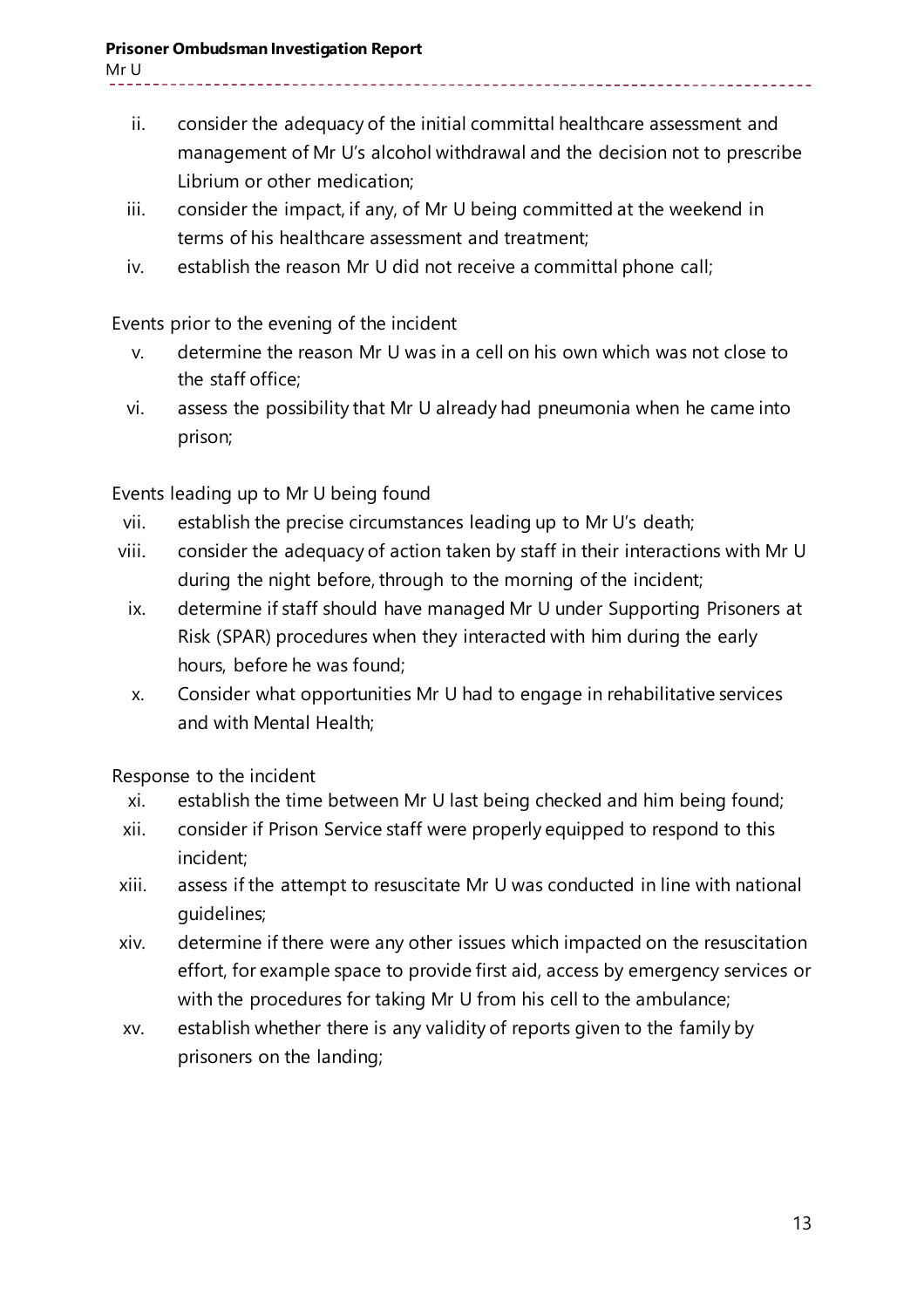Post Incident

xvi. consider the impact on staff, prisoners and others arising from this incident and whether appropriate actions are in hand to follow up with those staff who were unable to attend the hot and cold debriefs.

A description of the key events leading up to Mr U's death is set out in Section 3 and my findings are set out Section 4.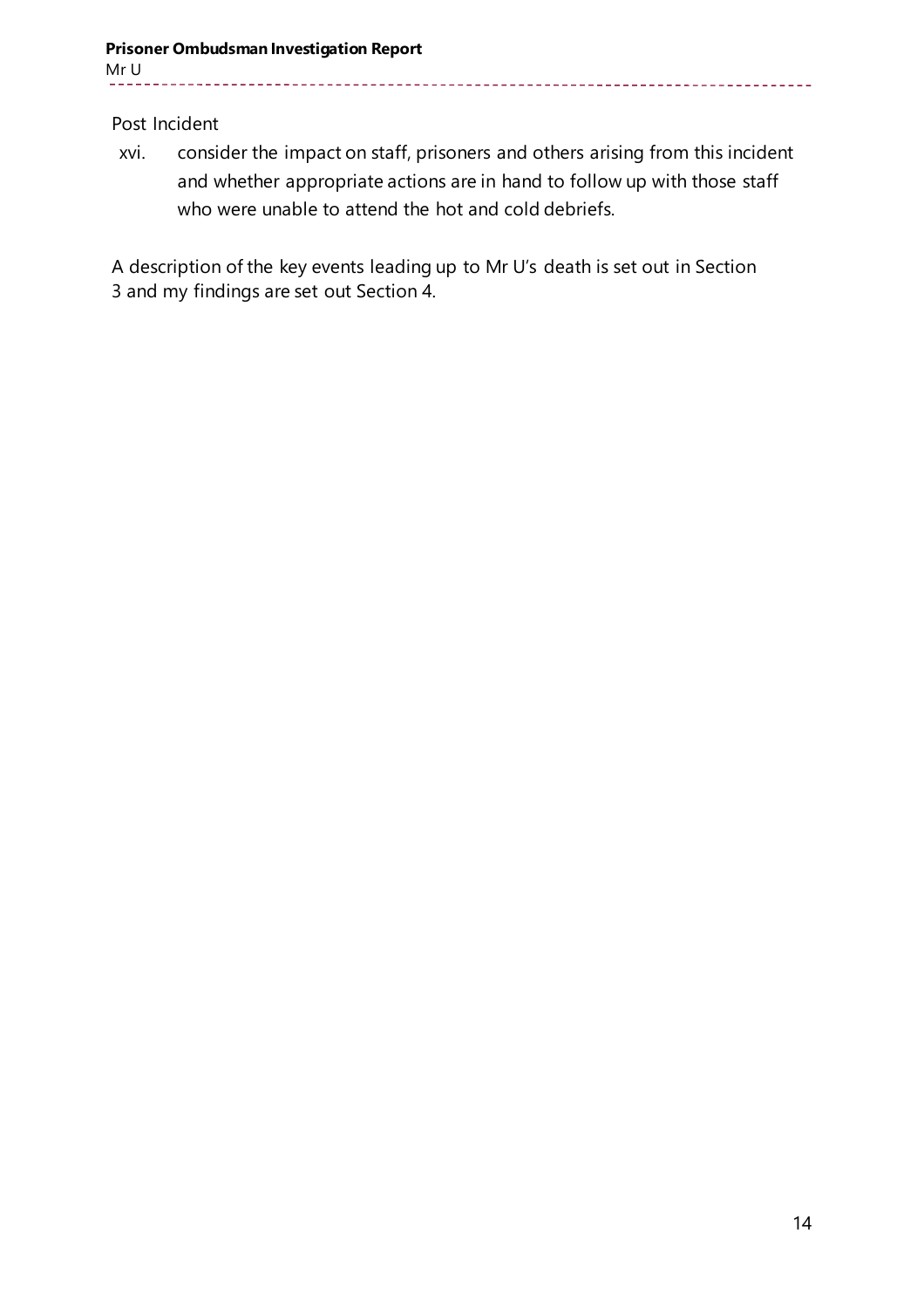# **Section 3: Description of key events**

Over a 16 year period Mr U had been in prison 45 times mostly for relatively short periods although at one point he served an 11 month sentence. The longest time he spent out of prison in the 16 year period was just over a year and a half. In the year before his death Mr U had been in prison five times and had just been released from Magilligan Prison approximately one month before he was returned to Maghaberry Prison on new charges.

### **3.1 Arrival at Maghaberry Prison and initial assessments**

Mr U was arrested in June 2018 and spent two days in police custody before appearing in court from where he was remanded to Maghaberry Prison. He saw a Forensic Medical Officer (FMO) whilst at the police station and records of this consultation, and those relating to his general detention, were provided to the staff who were responsible for his care at court and prison reception.

When he arrived at Maghaberry Prison, Mr U went through the normal committal process which involved an interview with a Prison Service Reception Officer (Custody Prison Officer (CPO) A) and a series of activities including the recording of his details on the Prisoner Record and Inmate System Management (PRISM)<sup>[4](#page-14-0)</sup>, a search and a log taken of his property. Mr U told the Prison Service Reception Officer (CPO A):

• he had no history of self-harm or suicide;

-

- nothing had happened in his life recently to increase thoughts of self-harm and suicide;
- he was not involved with mental health services and did not need any immediate support; and
- that he was withdrawing from the use of alcohol and drugs.

The Prison Service reception officer (CPO A) reviewed the information provided by PSNI and recorded details of the committal interview and personal search on PRISM.

The committal process also involved an initial and comprehensive healthcare assessment.<sup>[5](#page-14-1)</sup> Mr U saw a Trust nurse (Nurse A) who carried out the initial healthcare

<span id="page-14-0"></span><sup>&</sup>lt;sup>4</sup> The prison information system is a computerised electronic recording system known as Prisoner Record and Inmate System Management (PRISM).

<span id="page-14-1"></span><sup>5</sup> These assessments are conducted in line with NICE Guideline 57 Physical health of people in prison. The initial healthcare assessment is conducted in the prison reception within four hours of committal. The purpose of this screen is to gather information to keep a prisoner safe during the early stages of their time in custody. The assessment focusses particularly on medication, alcohol and drugs misuse, immediate mental health issues (including risk of suicide and self-harm) and any conditions that fall under the critical medications list. This is followed by a comprehensive health screen within 72 hours of committal. This is usually conducted the day after committal.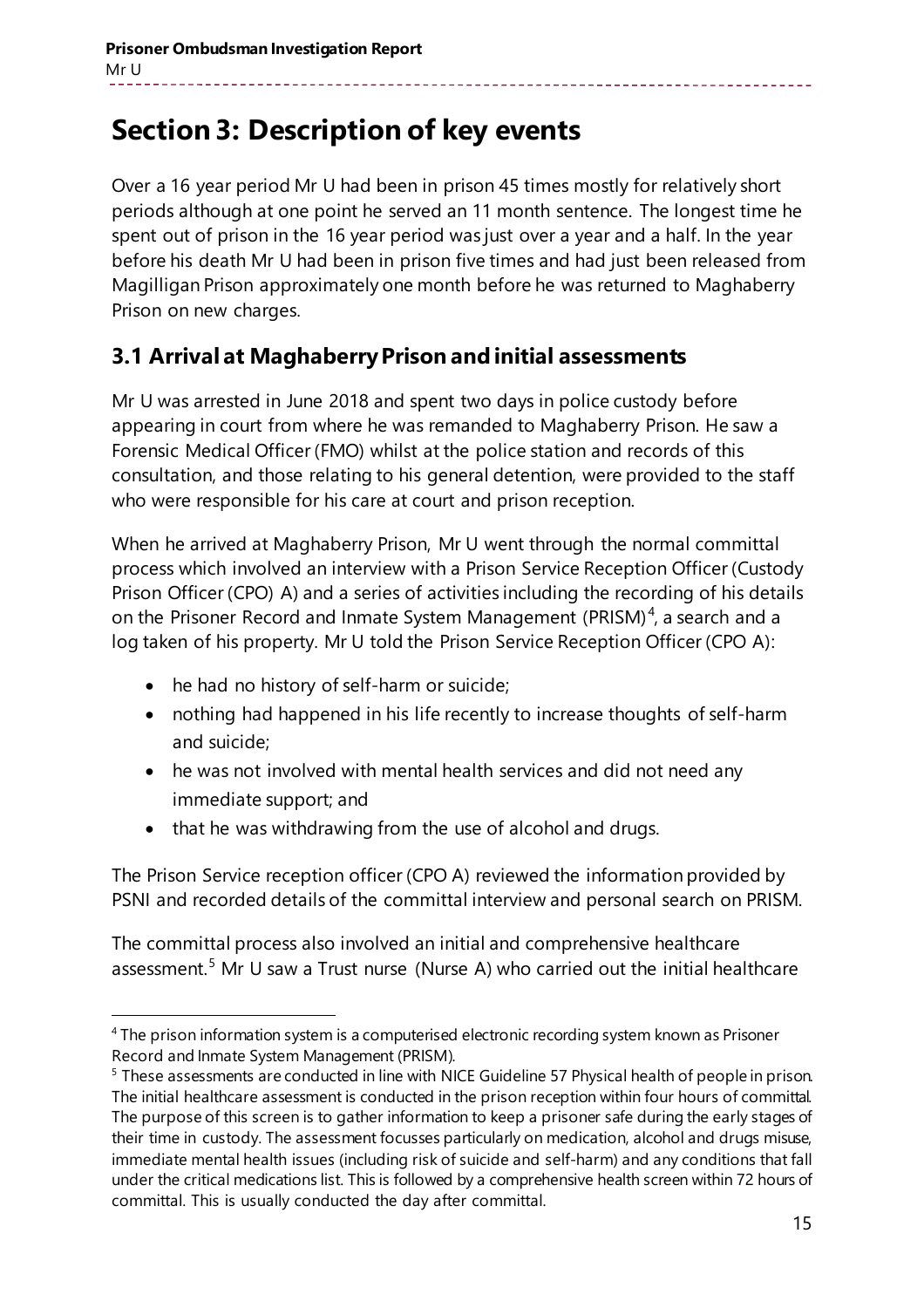assessment in reception shortly after Mr U arrived at Maghaberry Prison. The Trust nurse (Nurse A) checked the Electronic Care Record for details of current medications and appointments. This check confirmed that Mr U was not taking any medication prior to coming into prison. As a result no medication was requested. The Trust nurse (Nurse A) took a history from Mr U and did a number of clinical observations including an alcohol withdrawal assessment. The score from this assessment was four indicating mild withdrawal symptoms which did not require treatment with medication. The Trust nurse (Nurse A) asked if Mr U had thoughts of self-harm and he said he did not. The Trust Nurse (Nurse A) did, however, note the information in the PSNI records that Mr U may have previously attempted to hang himself but Mr U disputed this with her.

Based on their respective assessments, the Prison Service Reception Officer (CPO A), the Trust nurse (Nurse A) and others Mr U had interacted with in the prison reception, considered that he did not need to be managed under the prison's SPAR arrangements and was suitable to share a cell.

He left the prison reception and went to Bann House, the residential house where new committals are generally accommodated for a period of induction and assessment before they are dispersed to other residential units.

Mr U was placed in Cell 13 on Bann 2 landing with another prisoner (Prisoner A) approximately 90 minutes after arriving in the prison reception.

### **3.2 The day following Mr U's arrival at Maghaberry Prison**

The following day after Mr U arrived at Maghaberry Prison, the same Trust nurse (Nurse A) saw him to complete the second part of the healthcare assessment. The alcohol withdrawal assessment was repeated and Mr U's score increased to nine. This score was just below the threshold for treatment with medication. During this assessment Mr U demanded Librium, a medication used to treat withdrawal symptoms from alcohol and/or drugs. When the Trust nurse (Nurse A) explained that a prescription for this medication was not going to be requested because of the assessment score, Mr U 'stormed' out of the room. This meant that the Trust nurse (Nurse A) was unable to complete the assessment. Instead, notes of the consultation were recorded with a further plan to review Mr U again the following day.

# **3.3 The second day after Mr U's arrival at MaghaberryPrison**

On the second day after arriving in Maghaberry Prison, a Trust mental health nurse (Nurse B) conducted a mental health screen<sup>[6](#page-15-0)</sup>. Based on available information this

<span id="page-15-0"></span><sup>&</sup>lt;sup>6</sup> The mental health screen is conducted the next working day after someone is committed. As the mental health team, at this time worked Monday-Friday, this was the first opportunity to screen Mr U as he came into prison during the weekend. This screen, at this time, entailed a review of the ECR and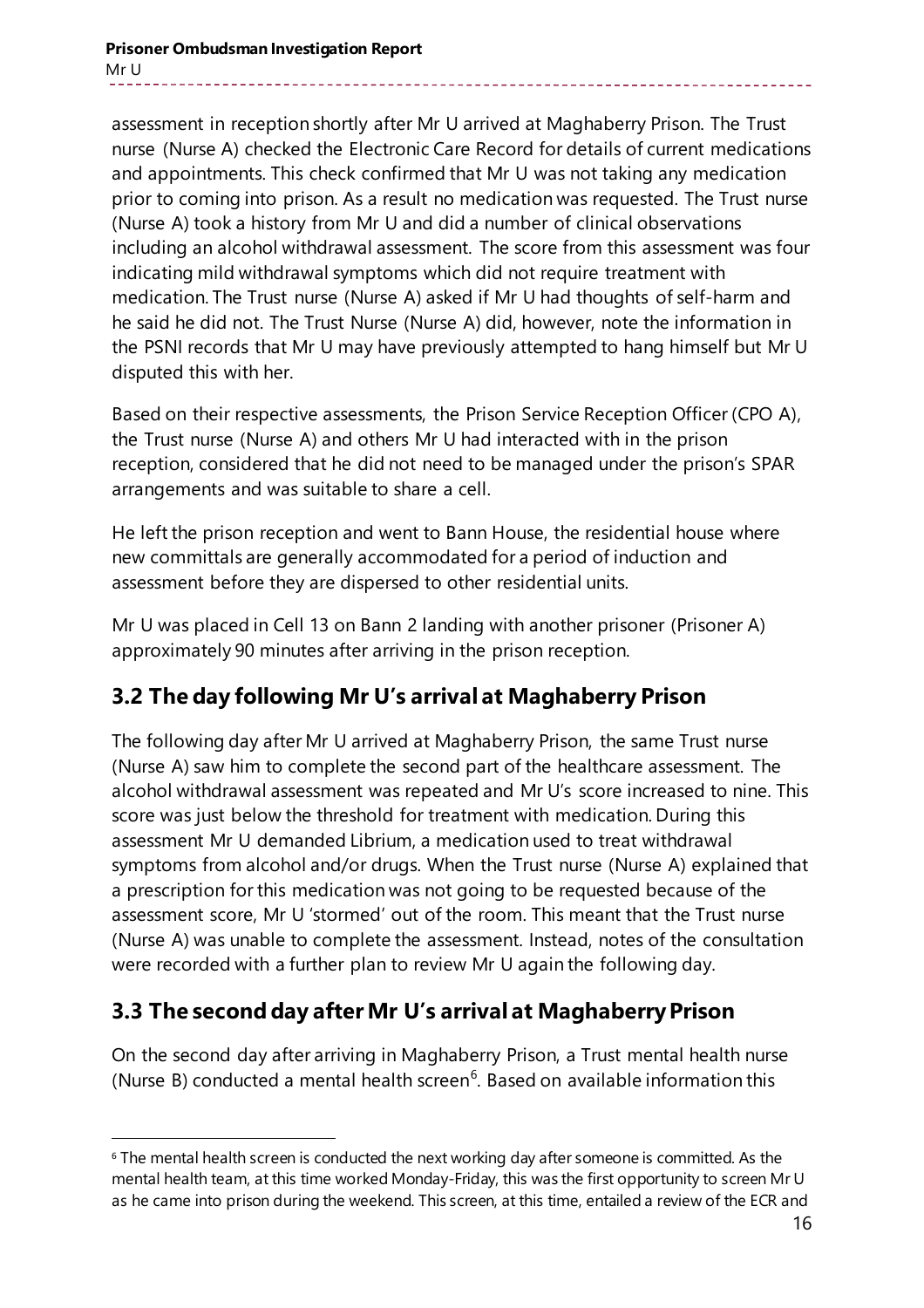nurse concluded that Mr U did not need to be referred to the mental health team for support at that time but that this could be revisited if any further information became available.

Also, a Trust nurse (Nurse C) planned to complete the comprehensive healthcare assessment which Mr U had stormed out of the day before. Prison Service staff told the Trust nurse (Nurse C) that Mr U had been volatile and aggressive that morning. The Trust nurse (Nurse C) was in the Treatment Room on Landing 2 at the time and recorded that Mr U could be heard banging and shouting from there. The assessment did not proceed as planned and was, therefore, incomplete.

Mr U's volatile behaviour appeared to stem from issues he was having with his cell mate (Prisoner A). To resolve this Mr U was moved from Landing 2 in Bann House to a single cell (Cell 18) on Landing 3 later in the morning.

CCTV footage of the remainder of the day showed Mr U having routine interactions with Prison Service officers and a number of prisoners. He activated his cell alarm several times and Prison Service officers responded. They did not recollect specifically what Mr U requested but said it was most likely routine.

The landing was locked at 19:30 and the day staff were replaced by night staff (Night Custody Officers (NCOs)). No issues about Mr U were noted in the staff handover from day to night staff. An additional NCO was also on duty in Bann House because 14 other prisoners were being managed under the SPAR arrangements.

# **3.4 Events leading up to Mr U being found**

-

Prior to midnight, apart from the routine NCO checks, there was only one additional occasion when a NCO (NCO A) went to Mr U's cell. This NCO recollected this was because a prisoner in an adjacent cell mentioned that Mr U had promised them a roll-up earlier in the day. The NCO (NCO A) checked with Mr U but he did not want to provide a roll-up to the other prisoner.

After midnight Mr U had a number of interactions with NCOs which are summarised below:

| $\mid$ Time $^7$ | Interaction with Mr U                                                                |
|------------------|--------------------------------------------------------------------------------------|
| $\vert$ 01.01    | Mr U told the NCO (NCO A) during a supervised check that he had a shank in his       |
|                  | cell. The officer later recalled that Mr U was acting 'strangely' but not unusually. |
|                  | This was reported to the NCO's Senior Officer (SO) (SO A) who was supervising the    |
|                  | check.                                                                               |

information obtained during the initial and comprehensive healthcare assessment. It was not a face to face consultation.

<span id="page-16-0"></span> $7$  Unless otherwise indicated these timings relate to those taken from the CCTV footage.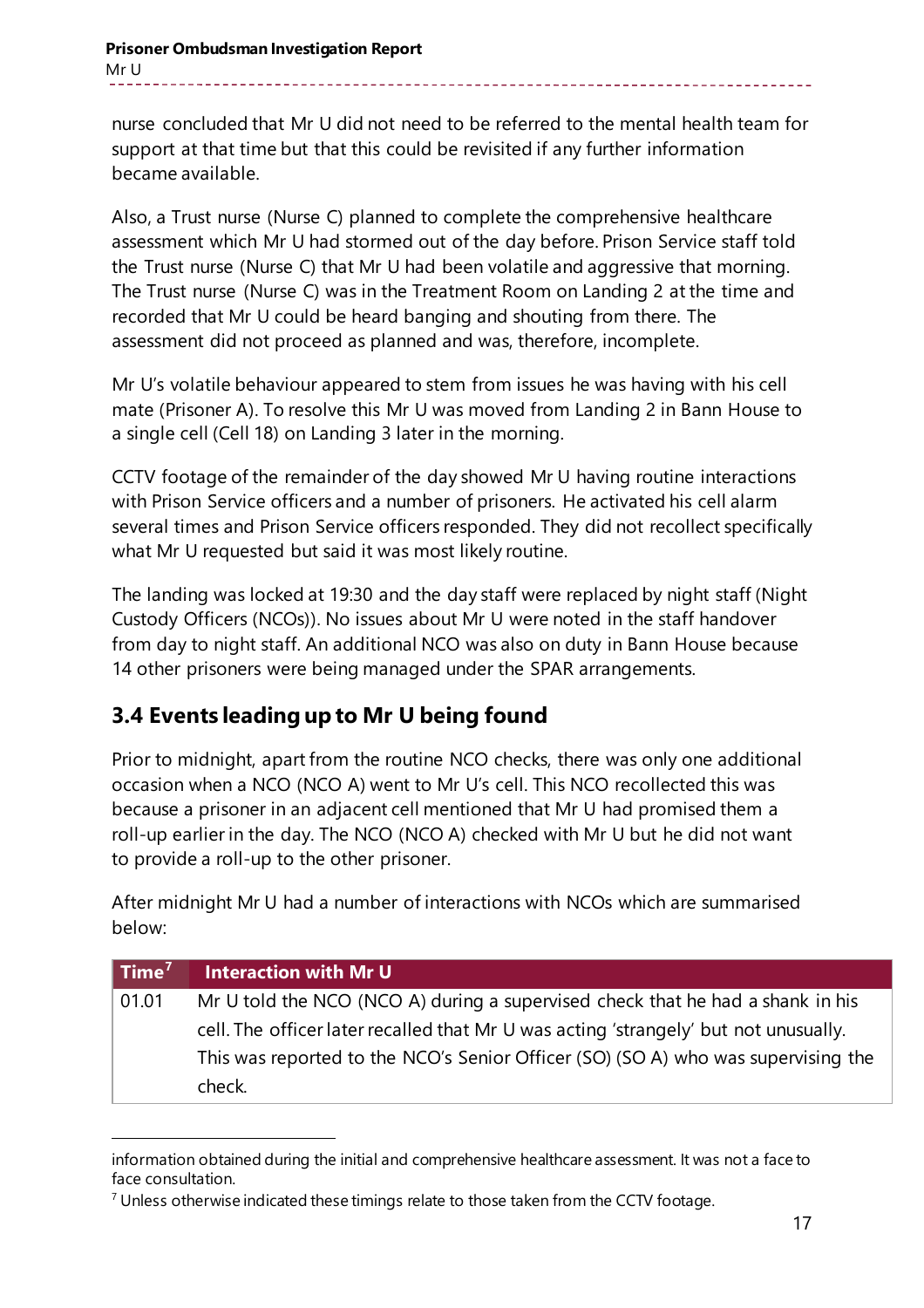Mr U

### **Time[7](#page-16-0) Interaction with Mr U**

- 01:07 The Senior Officer (SO A) informed the prison's Emergency Control Room (ECR) that Mr U had advised that no-one was to come into his cell because he had a shank. This was done so that this information would be relayed to the Security Department the following morning and a cell search carried out prior to Mr U being unlocked.
- 02:31 The NCO (NCO A) lifted the flap on Mr U's cell door and observed him for approximately 10 seconds.
- 04:29 A different NCO (NCO B) checked on Mr U during an unsupervised check of all prisoners on the landing. This NCO remained at the cell for approximately 26 seconds.
- 04:53 Mr U activated his cell bell alarm. Two NCOs (NCO B and NCO C) initially responded. NCO (NCO B) remained at the cell door and appeared to be talking to Mr U for approximately four and a half minutes.
- 05:08 Mr U again activated his cell alarm. The same NCO who responded to the earlier alarm (NCO B) went to the cell and spent just over six minutes speaking to Mr U.
- 05:18 This NCO (NCO B) returned to the cell again and spoke to Mr U for almost five minutes. The NCO then reported Mr U's behaviour to their Senior Officer (SO A).
- 05:23 The NCO's Senior Officer (SO A) spoke to Mr U whilst accompanied by the NCO's on duty on the landings at that time (NCO A, B and C). They partially unlocked the door about a minute later to allow Mr U to safely pass out his cup so that they could get him a cup of tea. The door was only partially unlocked given the earlier notification made by Mr U that he had a shank in his cell.
- 05:29 Mr U was given a cup of tea and then his cell was relocked. The Senior Officer (SO A) continued to speak to Mr U at the cell door. Several NCOs (NCO A and NCO B) remained on the landing outside Mr U's cell. The Senior Officer (SO A) closed the flap on the cell door at 05:30 but remained outside the cell.
- 05.31 The Senior Officer (SO A) checked on Mr U by lifting the flap on the cell door for approximately 8 seconds before then closing it and walking away.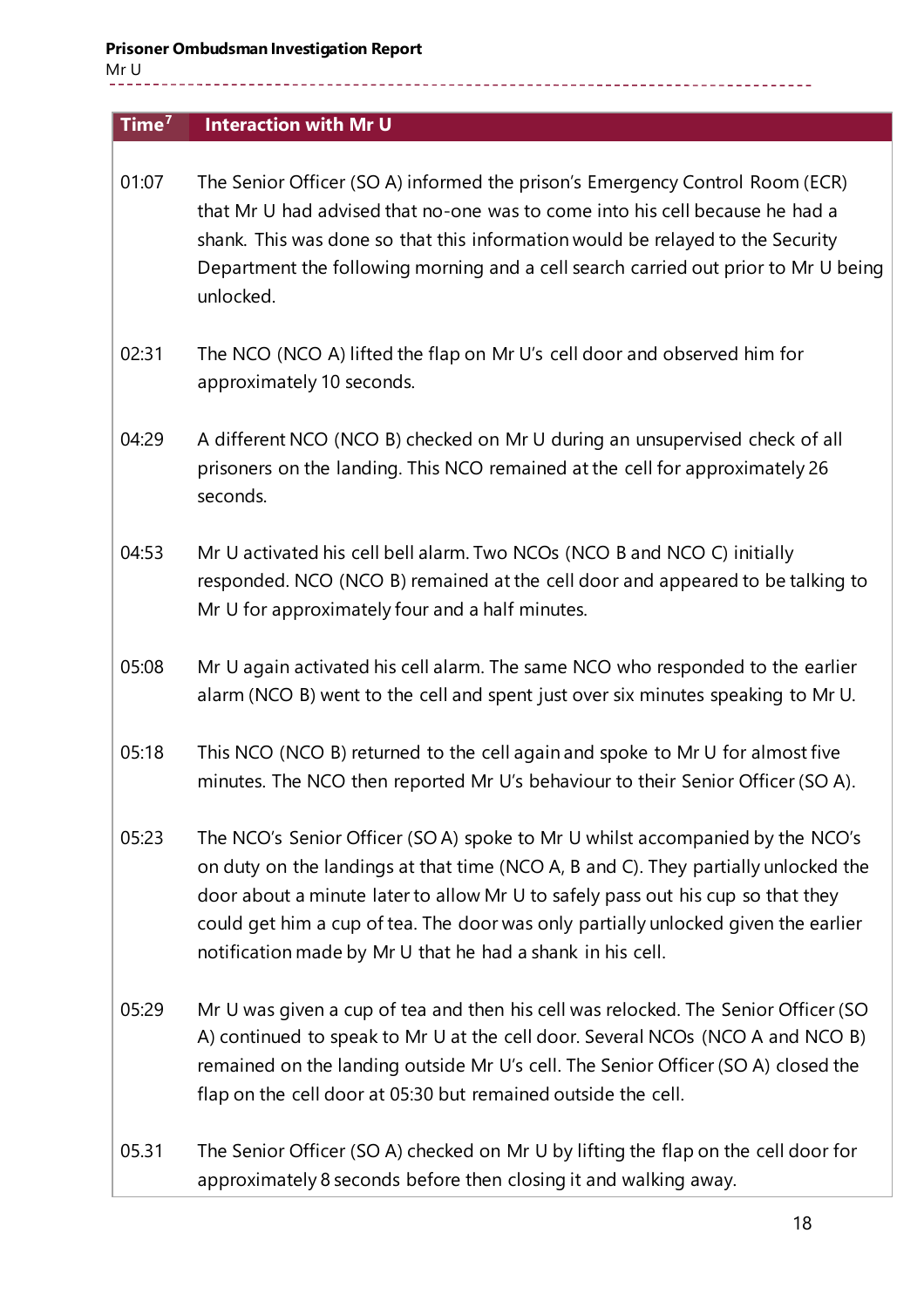Mr U

-

### **Time[7](#page-16-0) Interaction with Mr U**

- 05.33 The Senior Officer (SO A) again checked on Mr U and appeared to talk to him briefly for approximately 30 seconds through the flap in the cell door. He walked away but left the flap on the cell door open.
- 05:38 The Senior Officer (SO A) conducted a further check at the cell door by looking into the cell for approximately 32 seconds. The Senior Officer (SO A) made a journal record (05:40) that Mr U had requested a sleeping tablet but was advised that he could not get medication unless it had been prescribed by a doctor. It was also recorded that Mr U had been given a cup of tea and that the Senior Officer (SO A) had asked the landing staff to check Mr U regularly.
- 05:47 A Reception Officer<sup>[8](#page-18-0)</sup> (CPO A) checked Mr U and recalled that Mr U was sitting on top of his bed looking relaxed and drinking tea.
- 06:01 Mr U activated his cell alarm and the NCO (NCO A) responded at 06:02. The NCO (NCO A) spent approximately 45 seconds at the cell before walking away. NCO (NCO A) recalled that Mr U had requested to make a telephone call. It was explained to Mr U that his request could not be facilitated at that time but that he should ask day staff to organise this. This was the last interaction with Mr U.

### **3.5 Response to Mr U being found**

At 06:16:21, a NCO (NCO A) looked into Mr U's cell and saw that Mr U was hanging from the end of the bed. This was 13 minutes and 4 seconds after the same NCO (NCO A) had last left Mr U's cell door. This NCO (NCO A) was the additional officer on duty in Bann House that night and did not have a NCO belt<sup>[9](#page-18-1)</sup>and therefore had no access to emergency keys to open the cell door. The NCO (NCO A) alerted a colleague (NCO C), who was nearby, and together they accessed keys, sent an urgent message to the ECR and entered the cell at 06:17:26. They were joined by a third NCO (NCO D). The three NCO's (NCO A, NCO C and NCO D) therefore entered the cell just over a minute after Mr U was first observed hanging.

As an urgent message had been sent, healthcare staff were requested to go to the landing. The NCO's who first entered the cell were assisted by a Senior Officer (SO B)

<span id="page-18-0"></span> $8$  A reception officer was on the landing to escort a prisoner who was being transferred to England that day.

<span id="page-18-1"></span><sup>9</sup> NCO's carry emergency keys on a belt, along with a Hoffman knife and radio. The keys are secured by a seal which officers must break to access the keys should they need to enter a cell. NCO's are not permitted to unlock cells except in the event of an emergency.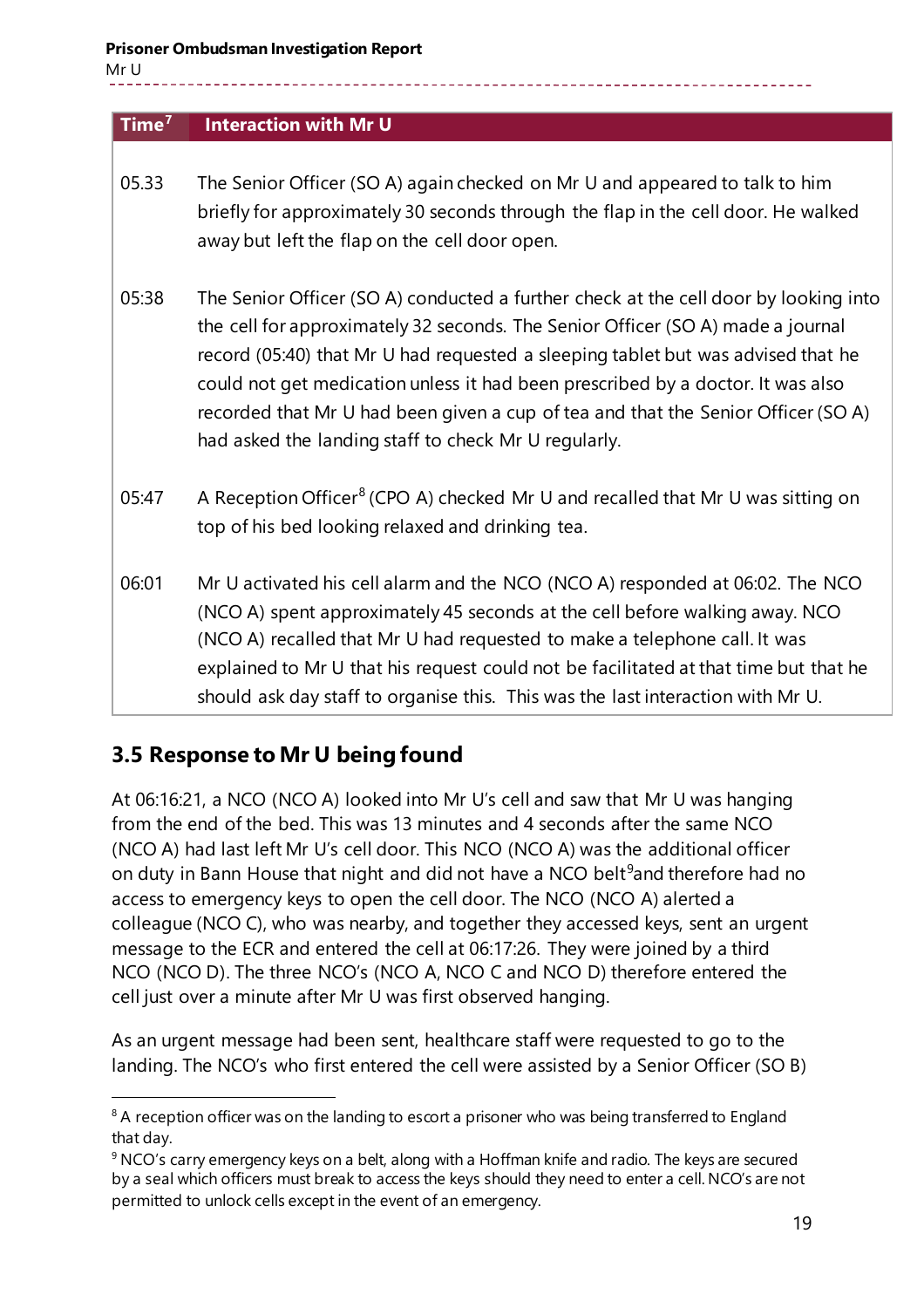and two members of PECCS staff (Prisoner Custody Officer (PCO) A and PCO B) who were on the landing to facilitate the early transfer of a prisoner to England.

There were six officers in total on hand to assist with resuscitation. Officers attempted to cut the ligature as soon as they entered the cell. They supported Mr U's weight while doing this. They had some difficulty cutting the ligature because of how tightly it was twisted.

Within minutes two Trust nurses (Nurse D and Nurse E) arrived at the cell and coordinated the resuscitation efforts. An emergency ambulance had been requested as soon as the first Trust nurse (Nurse D) arrived on the landing (06:19). The Prison Service officers rotated chest compressions and although a defibrillator was applied it did not advise a shock at any stage. Shortly before paramedics arrived on the landing a Trust nurse (Nurse E) reported at 6:34:22 that Mr U was trying to breathe and had a cardiac output. Chest compressions were no longer necessary at that point.

Four paramedics worked with Mr U before he was moved to the ambulance and transferred to hospital. The ambulance left the prison at 07:07 and arrived at hospital at 07:24.

### **3.6 Post incident Response**

-

At 11:45, the Deputy Governor (Governor A) informed Mr U's next of kin what had happened and that her son was receiving treatment at hospital. Arrangements were made for the family to spend as much time as possible with Mr U while he was at hospital.

Mr U's condition worsened after he arrived at hospital and he died six days later. A post mortem was conducted and the cause of death was recorded as Pneumonia due to Cerebral Hypoxia due to hanging. Samples were not retained for toxicology testing due to the length of time Mr U was treated in hospital. An inquest is pending.

A hot debrief<sup>[10](#page-19-0)</sup> meeting was conducted at 07:30 shortly after Mr U had been taken to hospital. It was chaired by the Governor of Maghaberry Prison (Governor B). The meeting was attended by the majority of staff who were directly involved in resuscitating Mr U, including Trust nurses. The PECCS staff were unable to attend as they had escorted Mr U to hospital. The initial timeline of events was established and staff were signposted to support services.

<span id="page-19-0"></span><sup>&</sup>lt;sup>10</sup> Standard 25 of the Prison Service's Suicide and Self Harm Prevention Policy 2011 (updated 2013) states that hot and cold debriefs must take place following a serious incident of self-harm or death in custody. The hot debrief should take place as soon after the incident as possible and involve all staff who were closely involved with the incident. The purpose is to provide staff with an opportunity to express their views in relation to how the situation was discovered and managed, and any additional support or learning that could have assisted.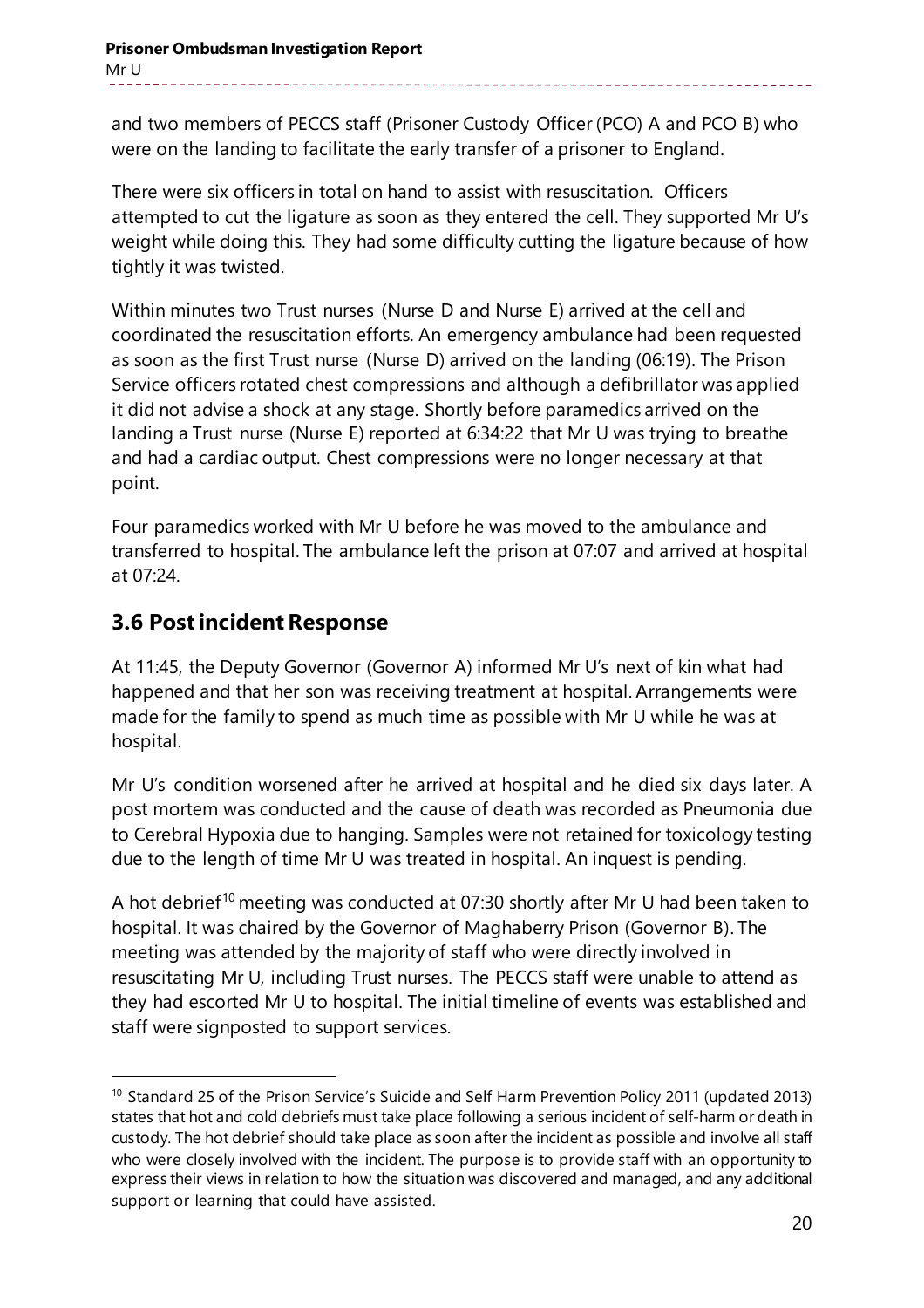#### **Prisoner Ombudsman Investigation Report** Mr U

The cold debrief<sup>[11](#page-20-0)</sup> meeting took place two weeks after the incident and was again chaired by the same Governor (Governor B). It was attended by most of the NCO's on duty on the night of the incident and the Trust nursing staff. There was also representation from the Prisoner Safety and Support Team (PSST). The PECCS officers and Prison Service Reception staff involved in responding to the incident did not attend.

<span id="page-20-0"></span><sup>&</sup>lt;sup>11</sup> The cold debrief is expected to take place within 14 days of the incident and aims to provide further opportunity for staff to reflect on events and identify any additional learning.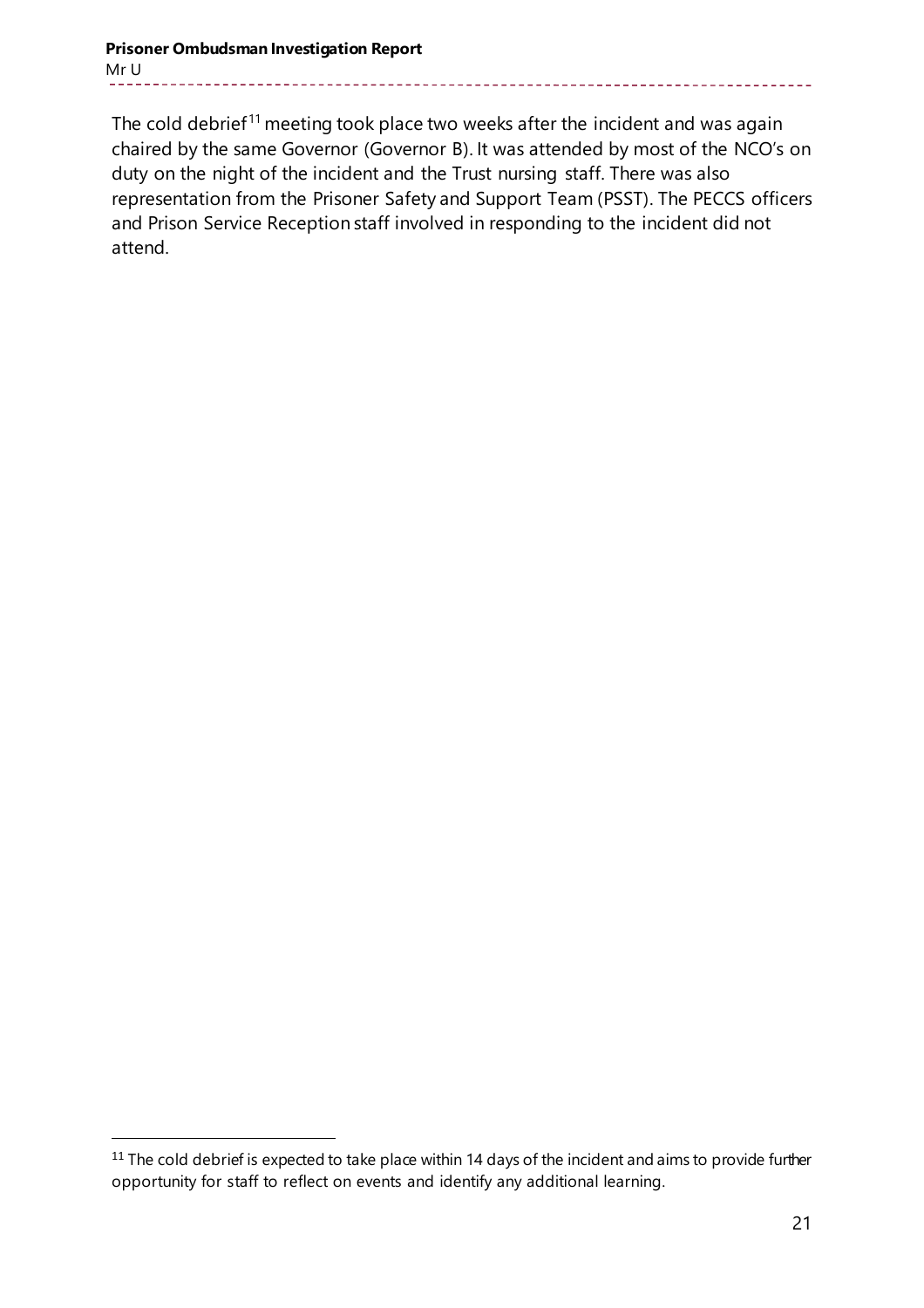# **Section 4: Findings**

The findings in this section have been structured to address the questions which arose following Mr U's committal to custody, events prior to Mr U being found, the response to the incident and the post incident response.

### **4.1 Committal and initial assessments**

The PECCS staff who escorted Mr U from court to Maghaberry Prison gave the prison reception staff the following documentation:

- NIPS New Committal Form, produced by PECCS;
- PSNI PACE 15 Detained Person's Medical Form;
- PSNI PACE 15/2 Detained Person's Medication Form;
- PSNI PACE 16 PER (Prisoner Escort Record) Form (which included vulnerability information and custodial information).

Maghaberry Prison Notice to Staff 156/16 (Committal Documentation) advises staff to ensure accurate records are maintained on PRISM, and where Police and Criminal Evidence Order NI (PACE) 15 and 16 forms are received, they must be accurately documented and their content transcribed onto the relevant committal screen. The Notice goes on to state that Prison Service reception staff and Trust committal nurses must ensure that the information contained on PACE forms is given adequate weight and actioned accordingly.

In this instance the Reception Officer (CPO A) noted that the PACE documents had been received and I am satisfied that the information was accurately recorded on PRISM and that relevant matters were discussed with Mr U including if he had any thoughts of suicide or self-harm.

### **Committal telephone call**

As part of the committal process, individuals are offered the opportunity to make a telephone call either from the prisoner Reception area or shortly after they arrive in Bann House. This is primarily so that the individual can let a family member or friend know where they are. This is known as a committal telephone call. Prison Service staff record if someone has made a committal telephone call on a committal checklist. If the call is not made in Reception the check box is left unticked so that staff in Bann House, or whatever location the prisoner moves to following committal, can follow this up. In Mr U's case Prison Service records indicated that a call was not made in Reception or Bann House. Prison Service Officers said that some prisoners refuse the offer to make a committal call when they first arrive in prison.

The PSNI records indicated that Mr U did not want to alert family members that he was in prison so this may still have been a factor after he arrived in prison.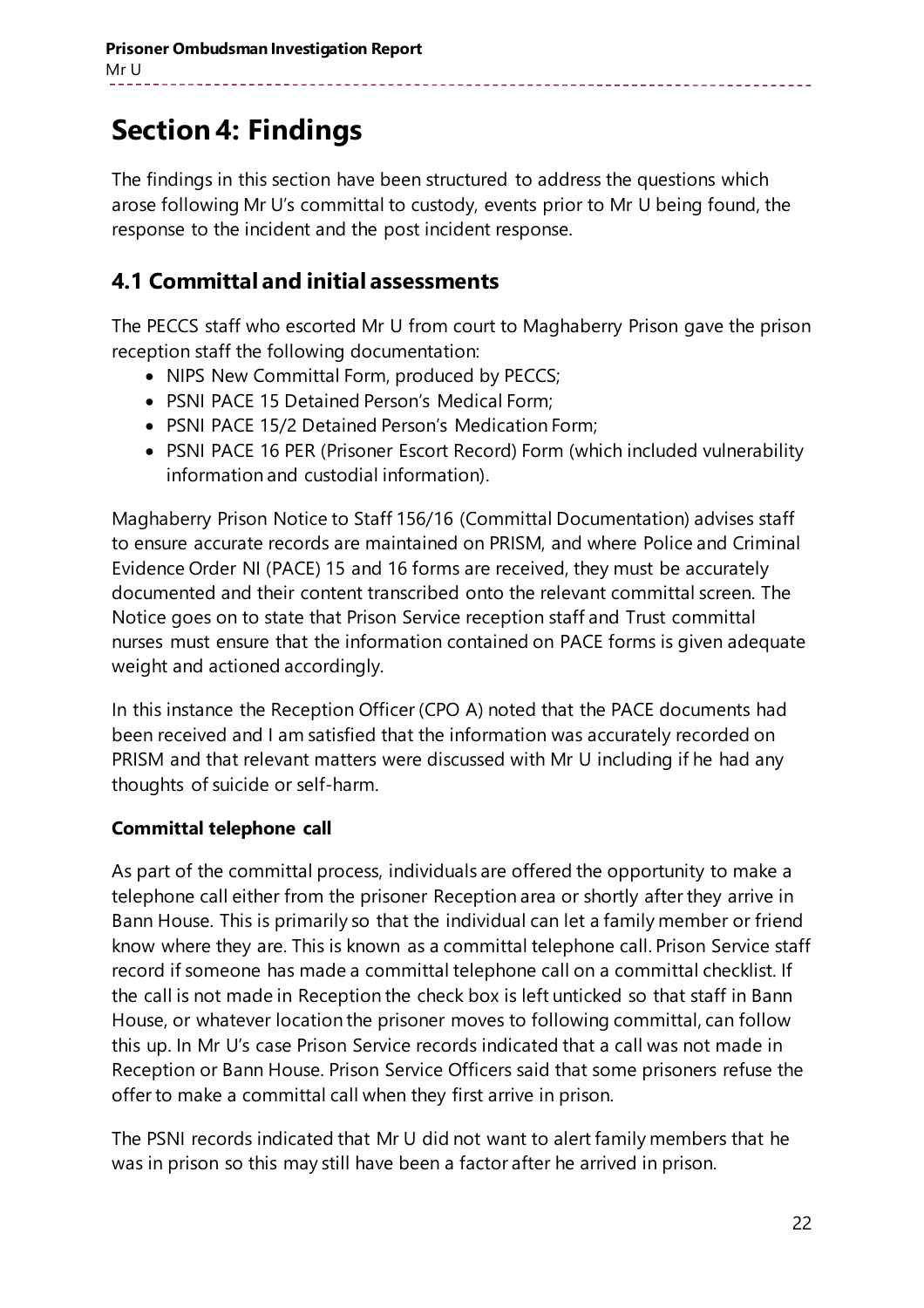**Prisoner Ombudsman Investigation Report** Mr U

Even if Mr U had wanted to make a call on the day he arrived in Maghaberry Prison, this would not have been possible after he left the Reception area because the committal telephone in Bann House had been locked. [12](#page-22-0) The telephone remained locked until the arrival of administrative staff the next working day as these staff were the only ones at that time who could reset the computer system to unlock the telephone.

Mr U's cell mate (Prisoner A) would have been in the same position as him and when the telephone was unlocked he was offered and availed of his committal telephone call. By that time Mr U had moved off the induction landing (Landing 2) to Landing 3 and it appears the opportunity to follow up with him and offer a telephone call was missed.

The Prison Service clearly recognises the importance of making a telephone call available to individuals when they are first committed to prison but the system which was in place at the time of Mr U's death, whereby the system could only be unlocked during the normal working week, was flawed and potentially resulted in people who wanted to make calls not being able to. This was raised with the Prison Service in the course of this investigation and a new process, which enables Prison Service staff to reset the system at weekends, is now in place.

I am pleased that the Prison Service moved quickly to change this process as it was not fit for purpose and potentially impacted detrimentally not only on those in custody but also their families. As the new process is already operational I do not make a recommendation on this matter.

The reason the issue of the committal call is of some significance is that Mr U asked to make a telephone call shortly before he was found hanging in his cell. This is discussed in further detail on page 29.

### **Initial healthcare assessments**

-

Dr Grounds considered the initial healthcare assessments and concluded:

- The initial healthcare assessment carried out appeared to have been adequate when compared with previous assessments;
- The information from PSNI and the FMO was noted and Electronic Care Record accessed;
- There was nothing which suggested that the plan to reschedule the reviews because of Mr U's behaviour was insufficient;

<span id="page-22-0"></span> $12$  At the time of Mr U's committal the committal telephone was locked rendering it unavailable. This can happen if it is used beyond its permitted limits or an incorrect PIN is entered. Administrative staff who work Mondays to Fridays were then the only people who could unlock the system.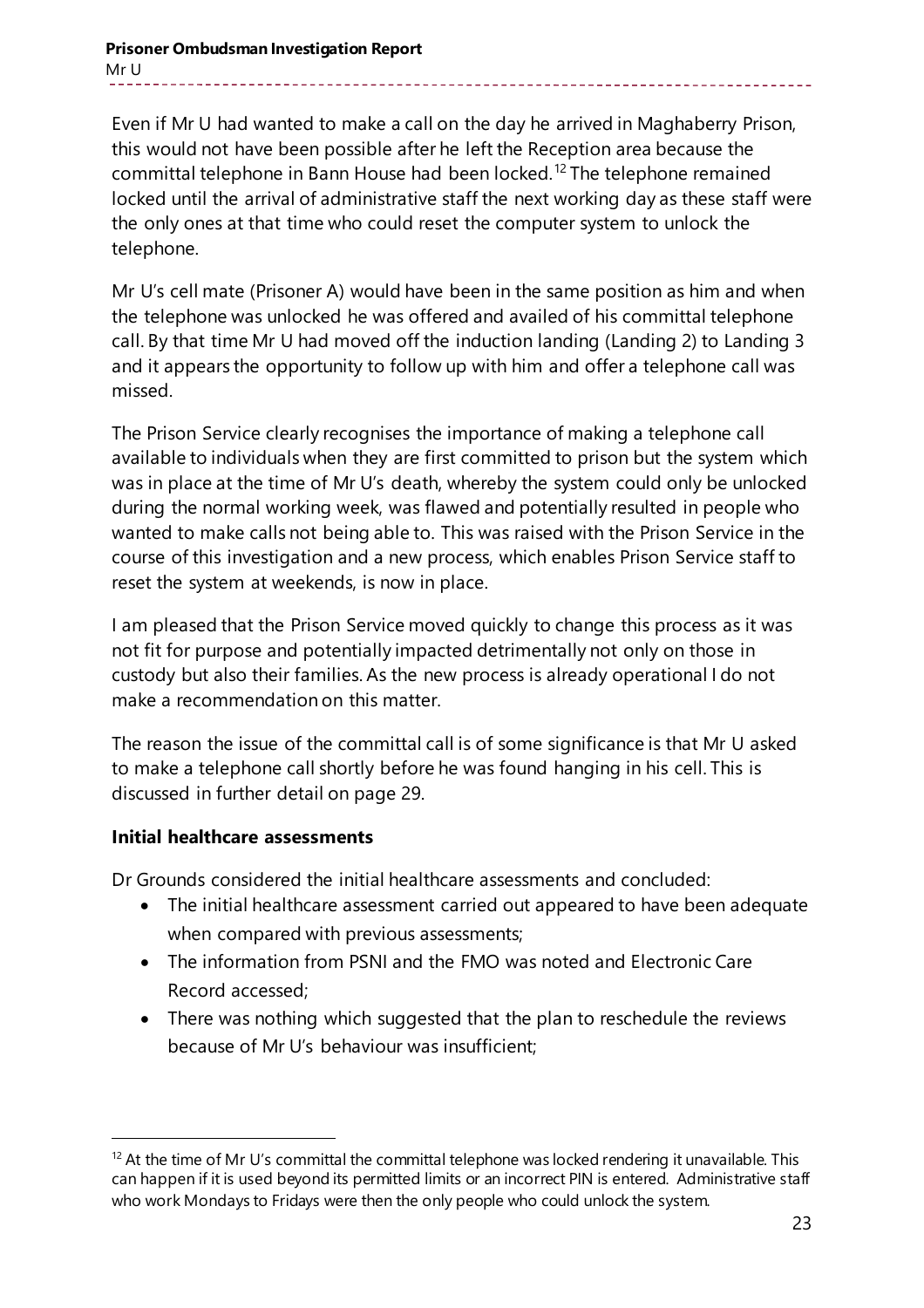Mr U

- The decisions not to prescribe medication to Mr U were appropriate and were in line with the level of symptoms measures in the structured Alcohol Withdrawal scale  $13$ :
- There was no clear indication that Mr U needed any other form of medication;
- Mr U did not appear to suffer any disadvantage in terms of the level of nursing assessments received over the weekend of his committal;
- Mr U waited two days for his Mental Health Screening, because, as previously alluded to, the Mental Health team only worked weekdays at that time.

Mr U's family asked how his withdrawal from alcohol and drugs was managed, if he had been prescribed medication and if he had received support from mental health services in the prison. The examination of the records and review of those records by Dr Grounds confirmed that Mr U:

- was assessed for withdrawal but the scores of this assessment did not warrant medication being prescribed;
- was not receiving any other medication; and
- had a mental health screen done but this did not find that he needed onward referral to mental health services in the prison.

# **4.1 Events prior to Mr U being found**

### **Cell location**

Mr U's family asked why he was in a cell on his own which was not close to the staff office on the landing.

Although Mr U initially shared a cell on Landing 2 in Bann House it appeared that he and his cell mate (Prisoner A) did not get on well together. Mr U had requested to move cells as a means of resolving the issue between himself and his cell mate. A Prison Service Officer (CPO B) made enquiries to see if there was another free cell so that they could be separated. At that time, the Prison Service Officer (CPO B) said that Mr U's body language was aggressive when asking for a cell move but once the other prisoner (Prisoner A) had left the cell to go to an appointment and Mr U knew that he was being moved, he calmed down.

<span id="page-23-0"></span><sup>&</sup>lt;sup>13</sup> Alcohol withdrawal symptoms are assessed using a structured Alcohol Withdrawal Scale. The range of possible scores on the scale is 0-67. Scores in the range 0-9 are in the 'mild' category and require observation (and a repeat assessment) only. Scores in the range 10-20 indicate medication is required.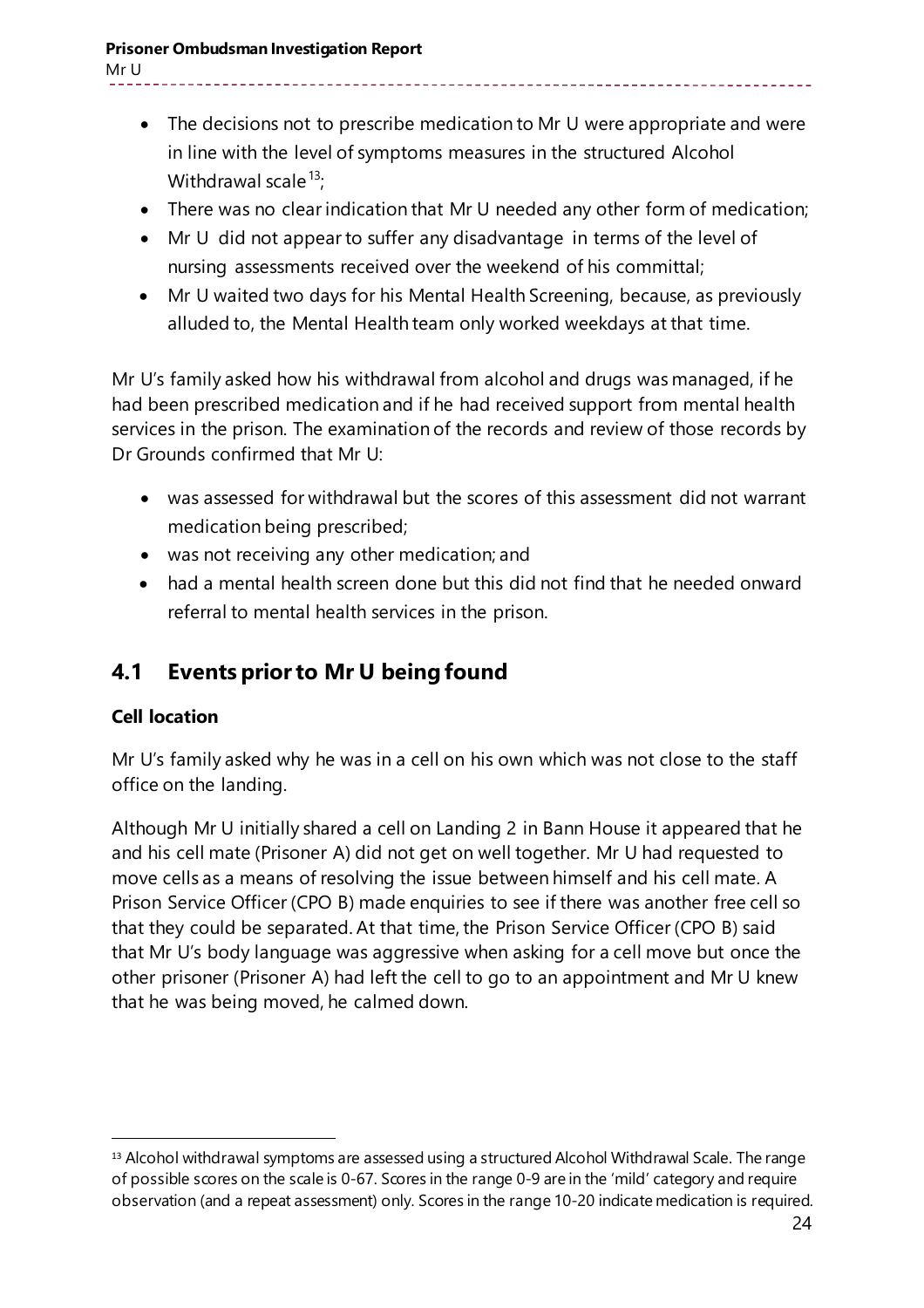The Prison Service Officer (CPO B) rang the upstairs Class Office<sup>[14](#page-24-0)</sup> for landings 3 and 4 and established that Cell 18 on Landing 3 was vacant. Mr U was then moved to occupy that cell.

There was no other consideration as to the physical location of the cell other than that it was vacant. There was no risk flagged in relation to Mr U which would have had a bearing on which cell he occupied.

### **Mr U's report of feeling unwell**

Mr U's family had been told that a Prison Chaplain saw Mr U lying on his bed on the morning before he was found and that he had told the Chaplain he was not well. Given the cause of death, they asked if it was possible that Mr U already had pneumonia when he first arrived in prison.

There were no records to indicate there was any interaction between Mr U and a Prison Chaplain after he arrived into custody. Prison Service Officer (CPO B) who managed Mr U's move to Landing 3, specifically recalled asking Mr U if he wanted to speak to a Chaplain and he declined. However, that is not to say that a Chaplain did not look in on him when they were on the landing. It is possible that Mr U was feeling unwell as he was withdrawing.

Dr Grounds was asked to address the family's query. He said that while the available records do not exclude the possibility that Mr U had pneumonia when committed to prison, as it was not specifically investigated, there were no indications that Mr U had respiratory symptoms, a raised temperature or any other pointers to indicate an infection.

# **4.2 Events leading up to Mr U being found**

It is evident from the actions of Prison Service staff prior to Mr U being found and particularly in the period from 04:30 to approximately 06:00, that Mr U's behaviour and presentation was a cause of concern for the NCOs (NCOs A, B, C and D) on the landing and their Senior Officer (SO A). There had also been the report of Mr U having a shank in his cell at 01:01.

Mr U's family were concerned that he had been calling for help but that these calls had gone unanswered. It is evident that Mr U's behaviour was causing concern but it is also clear, from the CCTV footage that all cell alarms were responded to and that Prison Service staff spent a considerable period of time interacting with him.

In addition to fully understanding what interaction Prison Service staff had with Mr U prior to his death, his family specifically wanted to know if there was a process for

<span id="page-24-0"></span><sup>&</sup>lt;sup>14</sup> The Class Office is located on landings. It is where the computer and phone to each landing is located and the office that theOfficers work out of.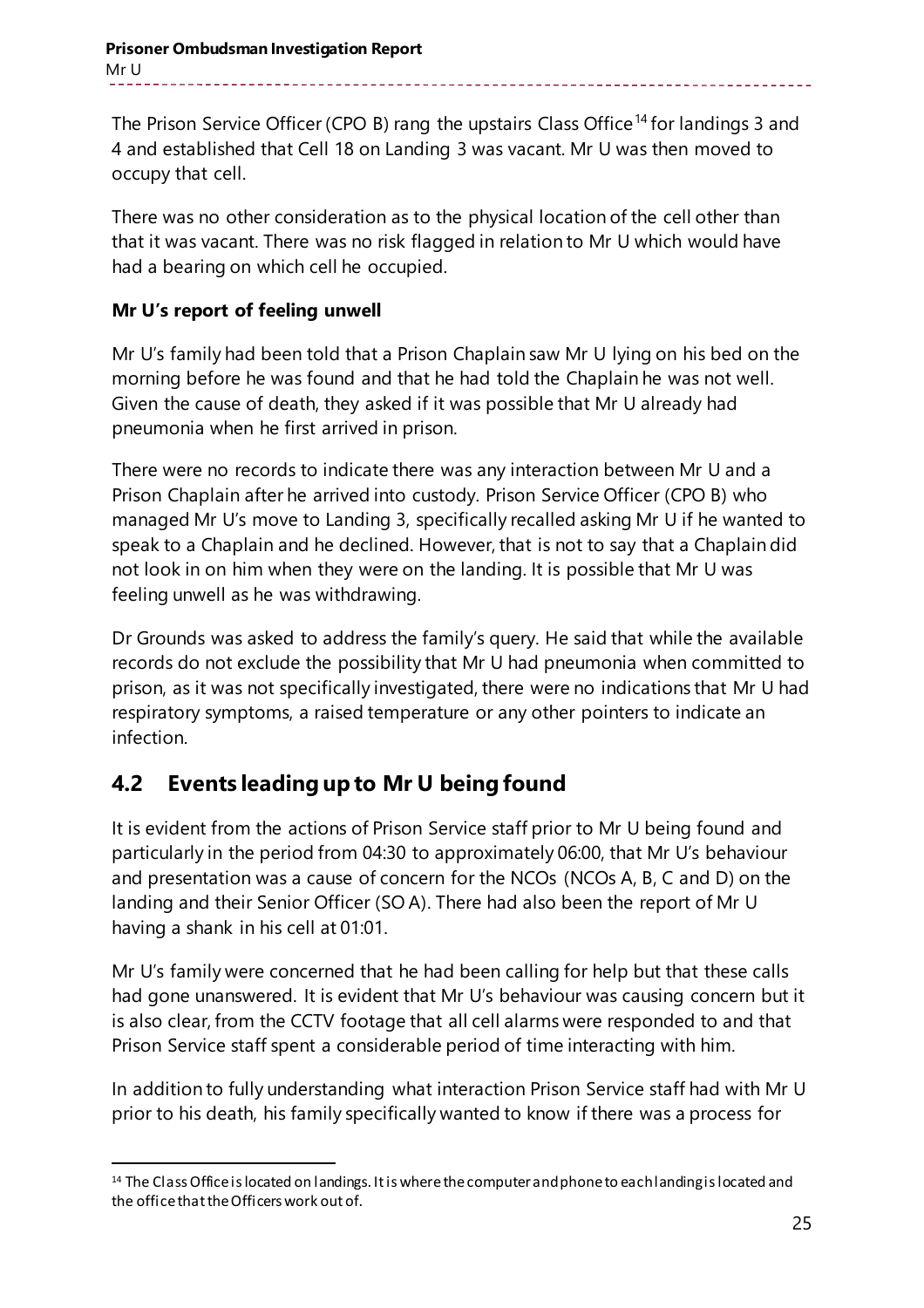escalating concerns about his behaviour before he died and what the emergency response was to people in crisis.

The detail included in one of the NCO's account of events and the level of monitoring and checking conducted by Prison Service staff from 04:30, prompted the following questions: -

- whether the opening of a SPAR might have been considered,
- whether there was the potential for this to have altered the outcome, and
- if any other course of action might have been available to prevent the incident of self-harm which resulted in Mr U's death.

At the time Mr U was found the Operating Procedures<sup>[15](#page-25-0)</sup> as set out in the Prison Service Suicide and Self Harm Prevention Policy 2011 (updated October 2013) applied. This policy aimed to identify vulnerable prisoners at risk of self-harm or suicide, and provide the necessary support and care to minimise the harm an individual may cause himself throughout their time in custody. Within the Prison Service policy a vulnerable prisoner was defined (page 4) as:

'*An individual whose inability to cope with personal situations within the prison environment may lead them to self-harm. Some at risk prisoners will display their inability to cope through their actions or behaviours or the manner in which they present, others may give little or no indication."*

The policy document highlighted the initial period following committal to custody as being a vulnerable time and provides guidance on risk factors (pages 10-14). There is no set formula for assessing risk. Anyone opening a SPAR exercised their own professional judgment as to whether it was necessary to manage a person under this process.

The SPAR policy provided for NCOs to raise concerns with their Senior Officer (SO A) and for that Officer to respond to these. Even though the events involving Mr U unfolded in the early hours of the morning, the option of moving him to an observation cell and opening a SPAR were available to the Senior Officer (SO A) subject to getting authority to do so from the on call Duty Governor (page 19).

The possibility that Mr U may have had a shank in his cell would have had to have been factored in to any decision to relocate him to an observation cell. This would have required the Senior Officer (SO A) to assemble staff to conduct a cell search before a move was contemplated in order to ensure the safety of Mr U and Prison Service staff. At interview, the Senior Officer (SO A) said that this was a factor in how the situation was managed that night.

<span id="page-25-0"></span><sup>-</sup><sup>15</sup> The operating arrangements were revised and introduced to Maghaberry Prison in December 2018.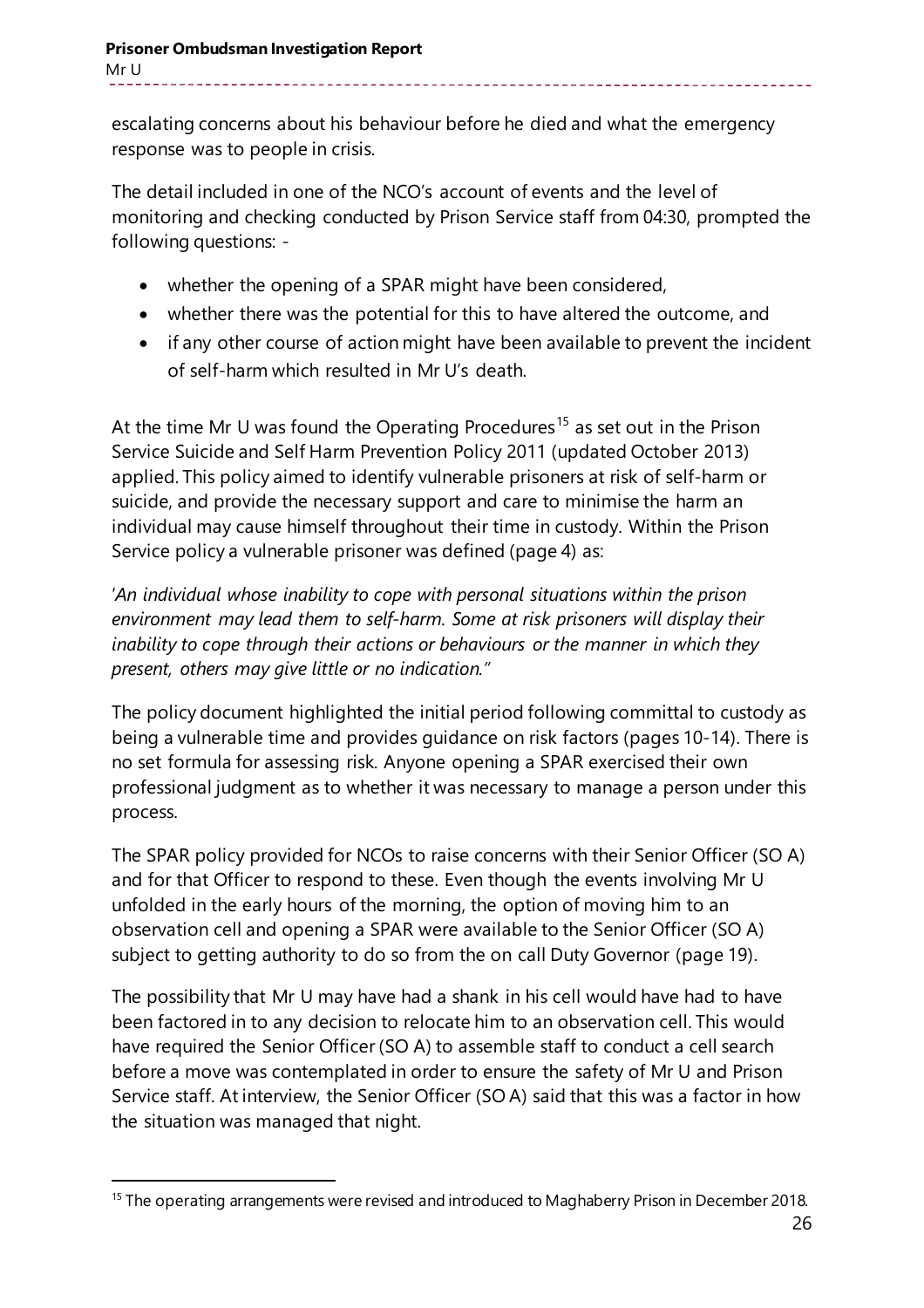#### **Prisoner Ombudsman Investigation Report** Mr U

Given the account provided by one NCO (NCO B), the reports made to the Senior Officer (SO A) and the actions of staff thereafter to keep Mr U safe, it appeared that there might have been grounds to open a SPAR. However, Prison Service Officers reported that they had calmed Mr U and he had reassured them that he did not have suicidal thoughts.

On this matter Dr Grounds concluded that while Mr U's behaviour and demeanour were probably sufficient to trigger the opening of a SPAR, he did not think this was a necessity for two reasons:

- i) There was no clear evidence of suicidal thoughts or plans; and
- ii) Individual staff used their discretion to provide him with personal support.

He further identified two other relevant issues:

- i) Whether a SPAR would have, in practice, kept Mr U safe; and
- ii) If the SPAR would have resulted in any additional monitoring.

Dr Grounds was content that a SPAR could have been opened if Prison Service staff had deemed it necessary but that it seemed unlikely it would have resulted in any additional personal contact or more frequent monitoring.

As was required by the Prison Service policy, one of the NCO's (NCO B) reported concerns to the Senior Officer (SO A) and they attended the landing together. Mr U was closely observed by Prison Service Officers – possibly more closely than he might have been if a SPAR had been opened. CCTV indicated he was observed and/or interacted with Prison Service officers 11 times in a 90 minute period. Even if Mr U had moved to an observation cell, the monitoring intervals would still have left the opportunity for him to harm himself. We also do not know how he would have responded had he been relocated to an observation cell.

In Dr Grounds' opinion, Mr U's behaviour, based on the account given by one of the NCOs (NCO B), was sufficient to trigger a referral for an urgent (i.e. emergency / immediate) specialist mental health assessment, if such a service existed out of hours. He was satisfied that if this incident had occurred in the community such an assessment would have been considered by a primary care clinician. Dr Grounds said that Mr U probably needed an immediate out-of-hours mental health assessment and to be given a short acting sedative to make him feel more settled until he could be reviewed the following morning.

Based on his review, Dr Grounds reported that the clinical records did not show clear indicators of imminent suicide risk during the period Mr U was in Maghaberry Prison. There was, however, a possibility, that Mr U's death could have been prevented if an immediate out-of-hours mental health assessment had been provided when an NCO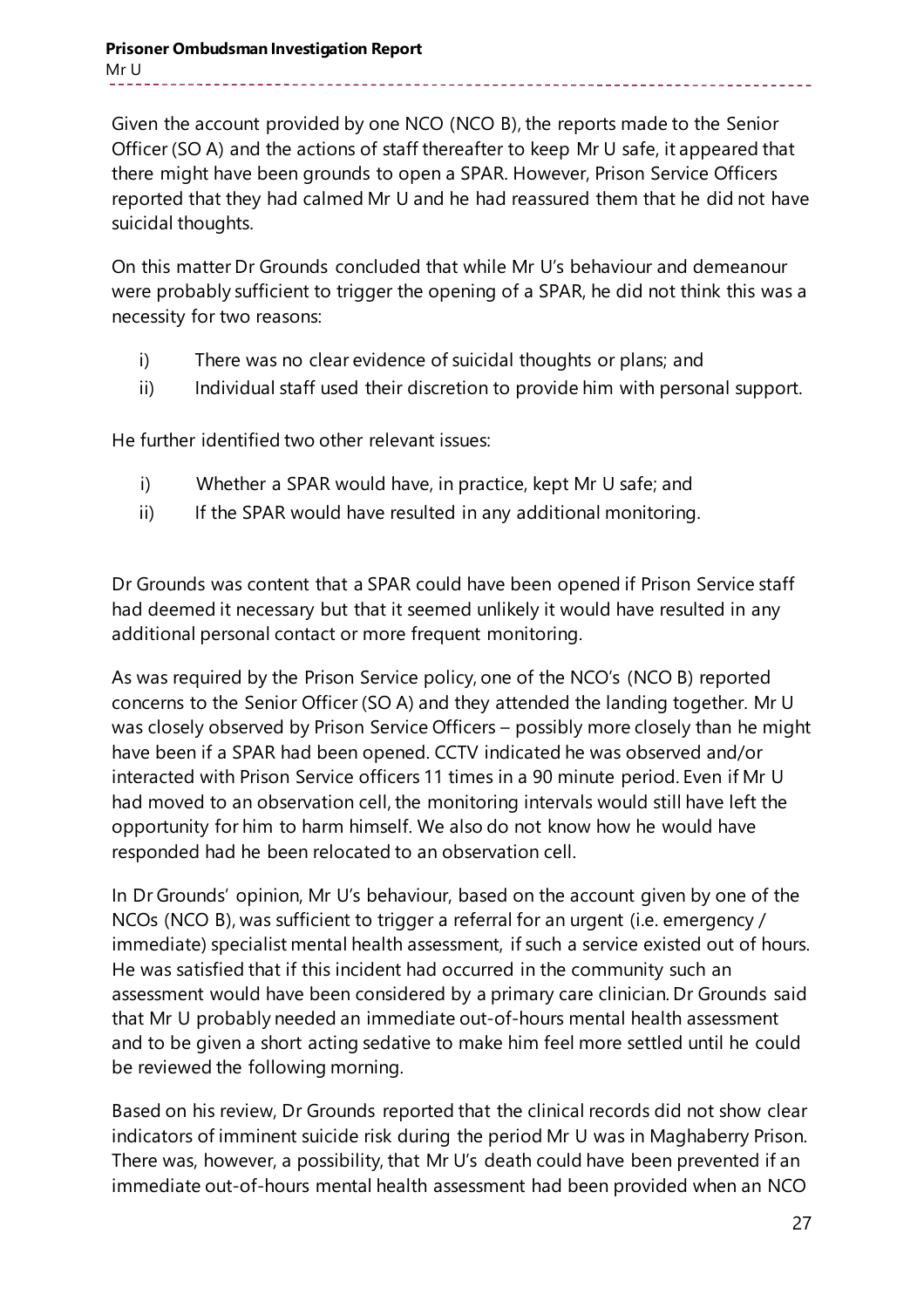#### **Prisoner Ombudsman Investigation Report** Mr U

(NCO B) became concerned about Mr U's condition. In Dr Grounds' view, a specialist mental health clinician would also have been able to make an expert assessment of Mr U's mental state, the intensity of his beliefs, and the clinical monitoring and care he needed.

In light of Dr Grounds' opinion, I consider it is very important for the Prison Service and the Trust to reflect on how urgent mental health assessments and medication might be arranged out of hours. I accept that Prison Service Officers, in this instance, acted with good intention but they were not in a position to clinically assess Mr U's needs in the same way as if he had suffered a significant physical illness. It is also important to factor in that due to Mr U's behaviour his healthcare assessment following his committal to custody had not been completed and he could have still have been experiencing withdrawal symptoms.

The Trust advised that where there are immediate concerns, patients can be transferred to hospital for assessment and treatment. The Trust noted, however, that there can be limitations when a patient is aggressive and agitated and said that the normal process is to manage a person on a SPAR until it is decided if an assessment is required. The Trust highlighted that it is not commissioned to provide 24 hour specialist mental health access but agreed it should be available and that the Trust mental health services have now moved to a 7 day working pattern. Furthermore, the Trust advised that Trust staff can access an out-of-hours general practitioner (GP) service for advice and medication and this can be promptly administered from stock medications.

I fully appreciate the challenges of safely managing people in crisis out of hours. In this instance a SPAR was not opened, and apart from a conversation about the issue of sleeping medication, it does not appear that Trust staff were consulted about Mr U's behaviour and demeanour particularly in the period from 04:30 onwards.

In order to make a determination that someone required an urgent mental health assessment either within the prison or at an outside hospital, a member of Trust staff would have had to have clinically assessed Mr U. I go back to what might have happened if, for example, Mr U had collapsed or inflicted a serious injury to himself. A Trust nurse would have attended and decided how best to proceed. That may have resulted in assessment and treatment within the prison or the person may have been taken to hospital. Again, in this instance whether Mr U had a shank in his cell would have had to be taken account of in terms of any relocation.

In prisons, as in the community, acute psychiatric emergencies can occur at any time and staff need to be aware of the range of options available to them to care for someone in this situation.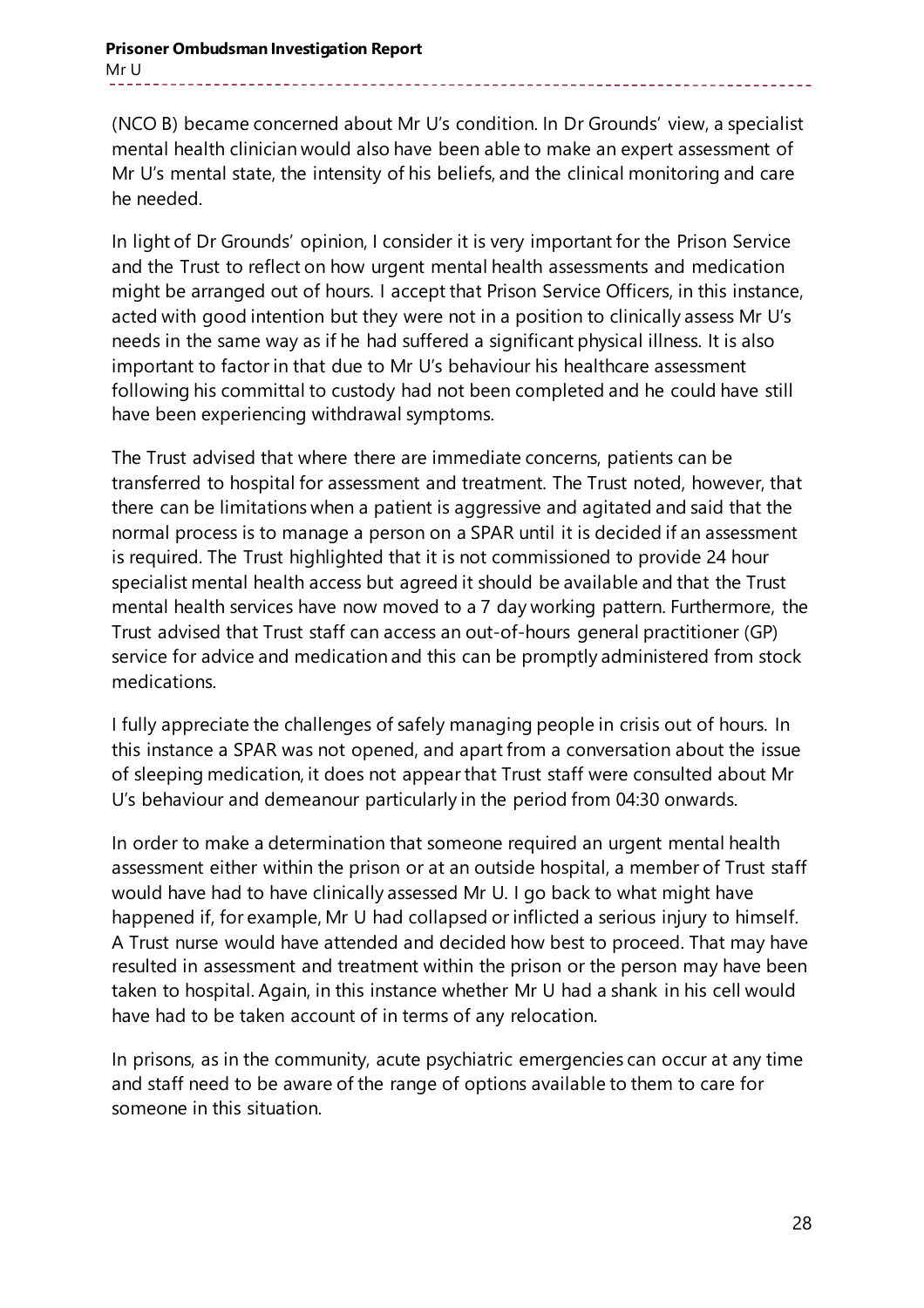#### **Recommendation 1:**

The Prison Service and the Trust should review their out-of-hours procedures/protocols to ensure there is a common understanding of how to access specialist services out-of-hours. Additionally they should develop a checklist to assist prison staff in recognising deteriorating mental health that may require clinical assessment. Where an immediate specialist mental assessment is required, provision should be made to rapidly prescribe and administer medication if needed.

One further observation made by Dr Grounds relates to Mr U's request to make a telephone call in the early hours shortly before he was found. Mr U's family also asked why a telephone call was not facilitated at that time.

It appears an assumption made by a NCO (NCO A) was that this could not happen at night, when prisoners are locked. It is not clear who Mr U wanted to call or why but Dr Grounds said while he understood the operational reasons, this could have been a protective factor. We also know that Mr U had not received a committal call. I am satisfied this is an important consideration and I make the following recommendation:

#### **Recommendation 2:**

The Prison Service should ensure that arrangements are in place at night to facilitate prisoners in crisis being able to speak to an appropriate person where this may be a significant protection for them.

### **Record keeping**

Apart from the entries made by the Senior Officer (SO A) in their journal and in the Night Manager's report about the incident when Mr U reported he had a shank in his cell, there were no records of Mr U's behaviour or of the interactions staff had with him for the period prior to midnight and the early hours of the morning before he was found. It is not clear to me how the requests made by Mr U for a phone call and medication and concerns about his behaviour would have been followed up. The additional NCO (NCO A) in Bann House that night understood that as they were not a regular member of staff, they were not responsible for completing the journal and another NCO (NCO B) said it was their intention to leave a post-it note for the day staff coming on duty. Neither are satisfactory and I reiterate to the Prison Service the need for all appropriate and relevant information to be recorded in journals.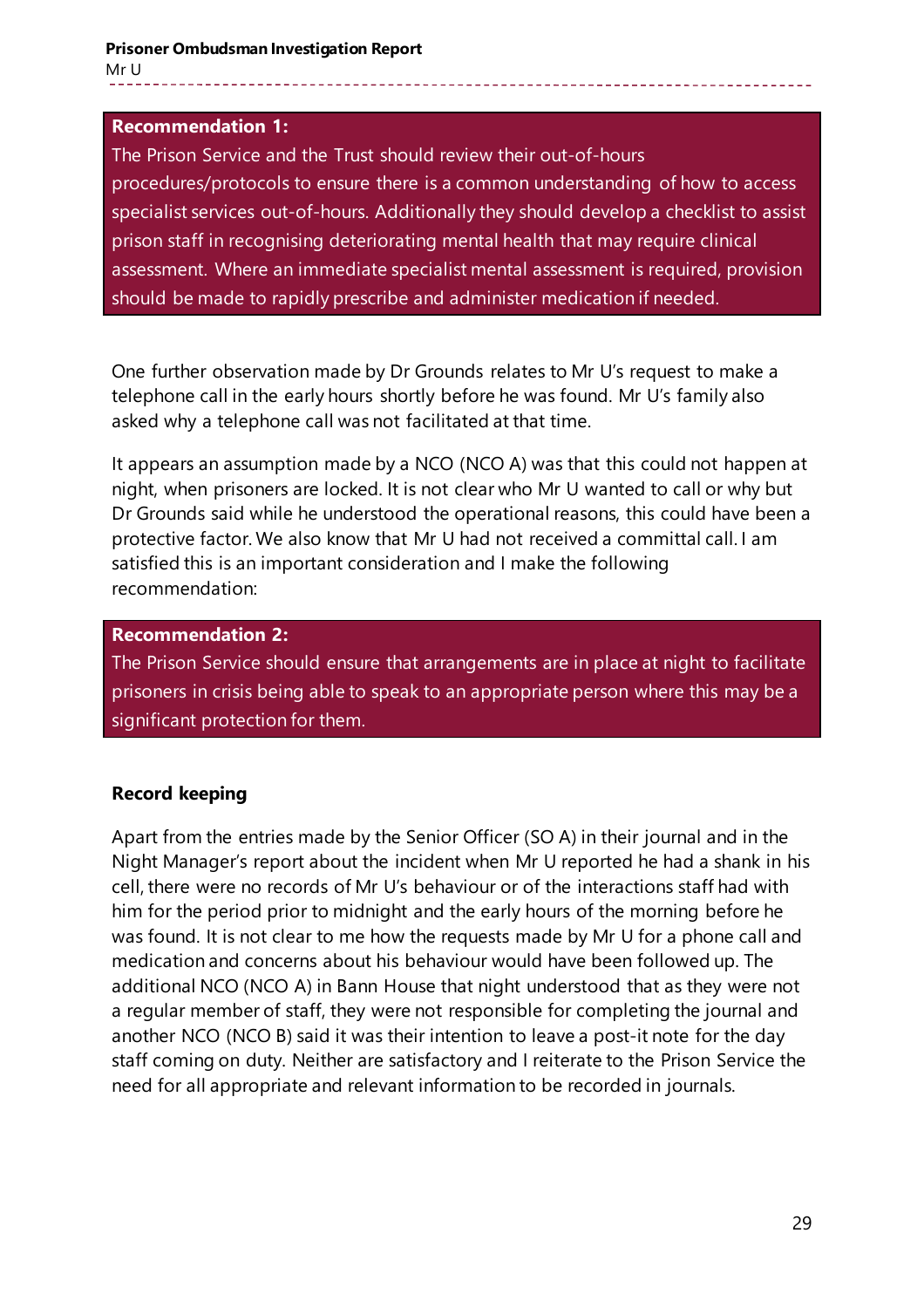### **4.3 Response to the incident**

### **Access to the cell**

There was a short delay of just over a minute in gaining access to the cell because the NCO (NCO A) who observed Mr U hanging did not have keys to unlock the cell. As this officer was an additional member of staff on duty in Bann House no other NCO belt, with keys, was available for that officer to wear. This has since been rectified and an additional NCO belt is now available in Bann House. This ensures that all officers patrolling landings at night have access to the equipment they require to fulfil their duties.

I commend Maghaberry Prison for addressing this issue in the course of the investigation. I am satisfied that the short delay did not have any material impact on the time taken to access the cell in this instance but it might have done in a different set of circumstances.

### **Estimated time between the time Mr U was last checked until he was found hanging**

An examination of the CCTV footage established that the time between Mr U last being checked when a NCO (NCO A) responded to a cell alarm until he was found, was 13 minutes and 4 seconds.

Mr U's family reported that they had been told at the time that he had not been hanging for any longer than 5 minutes. This was also the timeframe referred to in medical records. The paramedics who responded to the incident recorded that the reported time between Mr U last being seen and being found unresponsive was 7.5 minutes.

As there is no CCTV in normal cells, it is not possible to say for certain how long Mr U had been hanging before he was found. Dr Grounds reported that intervention would probably have been needed almost immediately if Mr U were to have been saved. His understanding from medical literature was that lethal brain damage can result very quickly from hanging, and that the degree of brain damage Mr U sustained did not imply that he must have been hanging for longer than five minutes; it could also have resulted from hanging for a shorter period.

### **The resuscitation of Mr U**

All those involved in resuscitating Mr U reported no issues with the resuscitation response.

Dr Rees was invited to examine the records and advise if the resuscitation effort was conducted in line with national guidelines.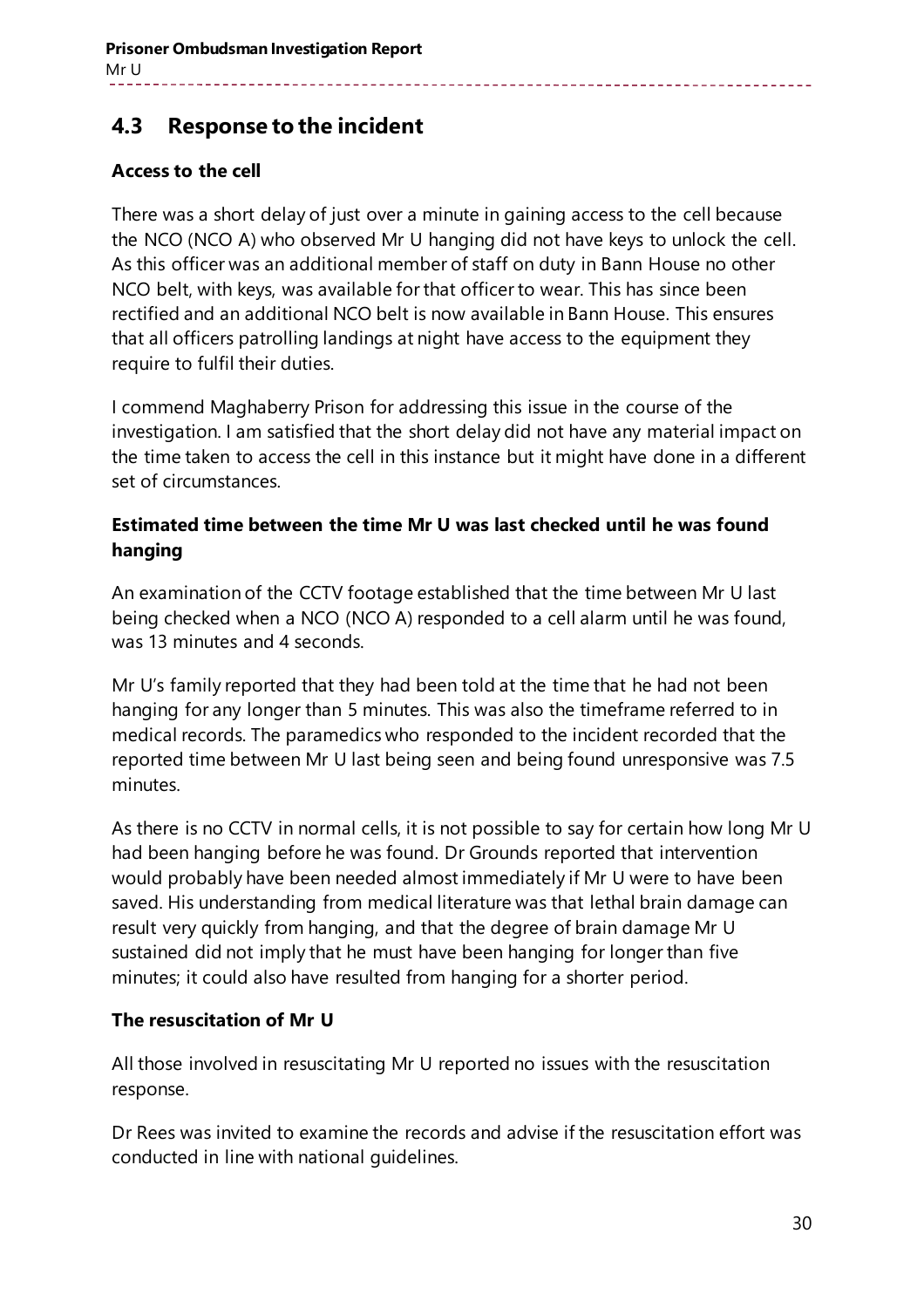Dr Rees was satisfied that the resuscitation of Mr U was carried out promptly and efficiently in accordance with Resuscitation Council Guidelines 2015. She was content that Mr U received cardiopulmonary resuscitation (CPR) in accordance with guidelines to the point that a pulse was detected and she commended the staff involved for their efforts.

## **4.5 Post incident**

### **Notification to Mr U's family**

Although Mr U arrived at hospital at 07:24, it was not until 11:45 that his next of kin were informed of what had happened. It is important to note that when he left the prison, staff involved were hopeful that they had revived Mr U.

Paragraph 9.4 of the Prison Service Suicide and Self Harm Prevention Policy 2011 (updated October 2013) provides guidance on contacting the next of kin in the event of a serious injury or death. This states that the Governor in charge or Duty Governor must inform, as a matter of urgency, the immediate family or next of kin or arrange for another appropriate person to do so. The policy also provides for the Governor to arrange for a family chaplain or local PSNI officer to inform the next of kin. Paragraph 9 of Maghaberry Prison's Death in Custody Contingency Plan Number 51 (Reviewed October 2013) which gives effect to the Prison Service Suicide and Self Harm Prevention Policy, states that if a prisoner has been moved to outside hospital and the medical opinion is that death is imminent or likely the Duty Governor should inform the next of kin as soon as possible.

Mr U had been resuscitated at Maghaberry Prison before he was taken by ambulance to hospital. Ambulance Service records indicated Mr U arrived at hospital at 07:24 and his care was transferred to hospital staff at 07:50. At 11:19, PECCS staff who accompanied Mr U to hospital, contacted the prison and advised that Mr U had been placed in an induced coma and that the results of scans were awaited. At this point, given the seriousness of the incident, the Deputy Governor (Governor A) decided to notify Mr U's next of kin.

Prison staff escorting Mr U at hospital informed the ECR at 11:19 that Mr U was in the Intensive Care Unit (ICU), that he had been placed in an induced coma and that medical staff were awaiting the results of Computerised Tomography (CT) scans. On learning this information the Deputy Governor (Governor A), rather than waiting on medical advice to contact the next of kin, decided to notify them and they were informed at 11:45. I believe this was the most compassionate action to take in the circumstances.

Mr U's family reported that Prison Service staff they met at the hospital were respectful and discrete. They appreciated the Governor (Governor B) attending the hospital to express his condolences following Mr U's death.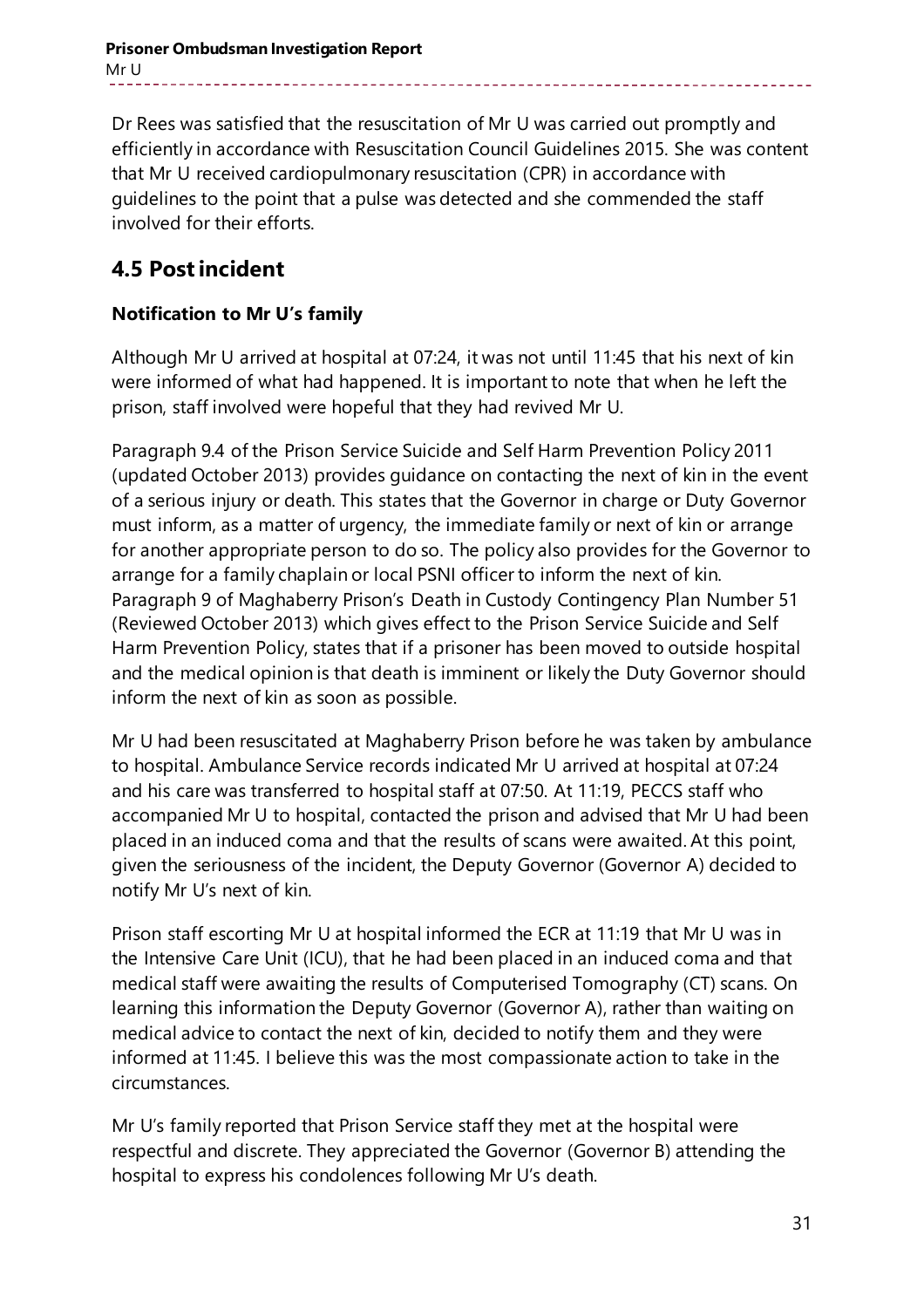An issue of concern at this point was the conflicting accounts about the length of time Mr U had been hanging before he was found. At such a distressing time, the family found this difficult to process and this is where Prison Service plans to introduce a Family Liaison Officer would greatly assist.

### **Incident response**

The incident response was reviewed at the hot and cold debrief meetings.

Standard 25 of the Prison Service Suicide and Self Harm Prevention Policy 2011 (updated 2013) states that hot and cold debriefs must take place following a serious incident of self-harm or death in custody.

The hot debrief should take place as soon after the incident as possible and involve all the staff who were closely involved with the incident, where they are available to attend. The purpose is to provide staff with an opportunity to express their views in relation to how the situation was discovered and managed, and any additional support or learning that could have assisted.

The cold debrief is expected to take place within 14 days of the incident and aims to provide further opportunity for staff to reflect on events and identify any additional learning. This also provides a further opportunity to check in with staff involved in an incident.

There was representation at both meetings by Prison Service staff and Trust nurses who were directly involved in this incident. The PECCS staff involved in the incident were unable to attend the hot debrief as they had accompanied Mr U to hospital. Although PECCS staff operate from Maghaberry Prison, they were not invited to attend the cold debrief as they are separately managed. As a consequence PECCS management, while having some awareness of the involvement of their staff in an incident, did not appreciate the role they played in assisting with resuscitation and incident response. There was no formal follow-up with these staff at the time nor recognition of their role although that was addressed later. Maghaberry Prison's management have noted that if a similar situation arises again then all relevant staff, including those outside the direct management of the Governor will be invited to participate in debrief meetings. Prison and PECCS staff who responded to the incident were commended for their efforts to resuscitate Mr U.

During both debrief meetings, events prior to midnight and the morning before Mr U was found were reviewed in detail and a number of issues discussed. These included; the removal of patients on stretchers from the scene of an incident to an ambulance, the potential impact of staffing levels at night on how incidents can be safely managed, the provision of emergency NCO additional belts and communication with the hospital about Mr U's condition once he had left Maghaberry Prison. Staff support services were also addressed.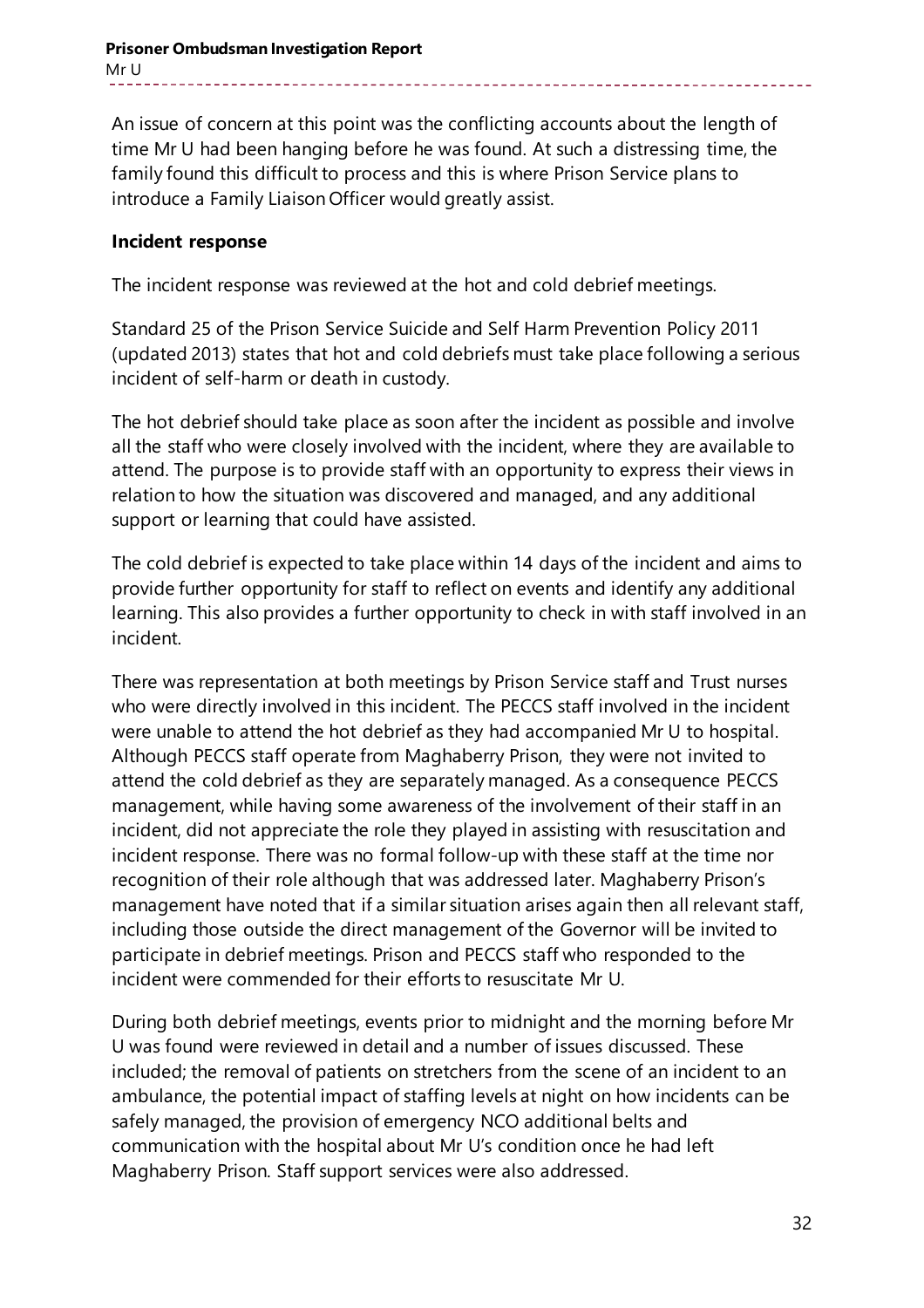All actions raised at the cold debrief meeting were completed.

From interviews with Prison Service staff, it was evident that each person responded differently to the situation and had different experiences and knowledge of the available staff support systems and how to access them. This was discussed with a Senior Governor (Governor C) at Maghaberry Prison in connection with this and another investigation. The Senior Governor (Governor C) advised that action points from debrief meetings would be assigned to specific individuals (most likely Functional Heads or Unit Managers) and this work would include follow-ups/regular contact with those involved in an incident. The Prison Service also pointed to its Prisons Well Programme and work to develop a full Wellbeing Programme for staff. I look forward to learning more about this work.

In June 2020 the Justice Minister Naomi Long, commissioned a review of the measures in place to support prison officers experiencing work related stress. The review report was published in January 2021<sup>[16](#page-32-0)</sup> with recommendations for improvement and action plans to deliver the recommendations. I welcome this work which extends to both operational prison staff and those who have retired. I hope that it will inform how hot and cold debriefs can more effectively support staff present at the time of a death in custody.

### **Updated information on prisoners transferred to hospital**

Dr Grounds reported that the issue of Trust Staff being unable to obtain updated information on a patient's condition in these circumstances is one that may need to be jointly agreed in future. He found that the hospital records indicated the reason for this was because of concerns about confidentiality and not conveying information by phone to non-identifiable persons. He recommended that there was an agreed protocol for appropriate information sharing between healthcare Trusts in prison and the receiving hospital. I endorse this recommendation and add that appropriate information should be shared by the Trust with Prison Service managers and staff in such circumstances to ensure that there is no miscommunication with staff and families.

### **Recommendation 3:**

-

The Trust should work with other Trusts to develop and agree a protocol for appropriate sharing of clinical information between the healthcare teams in the prison and the receiving hospital in the case of transferred prisoners. Appropriate information should also be shared with prison managers and staff.

<span id="page-32-0"></span><sup>16</sup> https://www.justice-ni.gov.uk/publications/statement-and-reports-review-supportservices-serving-and-retired-prison-officers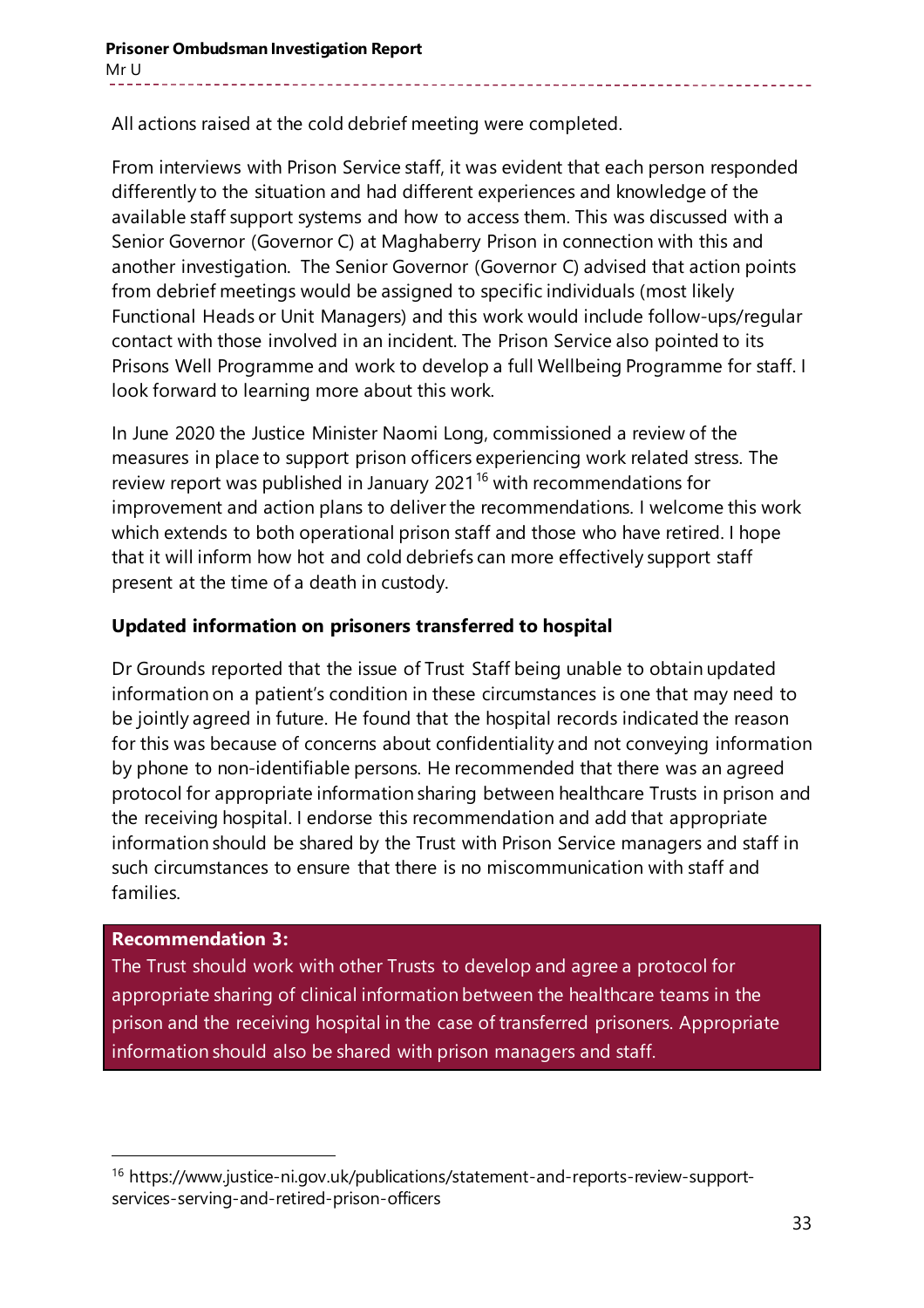### **4.6 Wider learning arising from Mr U's case**

Dr Grounds examined Mr U's prison healthcare records for one year prior to his most recent committal to provide a broader commentary on aspects of Mr U's care and to set his most recent committal in the context of what had happened in his recent past. During this time Mr U had been in prison on five separate occasions for relatively short periods.

During the one year period looked at, Mr U received primary rather than secondary healthcare services in prison custody. As with his last committal, although Mr U was screened, he was assessed as not requiring further assessment by primary mental health services while in prison or onward referral to secondary mental health services. Overall Dr Grounds found that the primary healthcare services provided in custody were generally satisfactory and equivalent to standards that would be expected in the community.

Dr Grounds found that Mr U's reported long and serious history of alcohol and substance misuse and dependence was recognised and considered at each reception to prison custody. While on each occasion the appropriate investigations were done, it was not clear that there was any considered assessment of Mr U's developing and potentially worsening history in relation to substance misuse.

Dr Grounds commented on the absence of any descriptive account of Mr U's personal history and circumstances in the prison healthcare records he reviewed. In brief, he said that the records did not convey an impression of who Mr U was or how he experienced his world.

This he said had two consequences:

- It was difficult to assess Mr U's clinical problems fully in an individual context; and
- The records did not convey an understanding of Mr U's subjective psychological life.

In Dr Grounds' view the fact that someone serves multiple, relatively short periods in custody should not preclude initiating and establishing long term and integrated programmes of clinical treatment and support to address substance misuse.

Mr U's case presented challenges for those who were responsible for his care both in prison and the community. Sadly Mr U spent much of his adult life inside prison yet there is relatively little of his personal history and circumstances documented in either his Prison Service or Trust records. Discussions my Office had with Mr U's family shortly after his death provided more insight into Mr U's experience of the world around him and something of the trauma he experienced. Access to this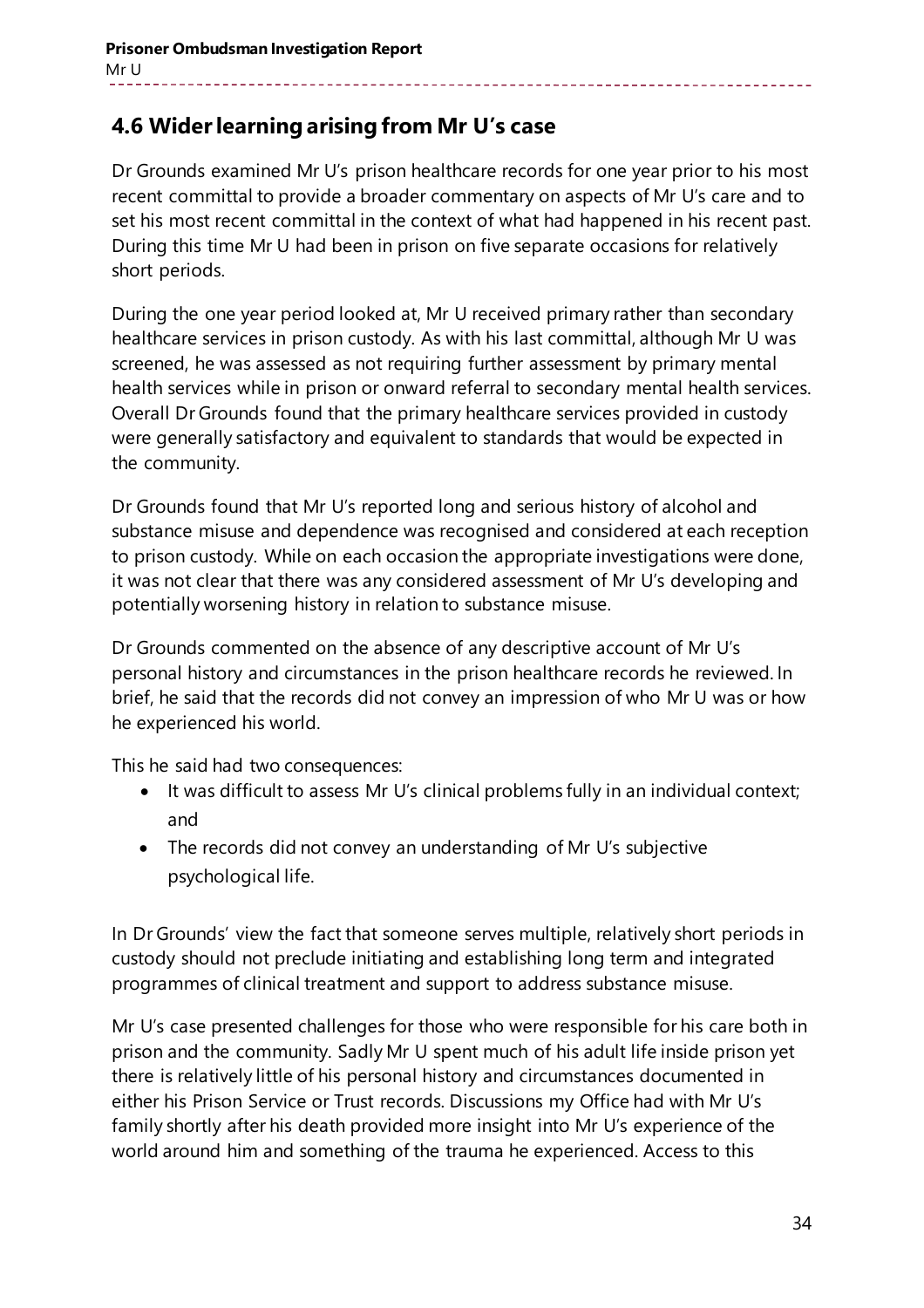information would have assisted those caring for Mr U, particularly with regard to his safety.

Individualised care approaches, in terms of custodial and healthcare management remains a significant challenge. I accept Dr Grounds' findings that on each and every occasion Mr U was committed to custody that the necessary screening and other assessments were done but I would suggest that additional approaches be considered also.

Mr U's family raised concern that the system did not appear to pick up on people who were repeatedly in and out of prison. This is a valid concern. In my view there is a broader discussion required around how continuity of care is provided, particularly for people who are neither in prison or the community long enough to engage in services or have services wrapped around their individual needs. The Prison Service and the Trust are important parties to that conversation but so too are those responsible for delivery of community services. At the most basic level, Mr U's frequent admissions into custody should have informed and alerted those caring for him.

A starting point for this discussion might be a study of cases where, like Mr U, there have been multiple committals to custody. My Office examined an extract taken from PRISM for one day in November 2019. This showed that only 2% of the prison population on that date had been committed more than twenty times. Of concern is that three quarters of these people had previously been committed to Hydebank Wood College, as had Mr U.

The small number of people committed to custody more than 20 times provides a manageable number of cases to examine in detail and potentially, to establish ways to intervene and guide individuals in custody to effective interventions, perhaps altering the course of their lives. Assessing and managing such needs on a longitudinal basis, joining up information, appointments and support between custody and community might be possible. Potentially the number of committals could act as a red flag with particular attention paid to those coming into the system as young offenders.

Additionally, prisoner examination would benefit from the observations and recommendations made by Dr Grounds in terms of his review of Mr U's records for the period prior to his most recent committal.

| <b>Issue</b>                            | <b>Potential action</b>                   |
|-----------------------------------------|-------------------------------------------|
| Inability to transfer care to a GP      | Review what further steps can be taken to |
| Continuity of health care was not       | arrange GP registration for prisoners who |
| maintained as there was an inability to |                                           |

These included: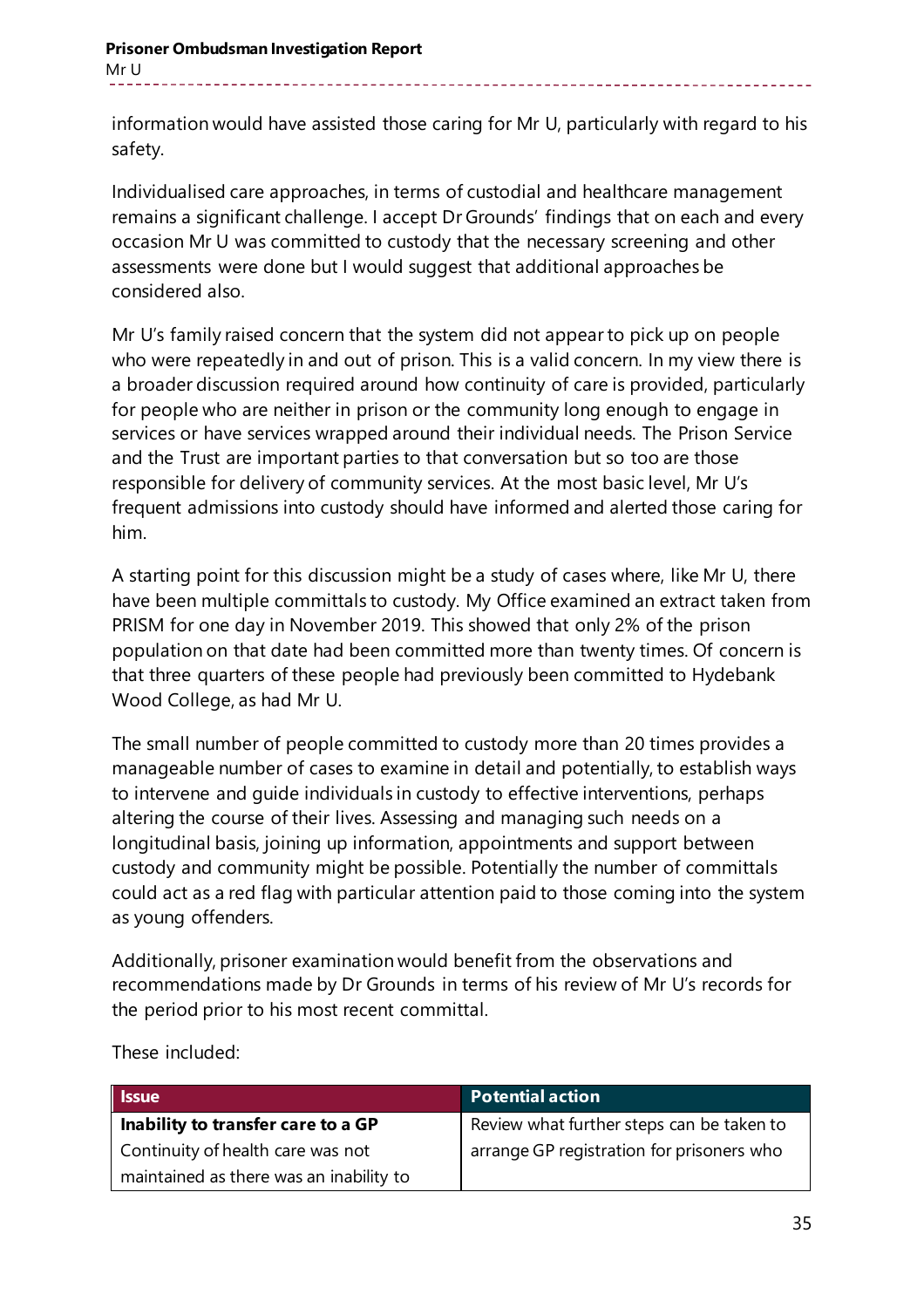-

| <b>Issue</b>                                             | <b>Potential action</b>                           |
|----------------------------------------------------------|---------------------------------------------------|
| transfer care to a GP. This meant that                   | are not registered with a community GP            |
| information could not be passed on to a GP               | before they are released from prison.             |
| or received from a GP during the multiple                | Avoid the use of No Fixed Abode (NFA)             |
| times Mr U was in and out of prison. This                | where possible. Examine records for details       |
| was not an uncommon occurrence given                     | of temporary accommodation such as stays          |
| the unstable nature of where people might                | in hostels and record this on Egton Medical       |
| have lived prior to coming into prison and               | Information System (EMIS) rather than use         |
| that they may not know in advance where                  | of NFA and liaise with hostel support staff       |
| they are going to be living on their release.            | to facilitate GP registration.                    |
| Dr Grounds reported that the current                     | Explore details of where a patient might          |
| process whereby discharge letters <sup>17</sup> are sent | reside on release and record this in the          |
| to the Business Services Organisation                    | patient's record so GP registration could be      |
| $(BSO)^{18}$ if a patient is not registered with a       | explored.                                         |
| GP is not effective.                                     | Liaise with the Prisoner Development Unit         |
|                                                          | (PDU) <sup>19</sup> to examine arrangements being |
|                                                          | made by housing on release and be                 |
|                                                          | provided with details of any through care         |
|                                                          | case worker who could act as a point of           |
|                                                          | contact for referrals to community services.      |
| Assessment of developing history of                      | Consider assessing the longitudinal history       |
| substance misuse                                         | and conducting a full specialist substance        |
| Mr U's history of alcohol and substance                  | misuse assessment if there is a deteriorating     |
| misuse was recognised and considered at                  | course.                                           |
| each committal. If a trajectory of increasing            |                                                   |
| severity had been confirmed there could                  |                                                   |
| have been consideration of referring Mr U                |                                                   |
| to a specialist drug and alcohol team either             |                                                   |
| in prison or the community.                              |                                                   |

<span id="page-35-0"></span><sup>&</sup>lt;sup>17</sup> A discharge letter notifies an individual's GP of their imminent release and provides details of their medication regime at the time of discharge, a list of current problems requiring active consideration or outstanding out-patient dates.

<span id="page-35-1"></span><sup>&</sup>lt;sup>18</sup> When a person is not registered with a GP a discharge letter is issued to the BSO. When BSO receive a letter, they will check if a person has since registered with a GP and if yes, forward the letter to them. If the individual does not register with a GP, they retain the letter on file. If an individual attempts to register with a GP and the practice does not accept that registration, the individual can ask BSO to place their details on a GP's list.

<span id="page-35-2"></span> $19$  To help address the needs of resettling short term sentenced prisoners, Maghaberry Prison established a Progressive Short Term Sentenced Team (POST) team within its PDU to coordinate resettlement activities, including housing, with this group of people. POST staff and partner agencies aim to assist prisoners find accommodation whether on a temporary or permanent basis.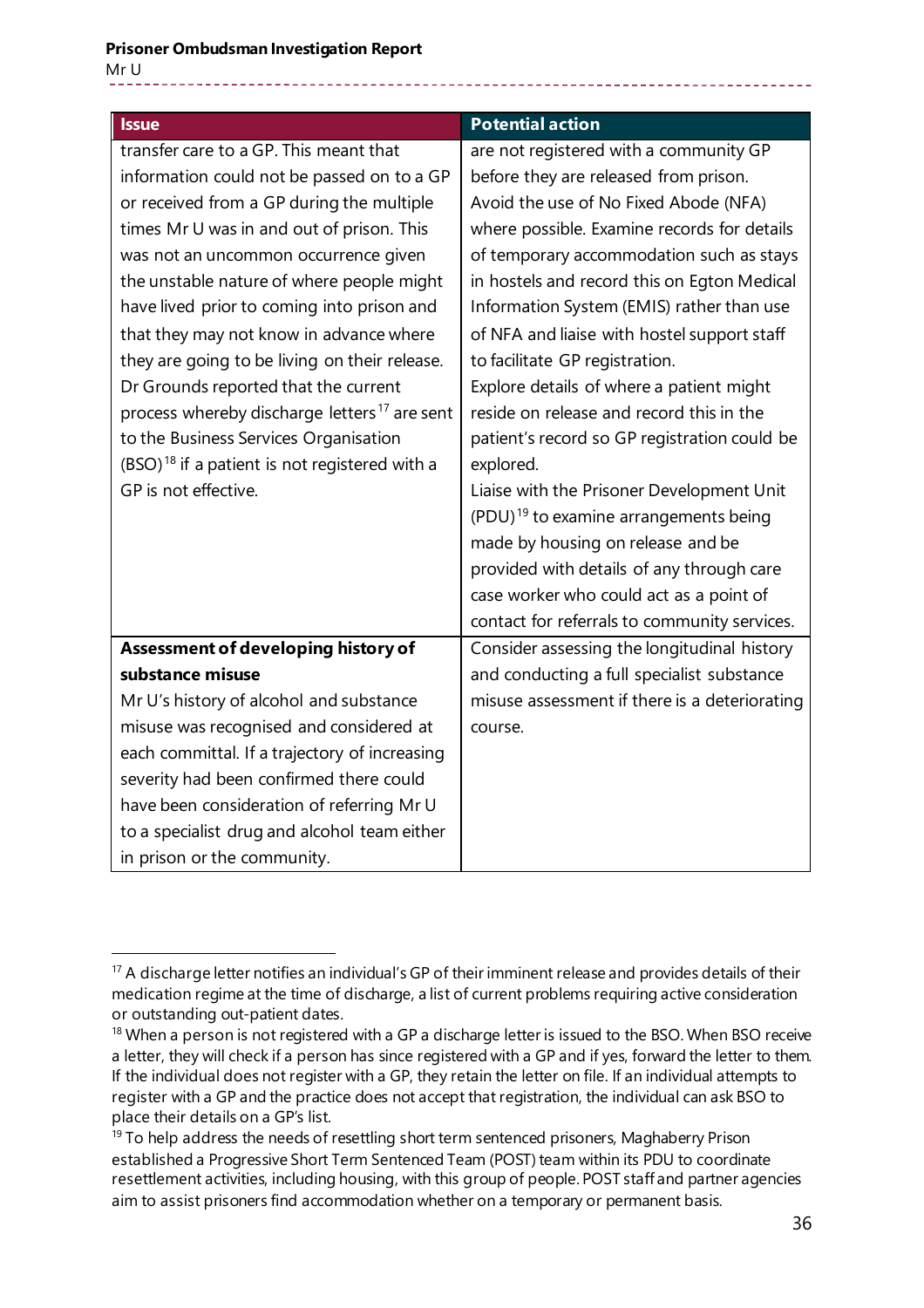| <b>Issue</b>                                   | <b>Potential action</b>                      |
|------------------------------------------------|----------------------------------------------|
| Absence of any descriptive account in          | Enhance prison clinical records by inclusion |
| the clinical records of Mr U's personal        | of a summary of the person's family and      |
| history and circumstances.                     | personal history, and social circumstances.  |
| This absence makes it difficult to assess      | Consider undertaking a mental health         |
| individual clinical needs fully and presents a | assessment especially where there is an      |
| difficulty in understanding his subjective     | absence of records.                          |
| psychological life.                            | Access and include all relevant past medical |
|                                                | history in prison medical records in         |
|                                                | accordance with NICE guidance.               |
|                                                | Pay attention to implementing the National   |
|                                                | Institute for Health and Care Excellence     |
|                                                | (NICE) Guideline on 'Patient experience in   |
|                                                | adult NHS services' (CG138). <sup>20</sup>   |
| <b>Impact of short sentences</b>               | Consider doing a full assessment of          |
| Mr U had six relatively short periods in       | substance misuse with aim of setting up a    |
| custody within a year.                         | longer term programme of support that        |
| He was not registered with a GP.               | would be continued in the community.         |
| Timescales for interventions were too short    | Potentially consider a full mental health    |
| for any substantive programmes to be           | assessment.                                  |
| completed.                                     |                                              |
| Lack of information available for mental       | Carry out a specialist mental health         |
| health screening                               | assessment if there is a past history of a   |
| It was good that a mental health screen was    | potentially life-threatening and planned     |
| in place but it was less clear how             | suicidal act.                                |
| comprehensive the information available to     | Examine the potential for any psychiatric    |
| the person conducting the screen was.          | problems associated with substance misuse.   |

I shared Dr Grounds' report and my draft investigation report with the Prison Service and the Trust and discussed the important observations it contained. Similar matters have been raised in a number of other investigations and I have written to the Department of Justice asking that these issues are considered by the joint Departmental (Justice and Health) Improving Health in Criminal Justice Implementation Group.

-

<span id="page-36-0"></span><sup>&</sup>lt;sup>20</sup> https://pathways.nice.or.uk/pathways/patient-experience-in-adult-nhs-services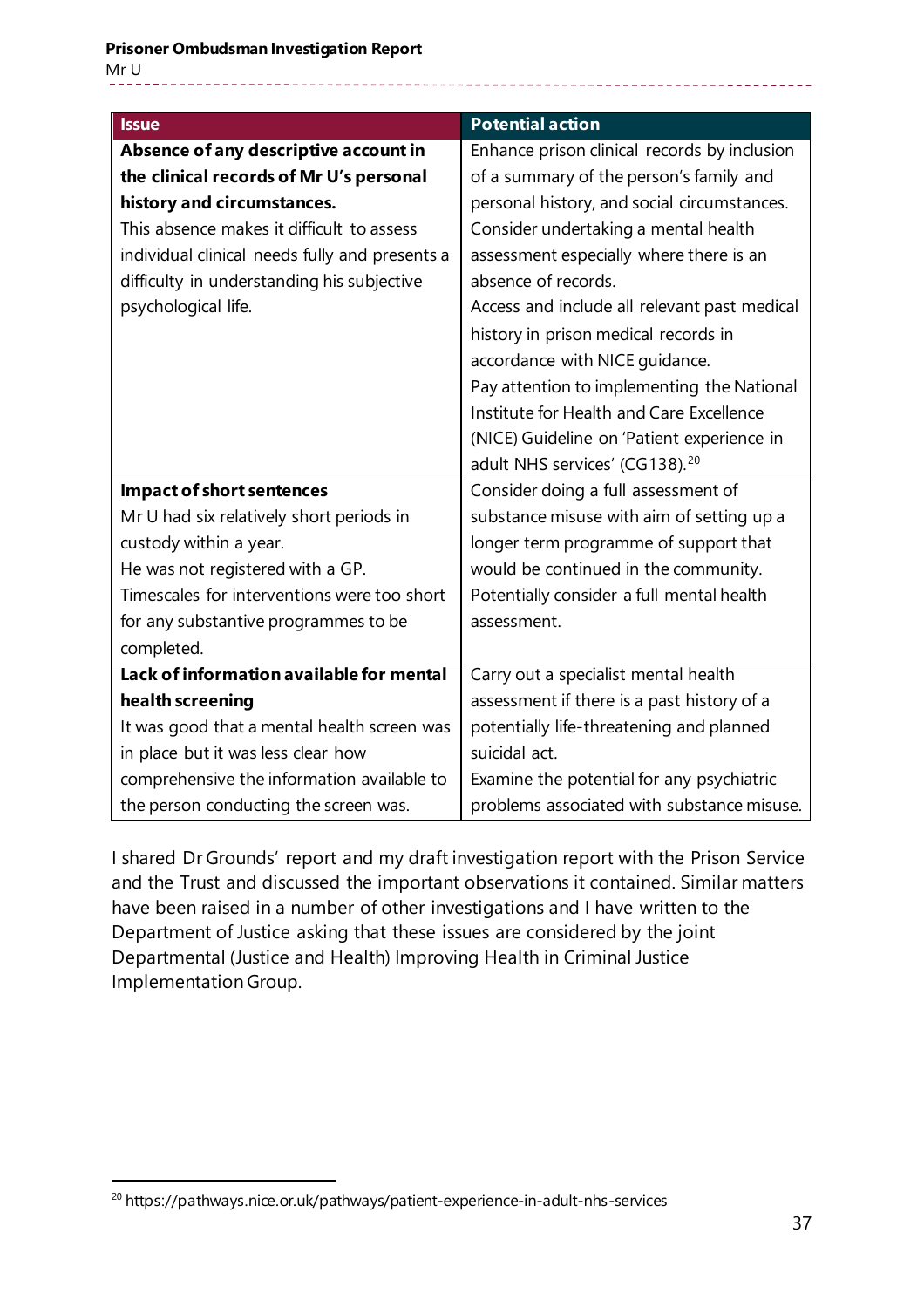# **Section 5: Conclusions**

With regard to my responsibilities to investigate Mr U's death and specifically considering the objectives of my investigation, I draw the following conclusions:

- i) My investigation established the circumstances and events leading up to Mr U being found in his cell. These are set out in Section 3. They cover events from Mr U's committal through to the post incident response. The findings at Section 4 address the specific objectives of this investigation as documented on pages 13 and 14 of this report.
- ii) Mr U appears to have died as a result of the injuries he sustained having been found hanging in his cell in Maghaberry Prison. An inquest into the circumstances surrounding his death is pending.
- iii) I accept the opinion of Dr Grounds that the records did not show clear indicators of immediate suicide risk during the period Mr U was in police and prison custody. I further note that Dr Grounds commented that if an urgent specialist mental health assessment had been available there was a possibility that Mr U's death could have been prevented although, it is difficult to say this with a high degree of certainty. We cannot know this for sure for a number of reasons: the challenge for prison staff of judging that an assessment might be required and summoning healthcare support, whether Mr U would still have been presenting as he had done earlier that morning when a Trust nurse attended and how a transfer to hospital, if needed, might have been affected given the earlier report of Mr U having a shank in his cell.
- iv) I endorse Dr Rees opinion of the resuscitation effort and commend all staff involved for their efforts.
- v) There is potential for important learning for those who may experience a crisis during the night. It was very clear to me that all Prison Service staff involved in caring for Mr U that morning were doing so in Mr U's best interests but they could not provide a clinical assessment of his behaviour and demeanour as they were not medically qualified to do so. It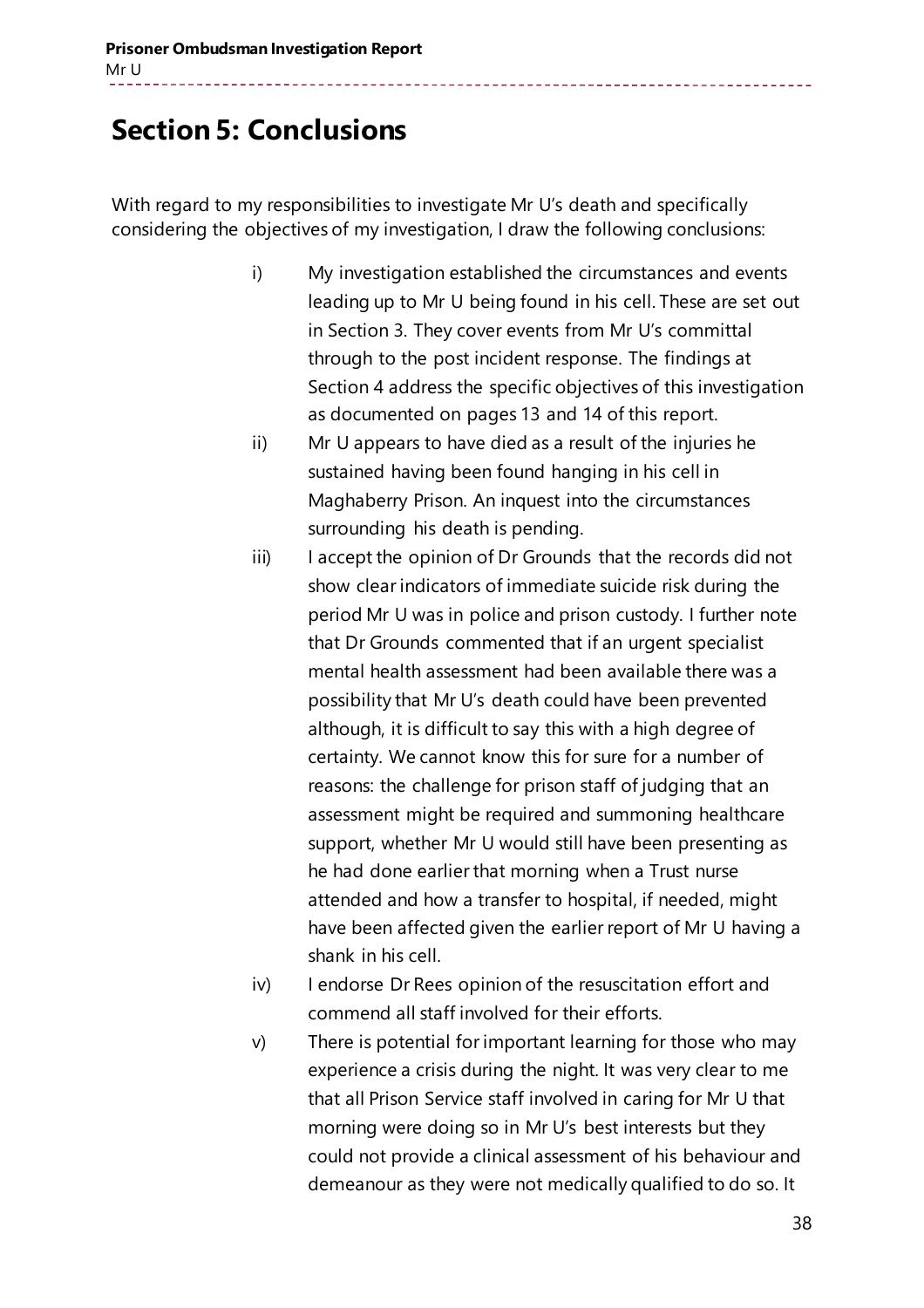is important that the Prison Service and the Trust work through their respective out-of-hours processes to ensure that mental health needs are addressed in a similar way to physical health needs. It is very important in this discussion that no-one makes assumptions about what can and cannot happen because of the time of day but rather consider the individual needs of the person in crisis.

- vi) A significant wider learning point emerging from this investigation concerns the identification of people who are at risk of suicide and self-harm. Mr U served many short sentences and he was neither in prison nor the community long enough for any meaningful engagement around how best to address his needs. Indeed there was little available information about him documented in the Prison Service and Trust records which gave much insight into how he experienced his life. However, the frequency of committal over a relatively short space of time, could have provided insight.
- vii) The potential to consider and assess people in similar situations on a longitudinal basis should be further explored. I have written to the Department of Justice to ask that the wider observations made in this case, including the recommendations made by Dr Grounds in his report, are considered by the joint Departmental Health and Justice Improving Health within Criminal Justice Implementation Group. I plan to keep this work under review.
- viii) I have addressed, as far as possible, the questions raised by Mr U's family and provided an explanation of the circumstances leading to his death. The questions they posed at the beginning of this investigation were insightful and went to the heart of the learning which I hope emerges from this investigation. Central to this is how the system responds to people who are repeatedly committed to custody for relatively short periods and the limitations this places on the continuity of care they receive.
- ix) Another question the family asked was about the process for escalating concerns about Mr U's behaviour and what the emergency response is to people in crisis. It is evident that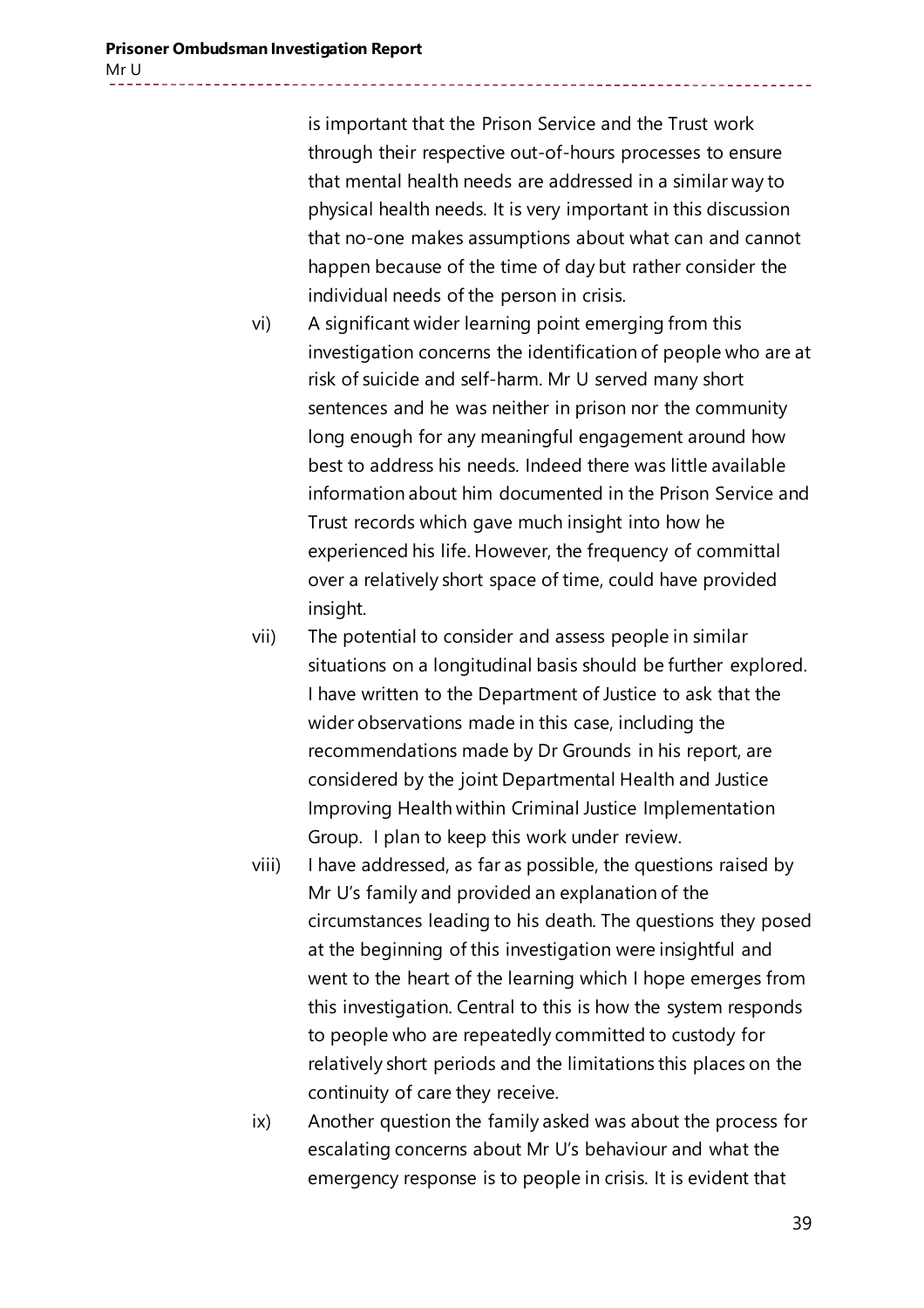Prison Service staff escalated their concerns to the NCO's Senior Officer (SO A) and actions were taken to engage and calm Mr U but there is learning in terms of responding to deteriorating mental health outside normal working hours.

- x) I deeply regret the time it has taken to conclude my investigation and share my report with Mr U's family.
- xi) In order to assist the Coroner's investigative obligation under Article 2 of the European Convention on Human Rights, I will provide the Coroner with the materials underlying to my investigation.
- xii) I welcome and endorse the recommendations in the Review of Support Services for Operational Prison Staff, commissioned by Naomi Long, Minister of Justice. I hope that Critical Incident procedures will improve debriefs and staff can be more effectively supported, especially when they are involved in such a critical incident that results in my office completing an investigation.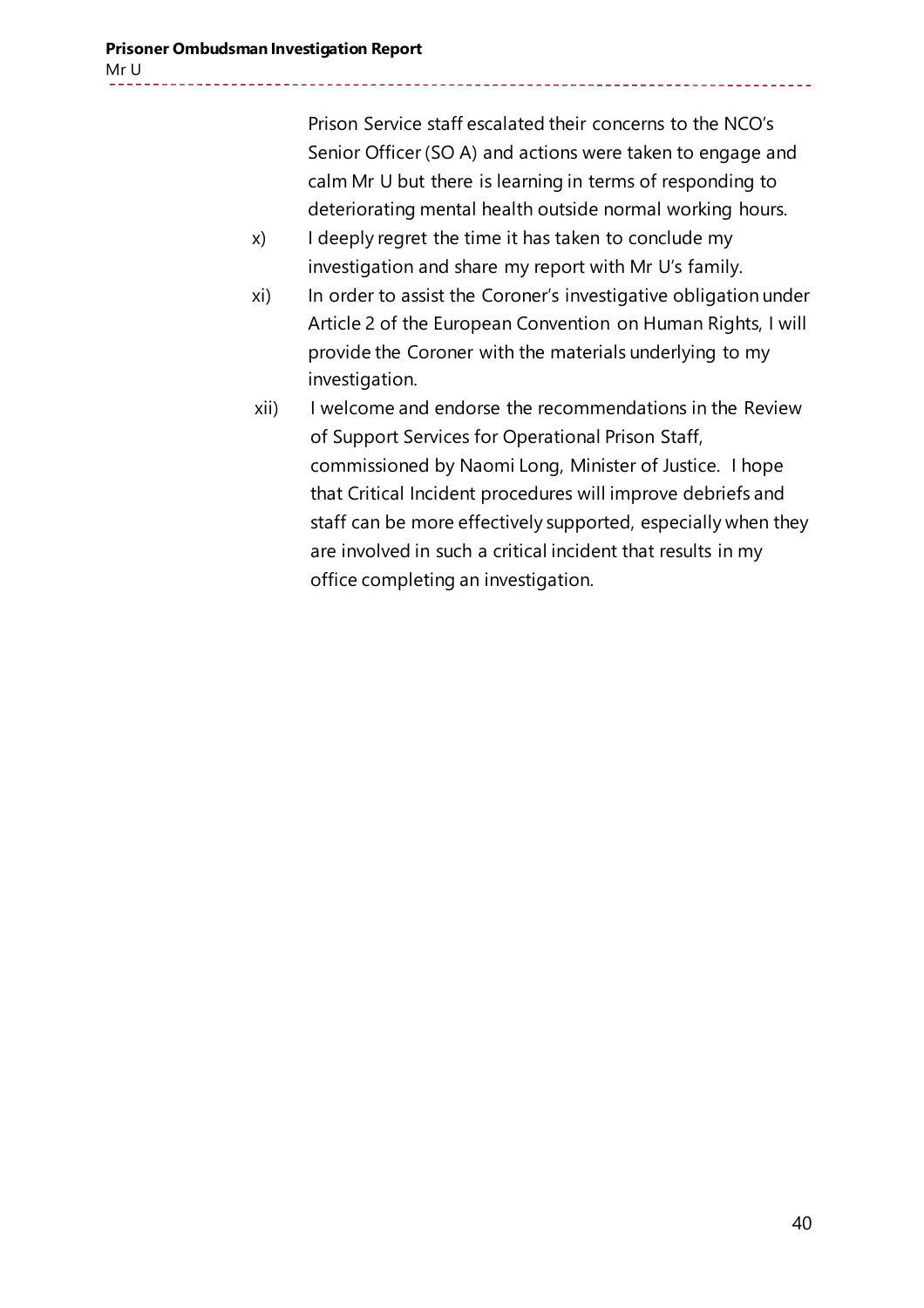# **Section 6: Recommendations**

A list of the recommendations made in this report follows:

#### **Recommendation 1**:

The Prison Service and the Trust should review their out-of-hours procedures/protocols to ensure there is a common understanding of how to access specialist out-of-hours and develop a checklist to assist prison staff recognise deteriorating mental health which may require clinical assessment. Where an immediate specialist mental assessment is required, provision should be made to rapidly prescribe and administer medication if needed.

This recommendation was not accepted.

In their responses the Prison Service and the Trust said that the SPAR process is the usual method of ensuring the safety of people in prisons who are at risk of selfharm/suicide, followed up by mental health staff where necessary. Additionally there was 24 hour nursing cover, access to out-of-hours GP and, if needed, a transfer to an Emergency Department would be considered. The Prison Service and Trust stated it was important to note that Mr U was not deemed to be suicidal. In the two years since Mr U's death the Prison Service and the Trust highlighted that they had jointly developed and implemented the SPAR evolution approach which had provided a fundamental change in how prisoners, about whom there is a concern, are responded to and supported. They also said that there were established mechanisms in place to raise a concern or alert a member of Trust staff where a member of Prison Service staff identified a change in someone's behaviour.

#### **Recommendation 2:**

The Prison Service should ensure that arrangements are in place at night to facilitate prisoners in crisis to speak to an appropriate person where this may be a significant protection for them.

This recommendation was accepted.

#### **Recommendation 3:**

The Trust should work with other Trusts to develop and agree a protocol for appropriate sharing of clinical information between the healthcare teams in the prison and the receiving hospital in the case of transferred prisoners. Appropriate information should also be shared with Prison Service managers and staff.

This recommendation was not accepted.

The Trust advised that since Mr U's death a memorandum of understanding for data sharing for direct care purposes between Northern Ireland Health and Social Care Trusts was approved in early 2020. The Trust also pointed out that Trust staff have